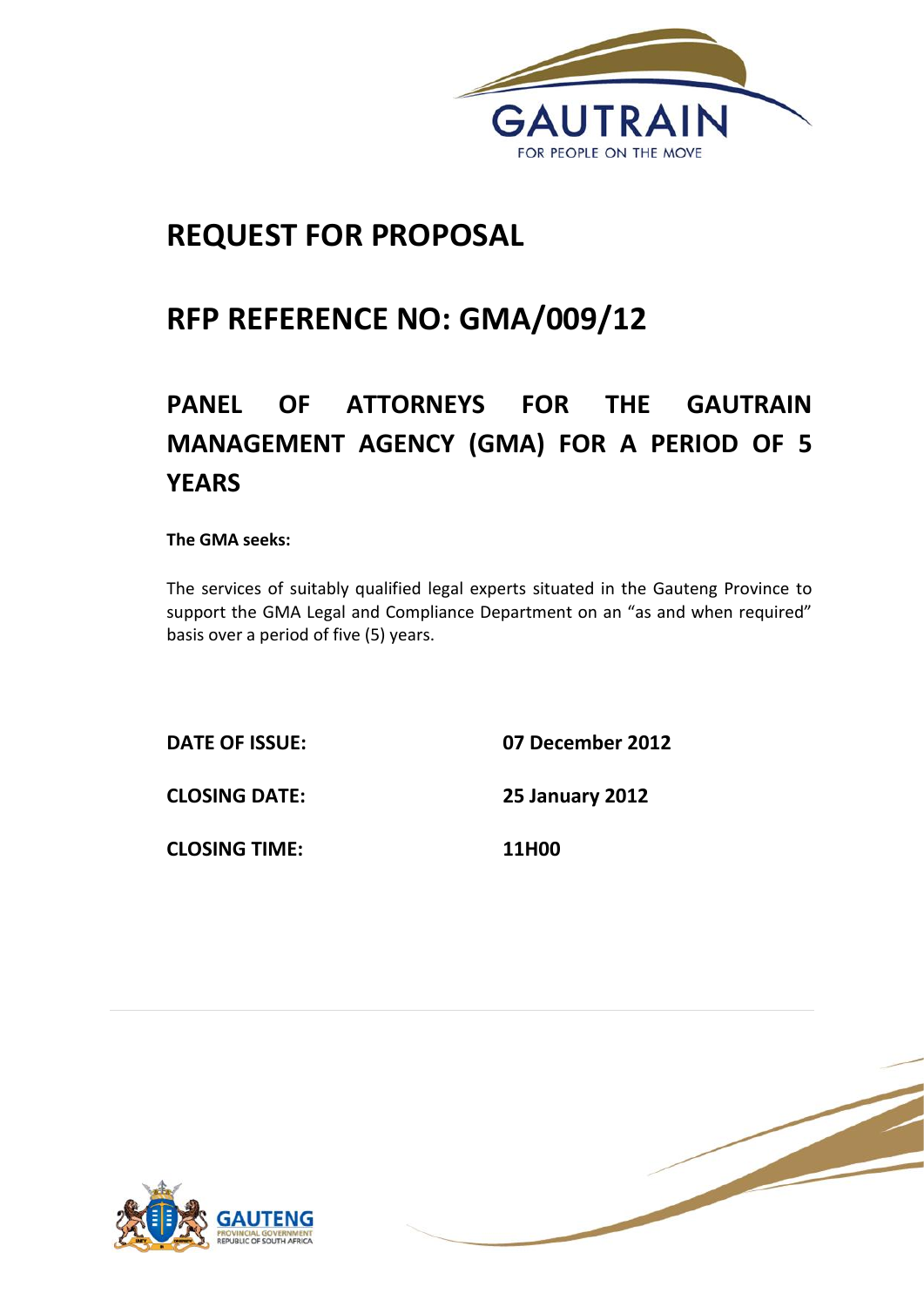# **CONTENTS**

# **GAUTRAIN MANAGEMENT AGENCY – REQUEST FOR PROPOSAL**

| <b>RFP PART A</b>                                  |
|----------------------------------------------------|
|                                                    |
|                                                    |
|                                                    |
|                                                    |
| Rules governing this RFP and the Tendering Process |
|                                                    |
| <b>REQUEST FOR PROPOSAL</b>                        |
|                                                    |
|                                                    |
|                                                    |
|                                                    |
|                                                    |
| Communication during the tender process            |
|                                                    |
|                                                    |
|                                                    |
|                                                    |
|                                                    |
|                                                    |
|                                                    |
| <b>Tender documents</b>                            |
|                                                    |
|                                                    |
|                                                    |
|                                                    |
|                                                    |
|                                                    |
|                                                    |
|                                                    |
|                                                    |
| <b>Tender Response</b>                             |
|                                                    |
|                                                    |
|                                                    |
|                                                    |
| <b>Contract Disclosure Requirements</b>            |
|                                                    |
|                                                    |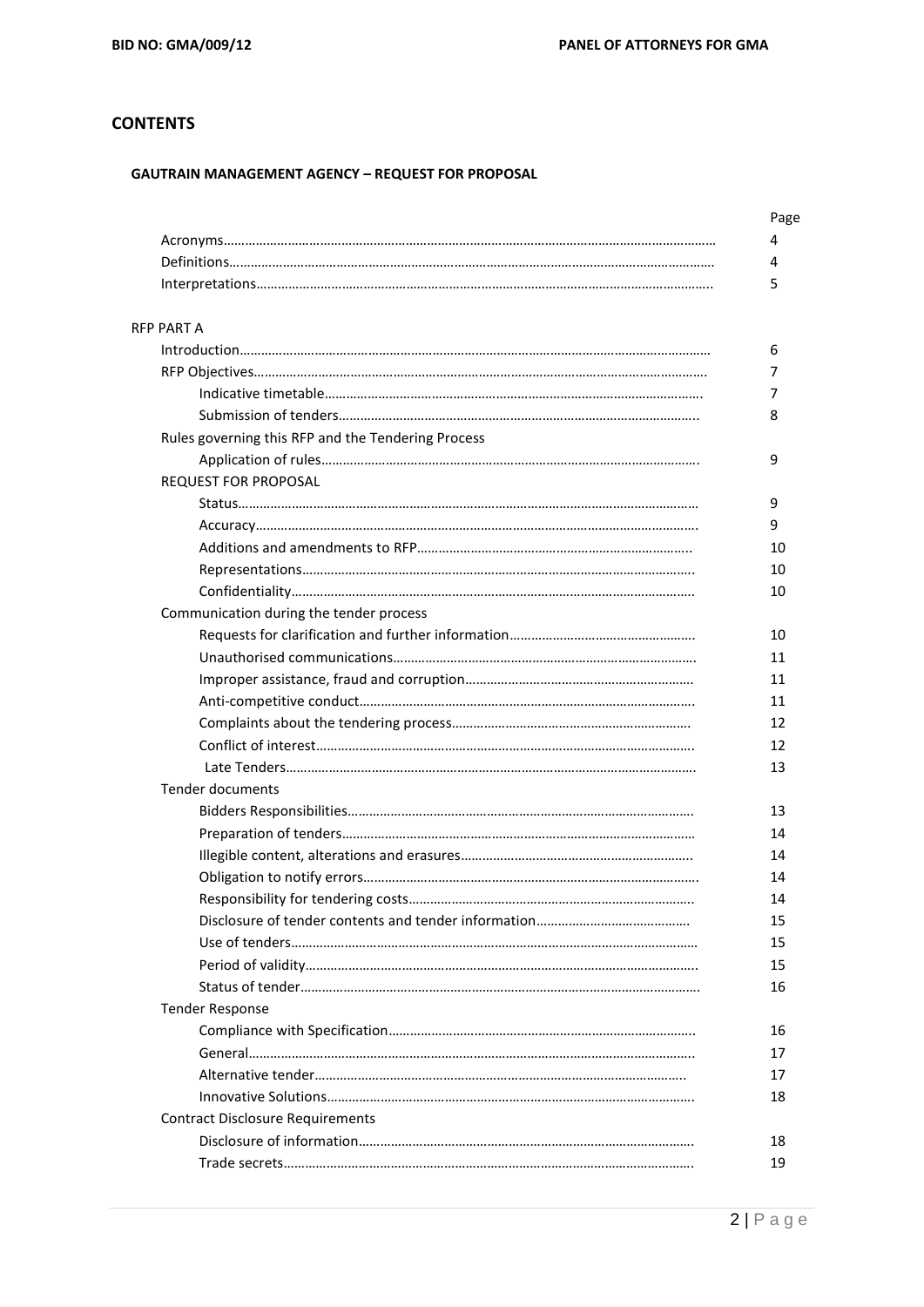|                  |                              | 19 |
|------------------|------------------------------|----|
|                  | <b>Evaluation of tenders</b> |    |
|                  |                              | 19 |
|                  |                              | 20 |
|                  |                              | 21 |
|                  |                              | 22 |
|                  |                              | 22 |
|                  |                              | 23 |
|                  |                              | 23 |
|                  |                              | 23 |
|                  | <b>Successful Tenders</b>    |    |
|                  |                              | 24 |
|                  |                              | 24 |
|                  |                              | 24 |
|                  |                              | 24 |
|                  |                              | 25 |
|                  |                              | 25 |
|                  |                              | 26 |
|                  |                              | 26 |
|                  |                              | 29 |
|                  |                              | 31 |
| SBD <sub>2</sub> |                              | 34 |
| SBD 3.1          |                              | 35 |
| SBD 3.2          |                              | 35 |
| SBD <sub>4</sub> |                              | 37 |
| SBD 6            |                              | 42 |
| SBD <sub>7</sub> |                              | 52 |
| SBD 8            |                              | 54 |
| SBD 9            |                              | 57 |
| <b>CHECKLIST</b> |                              | 64 |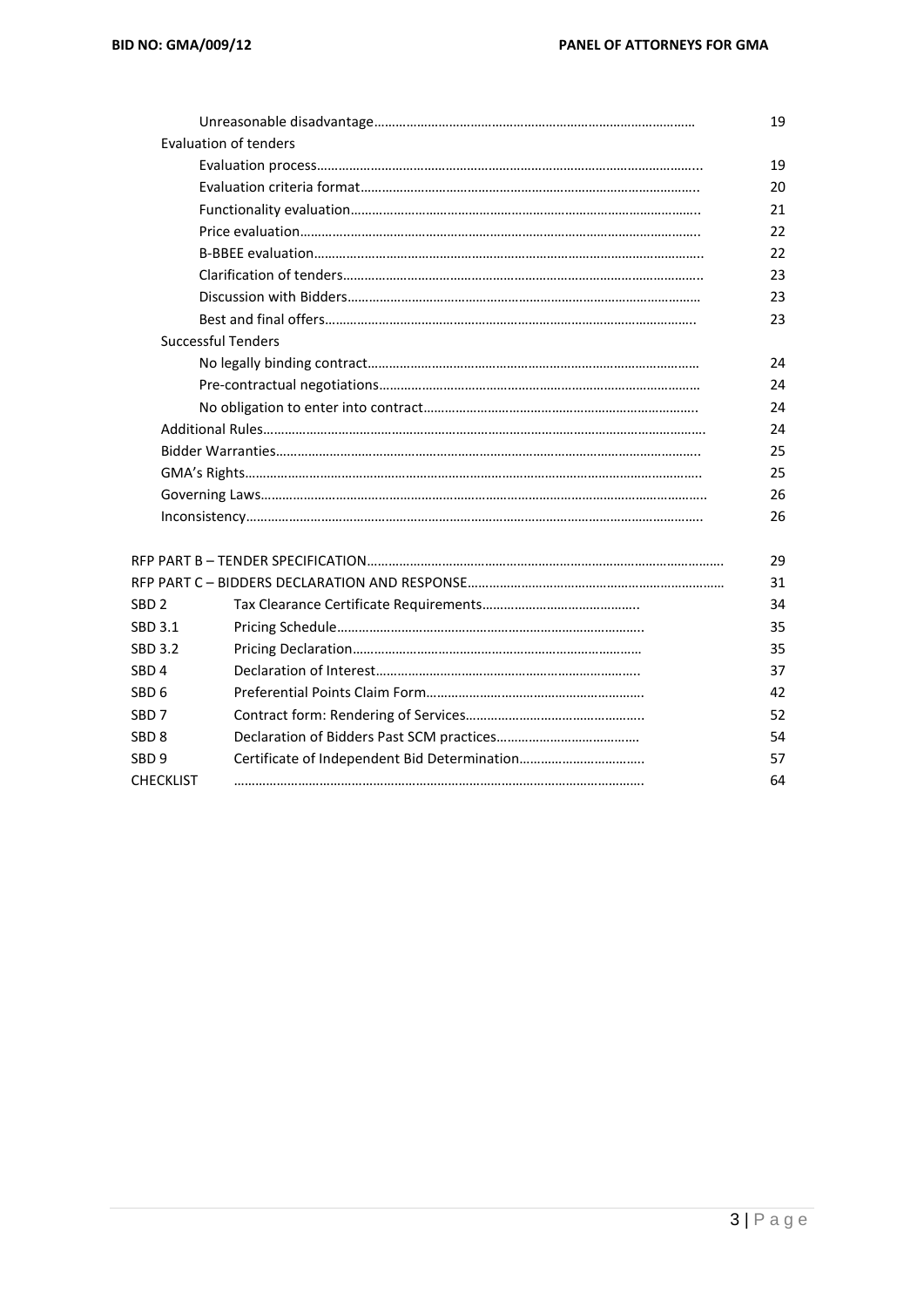## **LIST OF ACRONYMS**

| AG               | <b>Auditor General</b>                                       |
|------------------|--------------------------------------------------------------|
| <b>CPIX</b>      | <b>Consumer Price Index</b>                                  |
| CV               | <b>Curriculum Vitae</b>                                      |
| GMA              | <b>Gautrain Management Agency</b>                            |
| HDI              | Historical Disadvantaged Individual                          |
| MEC              | Member of the Executive Council                              |
| OCD <sub>2</sub> | <b>Operating Commencement Date 2</b>                         |
| P.a.             | Per annum                                                    |
| <b>PFMA</b>      | <b>Public Finance Management Act</b>                         |
| <b>PPPFA</b>     | Preferential Procurement Policy Framework Act                |
| <b>PSP</b>       | Professional Service Provider                                |
| <b>RFP</b>       | <b>Request for Proposal</b>                                  |
| SARS             | South African Revenue Service                                |
| SBD              | <b>Standard Bidding Document</b>                             |
| <b>SCM</b>       | Supply Chain Management                                      |
| <b>SMME</b>      | Small, Medium and Micro Enterprise                           |
| SP               | Service Provider                                             |
| TA               | <b>Technical Assistance</b>                                  |
| TOR              | Specification as provided in RFP Part B (terms of reference) |

#### **DEFINITIONS**

In this Request for Proposal, unless a contrary intention is apparent:

**Business Day** means a day which is not a Saturday, Sunday or public holiday.

**Bid** means a written offer in a prescribed or stipulated form lodged by a Bidder in response to an invitation in this Request for Proposal, containing an offer to provide goods, works or services in accordance with the Specification as provided in RFP Part B.

**Closing Time** means the time, specified as such under the clause "Indicative Timetable" of this RFP Part A, by which Tenders must be received.

**Evaluation Criteria** means the criteria set out under the clause "Evaluation Criteria Format" of this RFP Part A.

**GMA** means the Gautrain Management Agency; a PFMA Schedule 3(C) listed Provincial Public Entity, established in terms of the GMA Act No. 5 of 2006.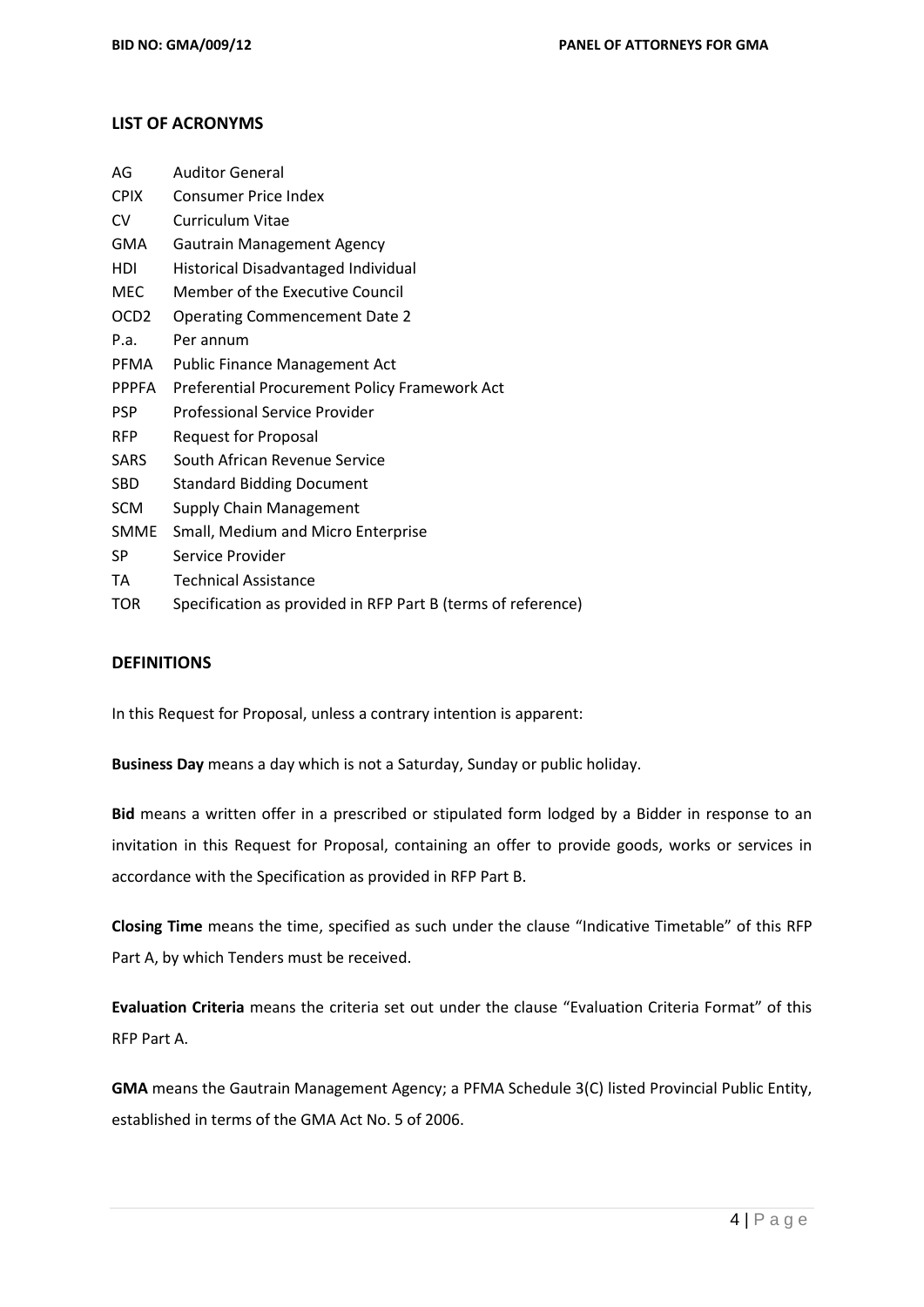**Intellectual Property Rights** includes copyright and neighbouring rights, and all proprietary rights in relation to inventions (including patents) registered and unregistered trademarks (including service marks), registered designs, confidential information (including trade secrets and know how) and circuit layouts, and all other proprietary rights resulting from intellectual activity in the industrial, scientific, literary or artistic fields.

**Member** means an employee of the GMA.

**Proposed Contract** means the agreement including any other terms and conditions contained in or referred to in this RFP that may be executed between the GMA and the successful Bidder.

**Request for Proposal** or **RFP** means this document (comprising each of the parts identified under RFP Part A, Part B and Part C) including all annexure and any other documents so designated by the GMA.

**Services** means the services required by the GMA, as specified in this RFP Part B.

**Specification** means any specification or description of the GMA's requirements contained in this RFP Part B.

**State** means the Republic of South Africa.

**Statement of Compliance** means the statement forming part of a Tender indicating the Bidders compliance with the Specification.

**Bidder** means a person or organisation that submits a Bid.

**Tendering Process** means the process commenced by the issuing of this Request for Proposal and concluding upon formal announcement by the GMA of the selection of a successful Bidder(s) or upon the earlier termination of the process.

**Website** means the website administered by GMA located a[t www.gautrain.co.za/](http://www.gautrain.co.za/)gma

### **INTERPRETATIONS**

In this RFP, unless expressly provided otherwise:

### A reference to:

- (a) "includes" or "including" means includes or including without limitation; and
- (b) "R" or "Rands" is a reference to the lawful currency of the Republic of South Africa.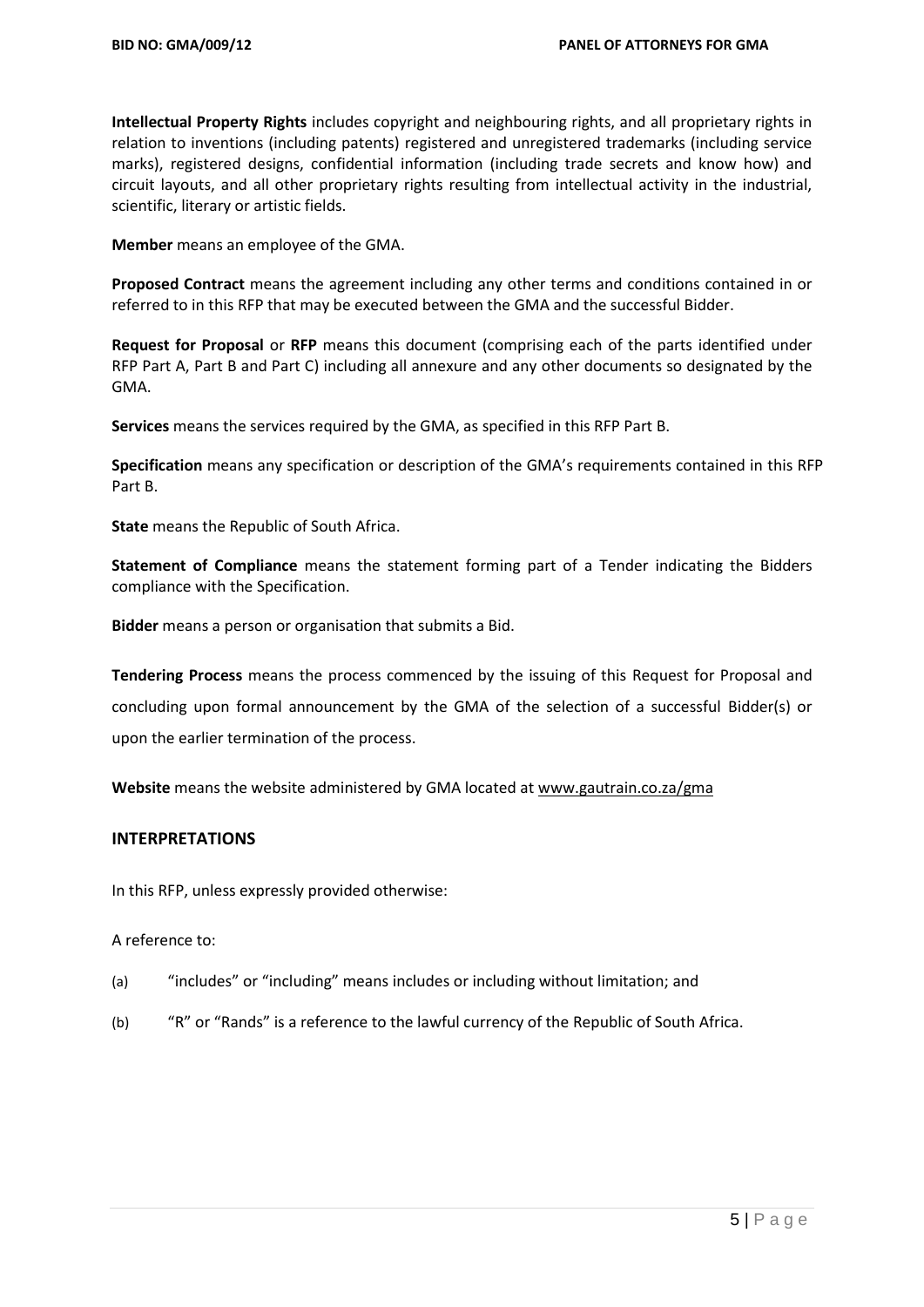# **RFP - PART A:**

## **INTRODUCTION**

- 1. The Gautrain Management Agency (GMA) is a PFMA Schedule 3(C) listed provincial public entity which has been established in terms of the GMA Act No. 5 of 2006. The GMA is substantially funded from the Provincial Revenue Fund in order to carry out the following strategic objectives:
	- To assist the Province of Gauteng in implementing the Gautrain Rapid Rail Link Project and achieving the project objectives;
	- to manage the project on behalf of the Gauteng Provincial Government;
	- to act on behalf of the Province of Gauteng in managing the relationship between the Province and the Concessionaire (Public Private Partnership) in terms of the Concession Agreement and ensuring that the interests of the Province are protected.

During the Development Period, the GMA's primary function was to assure the design, construction and development activities of the Concessionaire and to ensure the procurement of land for the rail reserve. During the Operating Period, the primary function of the GMA is to assure the activities of the Concessionaire, who is responsible for operating, earning revenue from and maintaining the fully developed Gautrain System in accordance with the Concession Agreement.

- 2. The GMA is inviting responses to this Request for Proposal (reference number GMA/009/12) in order to appoint a suitably qualified and experienced service provider to deliver services to the GMA as specified in this RFP PART B – Specification.
- 3. The term of the contract shall commence from the date to be agreed by GMA and the successful bidder and shall endure for a period 5 years, unless terminated by either party, and subject to the terms and conditions as agreed in the service level agreement.
- 4. The appointment of successful service providers is subject to the conclusion of service level agreements between the GMA and the service providers.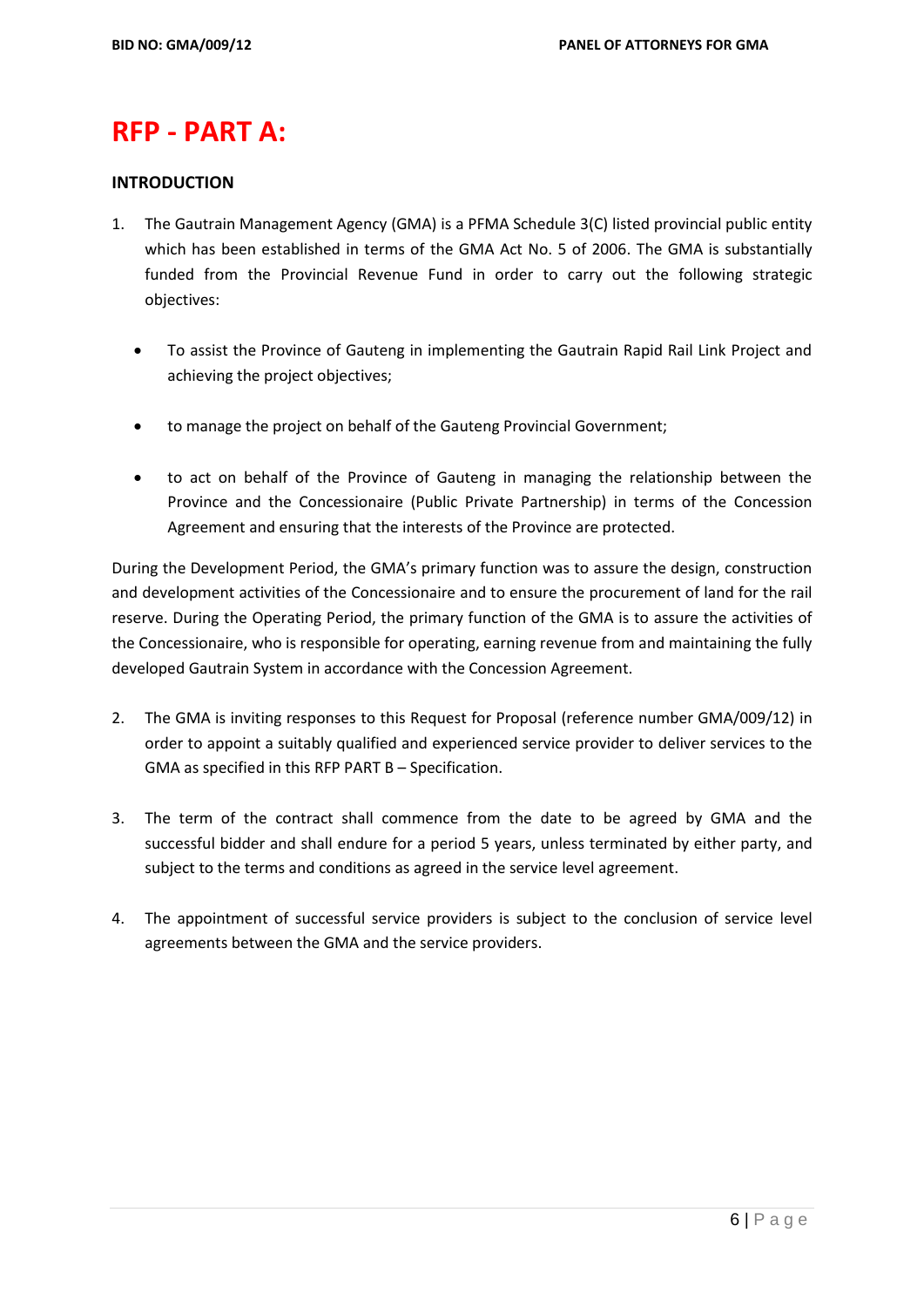## **RFP OBJECTIVES**

- 5. The GMA is seeks proposals from legal firms to be registered on GMA's pre-approved panel of legal experts to provide specialised legal advice and services over a period of 5 years.
- 6. Service providers to be registered on this panel may be contracted as and when required.

# **PROJECT TIMETABLE**

| <b>ACTIVITY</b>                            | DATE                   |
|--------------------------------------------|------------------------|
| Advertisement of RFP                       | 07 December 2012       |
| <b>Closing Date and Time</b>               | <b>25 January 2013</b> |
| Intended completion of evaluation of       | 08 February 2013       |
| tenders                                    |                        |
| Intended formal notification of successful | 15 February 2013       |
| <b>Bidders</b>                             |                        |
| Signing of Service Level Agreements        | 22 February 2013       |

*\*This timetable is provided as an indication of the timing of the tender process. It is indicative only and subject to change by the GMA.*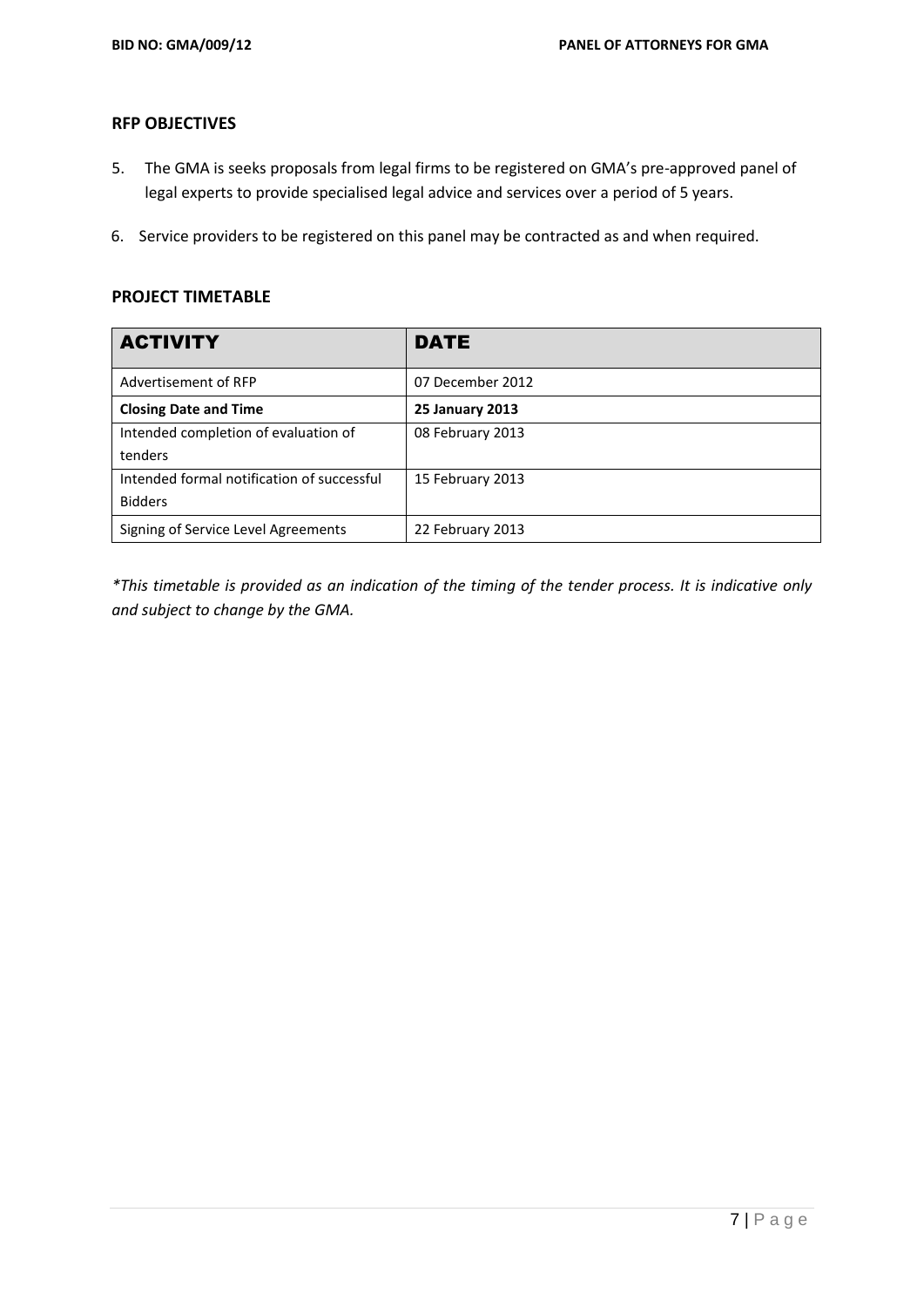# **SUBMISSION OF TENDERS**

#### **Hardcopy Submission**

| Physical Address of Tender Box      | 22 Milky Way Avenue, Linbro Business Park, Marlboro |  |
|-------------------------------------|-----------------------------------------------------|--|
| Hours of access to Tender Box       | 24 hour access                                      |  |
| Information to be marked on package | <b>Gautrain Management Agency</b>                   |  |
| containing Tender                   | <b>SCM Unit</b>                                     |  |
|                                     | RFP Ref. No. GMA 009/12                             |  |
|                                     | Name of Bidder                                      |  |

# **Electronic Submission**

| E-mail Address      | tenders@gautrainpo.co.za                      |
|---------------------|-----------------------------------------------|
| Access restrictions | Mailbox will expire at 11H00, 11 January 2013 |

- 7. Bidders are to provide one (1) original and three (3) hard copies of the Bidders Response (Bid).
- 8. Bidders must include an electronic copy of the Bidders Response for each proposal in PDF or Microsoft Office 2007 format in the hardcopy submission. All responses must be submitted in a sealed envelope in accordance with the conditions of Tendering and on the official forms included in this document.
- 9. All documents must be virus checked by the Bidder before lodgement. In this case of inconsistency between the electronic and hardcopy submissions, the hardcopy submission will prevail.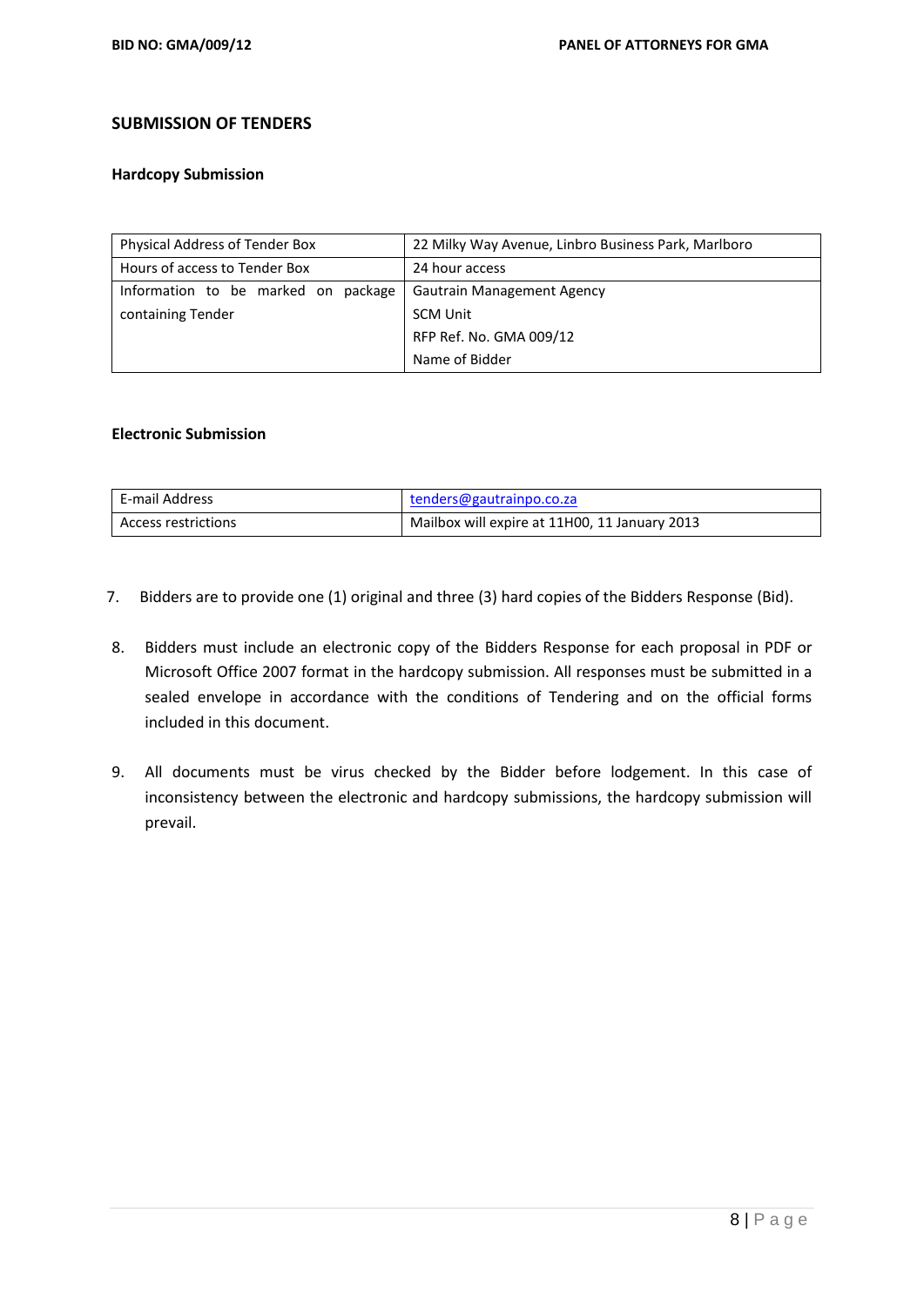## **RULES GOVERNING THIS RFP AND THE TENDERING PROCESS**

#### **APPLICATION OF RULES**

- 10. Participation in the tender process is subject to compliance with the rules contained in this RFP Part A.
- 11. All persons (whether or not a Participant in this tender process) having obtained or received this RFP may only use it, and the information contained therein, in compliance with the rules contained in this RFP Part A.
- 12. All Bidders are deemed to accept the rules contained in this RFP Part A.
- 13. The rules contained in this RFP Part A apply to:
	- a. The RFP and any other information given, received or made available in connection with this RFP, and any revisions or annexure;
	- b. the Tendering Process; and
	- c. any communications (including any briefings, presentations, meetings and negotiations) relating to the RFP or the Tendering Process.

### **REQUEST FOR PROPOSAL**

### **STATUS OF REQUEST FOR PROPOSAL**

- 14. This RFP is an invitation for service provider/s to submit a proposal(s) for the provision of the services as set out in the Specification contained in this RFP Part B. Accordingly, this RFP must not be construed, interpreted, or relied upon, whether expressly or implied, as an offer capable of acceptance by any person(s), or as creating any form of contractual, promissory or other rights.
- 15. No binding contract or other understanding for the supply of the Services will exist between the GMA and any Bidder unless and until the Agency has executed a formal written contract with the successful Bidder.

### **ACCURACY OF REQUEST FOR PROPOSAL**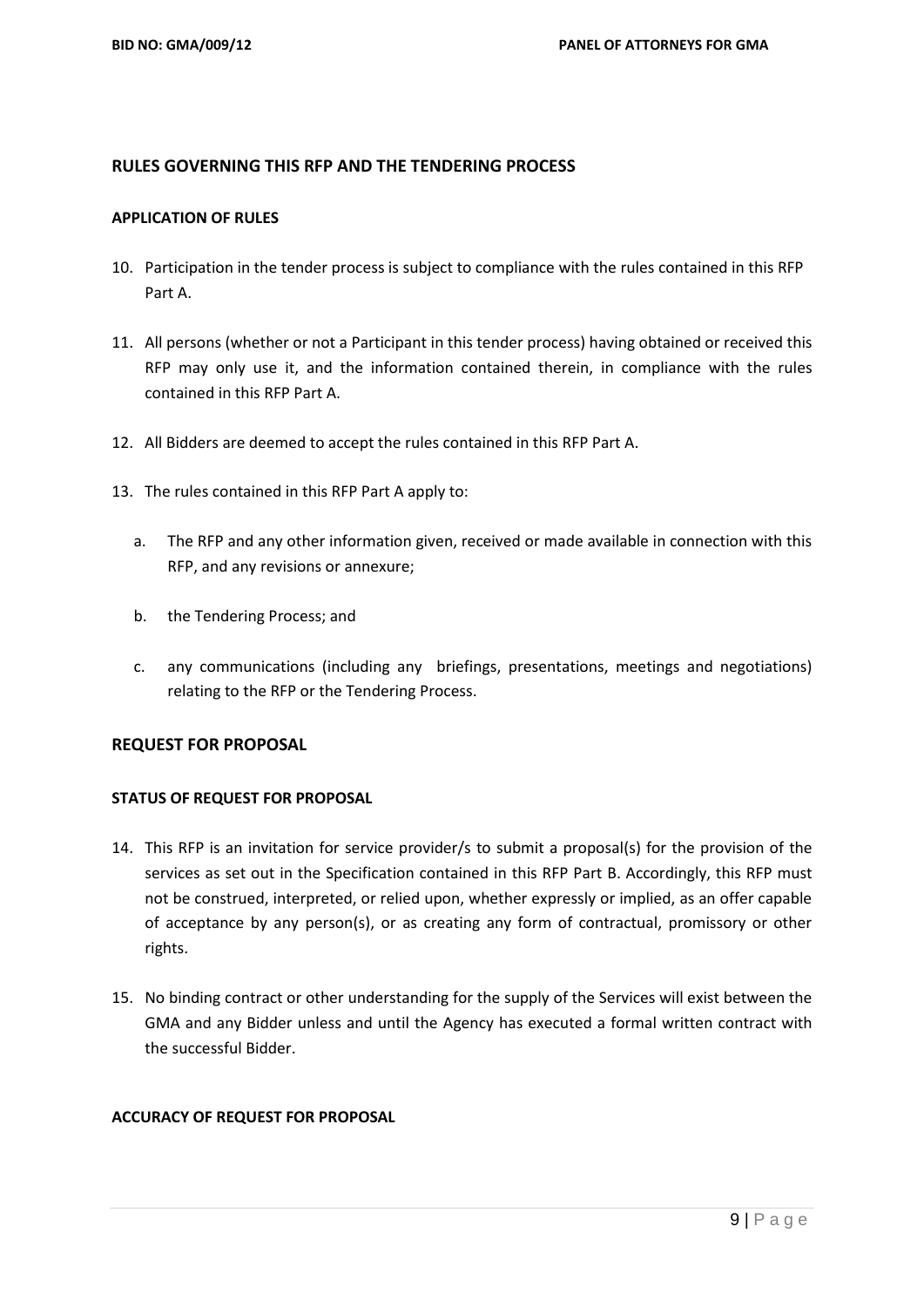- 16. Whilst all due care has been taken in connection with the preparation of this RFP, the GMA makes no representations or warranties that the content in this RFP or any information communicated to or provided to Bidders during the Tendering Process is, or will be, accurate, current or complete. The GMA, and its officers, employees and advisors will not be liable with respect to any information communicated which is not accurate, current or complete.
- 17. If a Bidder finds or reasonably believes it has found any discrepancy, ambiguity, error or inconsistency in this RFP or any other information provided by the GMA (other than minor clerical matters), the Bidder must promptly notify the Agency in writing of such discrepancy, ambiguity, error or inconsistency in order to afford the GMA an opportunity to consider what corrective action is necessary (if any).
- 18. Any actual discrepancy, ambiguity, error or inconsistency in this RFP or any other information provided by the GMA will, if possible, be corrected and provided to all Bidders without attribution to the Bidder who provided the written notice.

### **ADDITIONS AND AMENDMENTS TO THE RFP**

- 19. The GMA reserves the right to change any information in, or to issue any addendum to this RFP before the Closing Time. The GMA and its officers, employees and advisors will not be liable in connection with either the exercise of, or failure to exercise this right.
- 20. If the GMA exercises its right to change information in terms of clause 22, it may seek amended Tenders from all Bidders.

#### **REPRESENTATIONS**

21. No representations made by or on behalf of the GMA in relation to this RFP will be binding on the GMA unless that representation is expressly incorporated into the contract ultimately entered into between the GMA and the successful Bidder.

#### **CONFIDENTIALITY**

22. All persons (including all Bidders) obtaining or receiving this RFP and any other information in connection with this RFP or the Tendering Process must keep the contents of the RFP and other such information confidential, and not disclose or use the information except as required for the purpose of developing a proposal in response to this RFP.

# **COMMUNICATIONS DURING THE TENDERING PROCESS**

### **REQUESTS FOR CLARIFICATION OR FURTHER INFORMATION**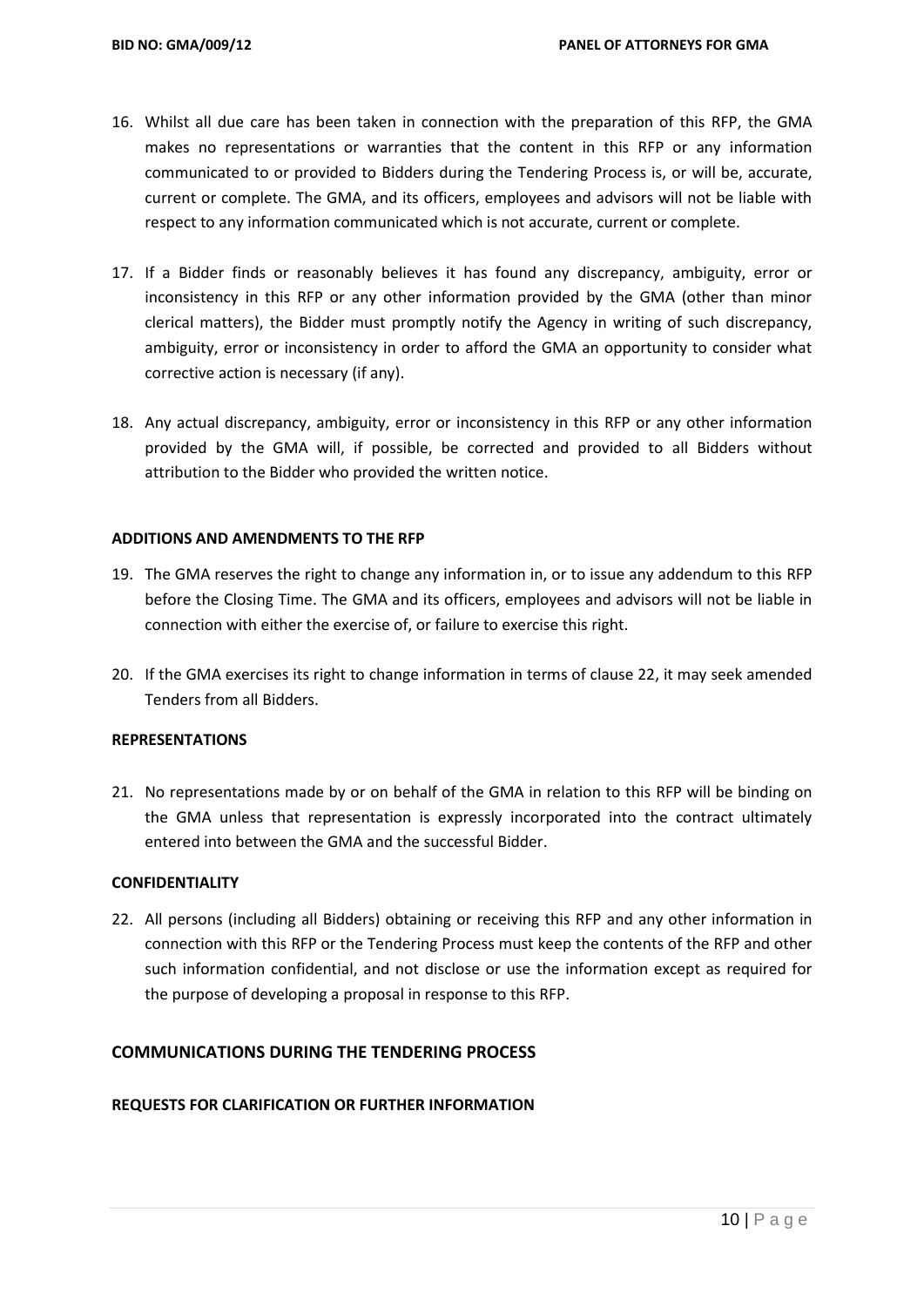- 23. All communication and attempts to solicit information of any kind relative to this tender should be in writing and channelled to the Supply Chain Management Unit via email to: **[tenderenquiries@gautrainpo.co.za](mailto:tenderenquiries@gautrainpo.co.za)**.
- 24. Any communication by a Bidder to the GMA will be effective upon receipt by the SCM Unit (provided such communication is in the required format).
- 25. The GMA has restricted the period during which it will accept questions or requests for further information or clarification and reserves the right not to respond to any enquiry or request, irrespective of when such enquiry or request is received.
- 26. Except where the GMA is of the opinion that issues raised apply only to an individual Bidder, questions submitted and answers provided will be made available to all Bidders by e-mail, as well as on the GMA's website without identifying the person or organisation which submitted the question.
- 27. In all other instances, the GMA may directly provide any written notification or response to a Bidder by email to the address of the Bidder (as notified by the Bidder to the SCM Unit).
- 28. A Bidder may, by notifying the SCM Unit in writing, withdraw a question submitted in accordance with clause 30, in circumstances where the Bidder does not wish the GMA to publish its response to the question to all Bidders.

### **UNAUTHORISED COMMUNICATIONS**

- 29. Communications (including promotional or advertising activities) with staff of the GMA or advisors assisting with the Tendering Process are not permitted during the Tendering. Nothing in this clause 33 is intended to prevent communications with staff of, or advisors of the GMA to the extent that such communications do not relate to this RFP or the Tendering Process.
- 30. Bidders must not otherwise engage in any activities that may be perceived as, or that may have the effect of, influencing the outcomes of the Tendering Process in any way.

### **IMPROPER ASSISTANCE, FRAUD AND CORRUPTION**

- 31. Bidders may not seek or obtain the assistance of employees, contractors or advisor's of the GMA in the preparation of their tender responses.
- 32. The GMA may in its absolute discretion, immediately disqualify a Bidder that it believes has sought or obtained such improper assistance.
- 33. Bidders are to be familiar with the implications of contravening the Prevention and Combating of Corrupt Activities Act, No. 12 of 2004 and any other relevant legislation.

### **ANTI-COMPETITIVE CONDUCT**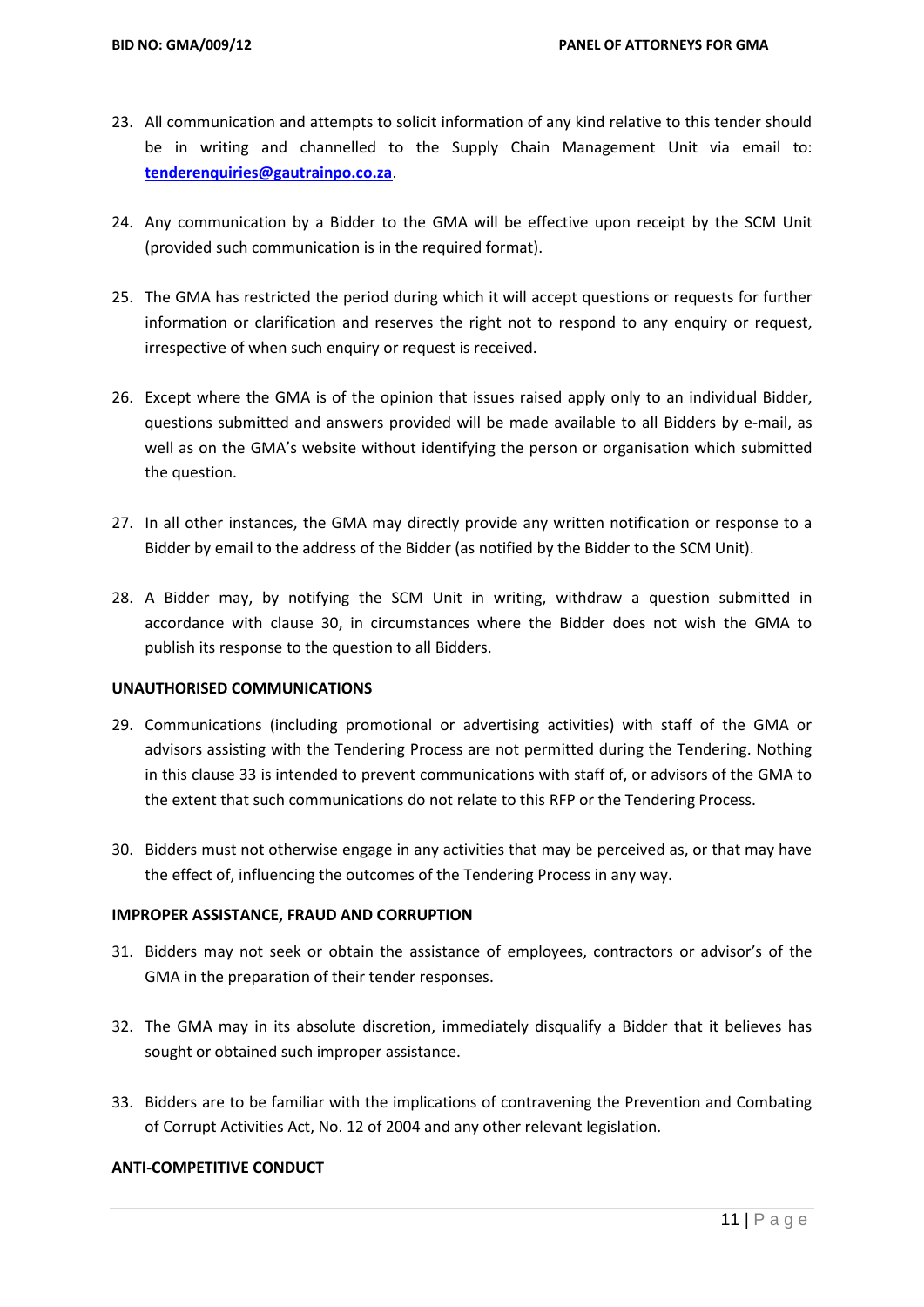- 34. Bidders and their respective officers, employees, agents and advisors must not engage in any collusion, anti-competitive conduct or any other similar conduct in respect of this Tendering Process with any other Bidder or any other person(s) in relation to:
	- a. The preparation or lodgement of their Tender
	- b. the evaluation and clarification of their Tender; and
	- c. the conduct of negotiations with the GMA.
- 35. For the purposes of clause 38, collusion, anti-competitive conduct or any other similar conduct may include disclosure, exchange and clarification of information whether or not such information is confidential to the GMA or any other Bidder or any other person or organisation.
- 36. In addition to any other remedies available to it under law or contract, the GMA may, in its absolute discretion, immediately disqualify a Bidder that it believes has engaged in any collusive, anti-competitive conduct or any other similar conduct during the entire Tendering Process.

### **COMPLAINTS ABOUT THE TENDERING PROCESS**

- 37. Any complaint about the RFP or the Tendering Process must be submitted to the SCM Unit in writing, (preferably by email), immediately upon the cause of the complaint arising or becoming known to the Bidder.
- 38. The written complaint must set out:
	- a. The basis for the complaint, specifying the issues involved;
	- b. how the subject of the complaint affect the organisation or person making the complaint;
	- c. any relevant background information; and
	- d. the outcome desired by the person or organisation making the complaint.
- 39. If the matter relates to the conduct of an official, employee or advisor of the GMA, the complaint should be addressed in writing marked for the attention of the Chief Executive Officer of the GMA, and delivered to the physical address of the GMA, as notified.

## **CONFLICT OF INTEREST**

40. A Bidder must not, and must ensure that its officers, employees, agents and advisors do not place themselves in a position that may give rise to actual, potential or perceived conflict of interest between the interests of the GMA and/or the Gauteng Provincial Government and the Bidders interests during the Tender Process.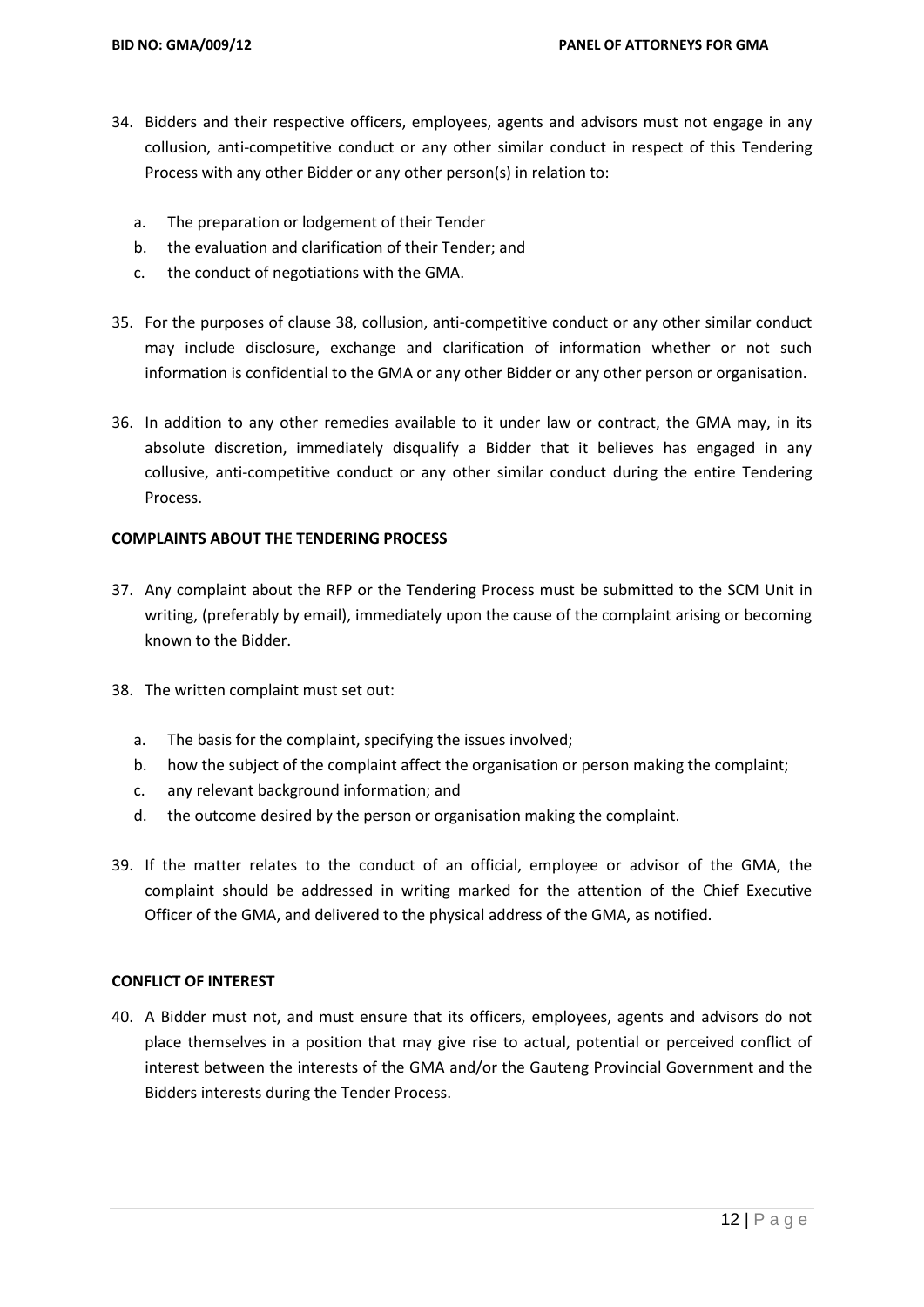- 41. The Bidders Response in this RFP Part C requires the Bidder to provide details of any interests, relationships or clients which may or do give rise to a conflict of interest in relation to the supply of the services under any contract that may result from this RFP.
- 42. If the Bidder submits its Tender and a subsequent conflict of interest arises, or is likely to arise, which was not disclosed in the Tender, the Bidder must notify the GMA immediately in writing of that conflict.
- 43. The GMA may immediately disqualify a Bidder from the Tendering Process if the Bidder fails to notify the GMA of the conflict as required.

### **LATE TENDERS**

- 44. Tenders must be lodged by the Closing Time. Where a tender document is not in the tender box at the time of the bid closing, such a bid document will be regarded as a late bid. Late bids will not be considered.
- 45. Tenders lodged after the Closing Time or lodged at a location or in a manner that is contrary to that specified in this RFP will be disqualified from the Tendering Process and will be ineligible for consideration.
- 46. The determination of the GMA as to the actual time that a Tender is lodged is final. Subject to clause 49, all Tenders lodged in the Tender Box after the Closing Time will be recorded by the GMA and will only be opened for the purposes of identifying a business name and address of the Bidder. The GMA will inform a Bidder whose Tender was lodged after the Closing Time of its ineligibility for consideration. The general operating practice is for the late tender to be returned within 5 (Five) working days of receipt or within 5 (Five) working days after determination not to accept a late tender.

### **TENDER DOCUMENTS**

### **BIDDERS RESPONSIBILITIES**

51. Bidders are responsible for:

- a. Examining this RFP and any documents referenced or attached to this RFP and any other information made or to be made available by the GMA to Bidders in connection with this RFP;
- b. fully informing themselves in relation to all matters arising from this RFP, including all matters regarding the GMA's requirements for the provision of the Services;
- c. ensuring that their Tenders are accurate and complete;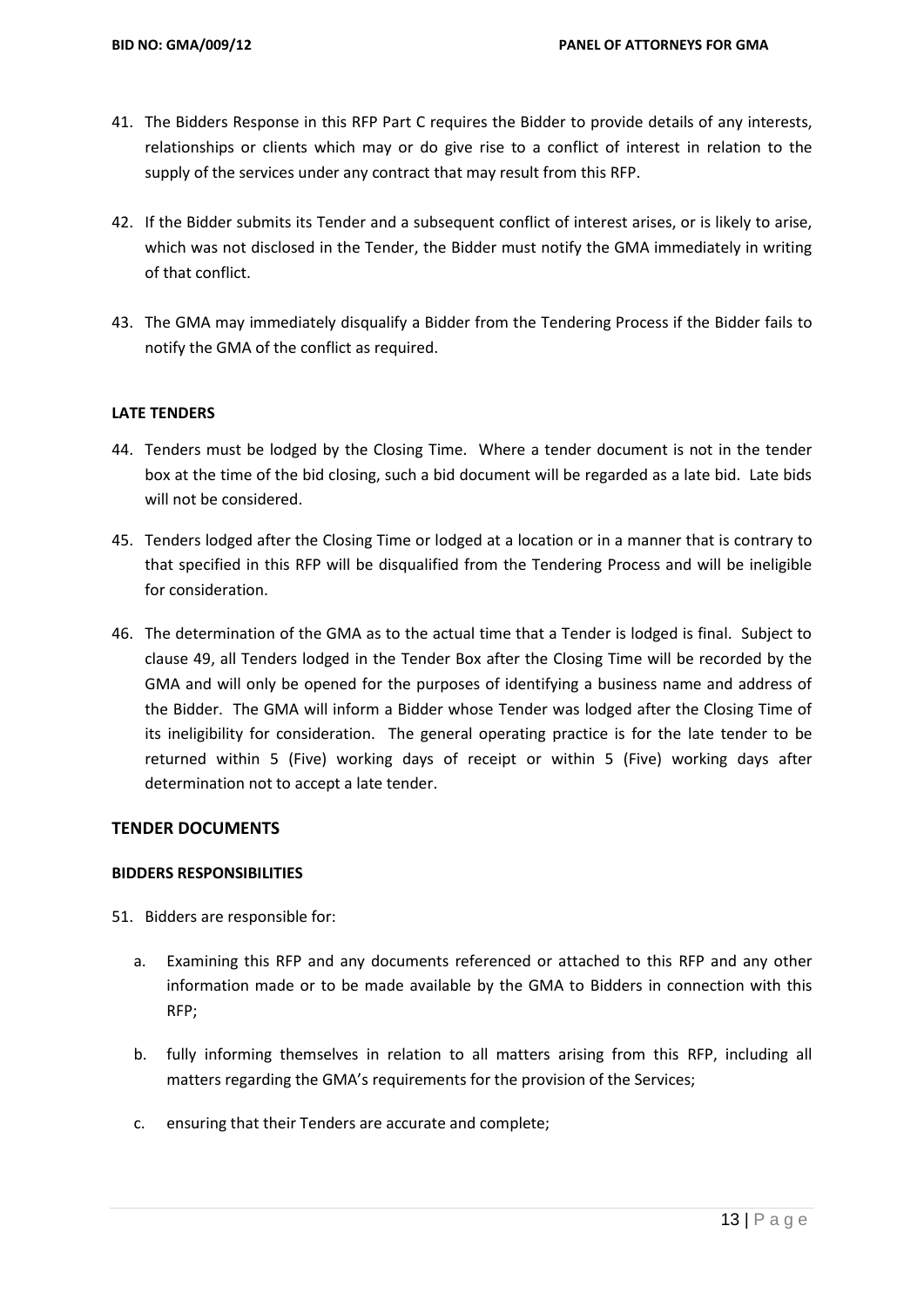- d. making their own enquiries and assessing all risks regarding this RFP, and fully considering and incorporating the impact of any known and unknown risks into their Tender;
- e. ensuring that they comply with all applicable laws in regards to the Tendering Process particularly as specified by National Treasury Regulations, Guidelines, Instruction Notes and Practice Notes and other relevant legislation as published from time to time in the Government Gazette;
- f. submitting an Original Valid Tax Clearance Certificate; and

Failure to provide the required information could result in disqualification of the bidder.

# **PREPARATION OF TENDERS**

52. Bidders must ensure that:

- a. Their Tender is submitted in the required format as stipulated in this RFP Part C; and
- b. all the required information fields in RFP Part C are completed in full and contain the information requested by the GMA.

*Note to Bidders: The GMA may in its absolute discretion reject a Tender that does not include the information requested.*

53. Unnecessarily elaborate responses or other presentations beyond that which is sufficient to present a complete and effective tender proposal are not desired or required. Elaborate and expensive visual and other presentation aids are not necessary.

### **ILLEGIBLE CONTENT, ALTERATION AND ERASURES**

- 54. Incomplete Tenders may be disqualified or evaluated solely on information contained in the Tender.
- 55. The GMA may disregard any content in a Tender that is illegible and will be under no obligation whatsoever to seek clarification from the Bidder.
- 56. The GMA is entitled to amend any bid conditions, validity period, specifications, or extend the closing date of bids before the closing date. All bidders, to whom the bid documents have been issued, will be advised in writing of such amendments in good time.

### **OBLIGATION TO NOTIFY ERRORS**

57. Amended bids may be sent, together with the original bid, in an envelope marked "Amendment to bid" and should be placed in the bid box before the closing date and time. An amendment bids without original bid document will not be considered.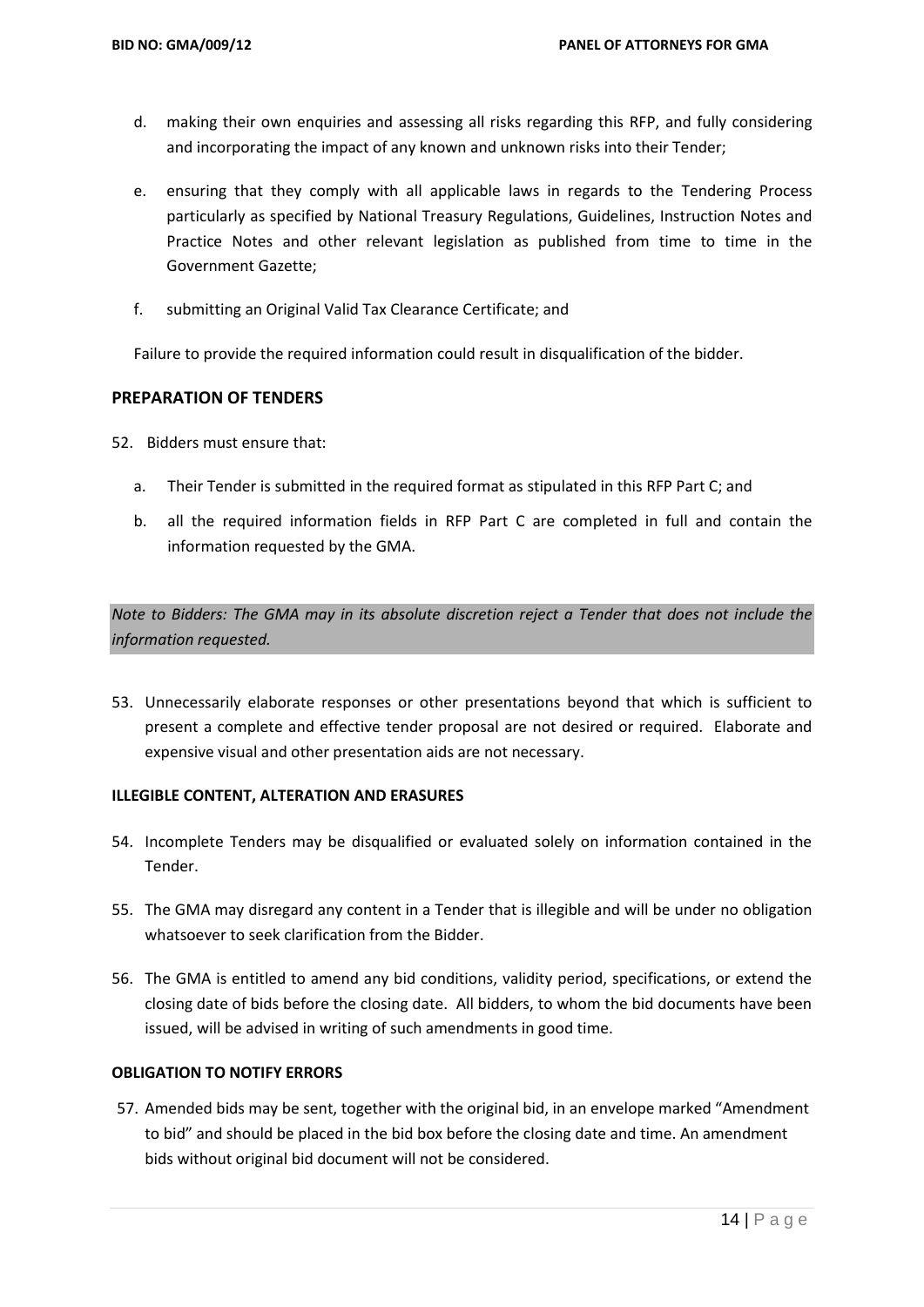#### **RESPONSIBILITY FOR TENDERING COSTS**

- 58. The Bidders participation or involvement in any stage of the Tendering Process is at the Bidders sole risk, cost and expense. The GMA will not be held responsible for, or pay for, any expense or loss that may be incurred by Bidders in relation to the preparation or lodgement of their Tender.
- 59. The GMA is not liable to the Bidder for any costs on the basis of any contractual, or promissory or restitutionary grounds whatsoever as a consequence of any matter relating to the Bidders participation in the Tendering Process, including without limitation, instances where:
	- a. The Bidder is not engaged to perform under any contract; or
	- b. the GMA exercises any right under this RFP or at law.

### **DISCLOSURE OF TENDER CONTENTS AND TENDER INFORMATION**

- 60. All Tenders received by the GMA will be treated as confidential. The GMA will not disclose any Tender contents and Tender information, except:
	- a. As required by law;
	- b. for the purpose of investigations by other government authorities having relevant jurisdiction;
	- c. to external consultants and advisors of the GMA engaged to assist with the Tendering Process; or
	- d. for the general information of Bidders required to be disclosed as per National Treasury Regulations, Guidelines, Instruction Notes or Practice Notes.

### **USE OF TENDERS**

- 61. Upon submission in accordance with the requirements of submission of Tenders, all Tenders submitted become the property of the GMA. Bidders will retain all ownership rights in any intellectual property contained in the Tender.
- 62. Each Bidder, by submission of their Tender, is deemed to have licensed the GMA to reproduce the whole, or any portion, of their Tender for the purposes of enabling the GMA to evaluate the Tender.
- 63. Further, in submitting a Tender, the Bidder accepts that the GMA shall, in accordance with the requirements of Treasury Regulation No. 16A.6.3(d) and the National Treasury Instruction Note on *Enhancing Compliance Monitoring and Improving Transparency and Accountability in Supply Chain Management,* publish (on the internet or otherwise):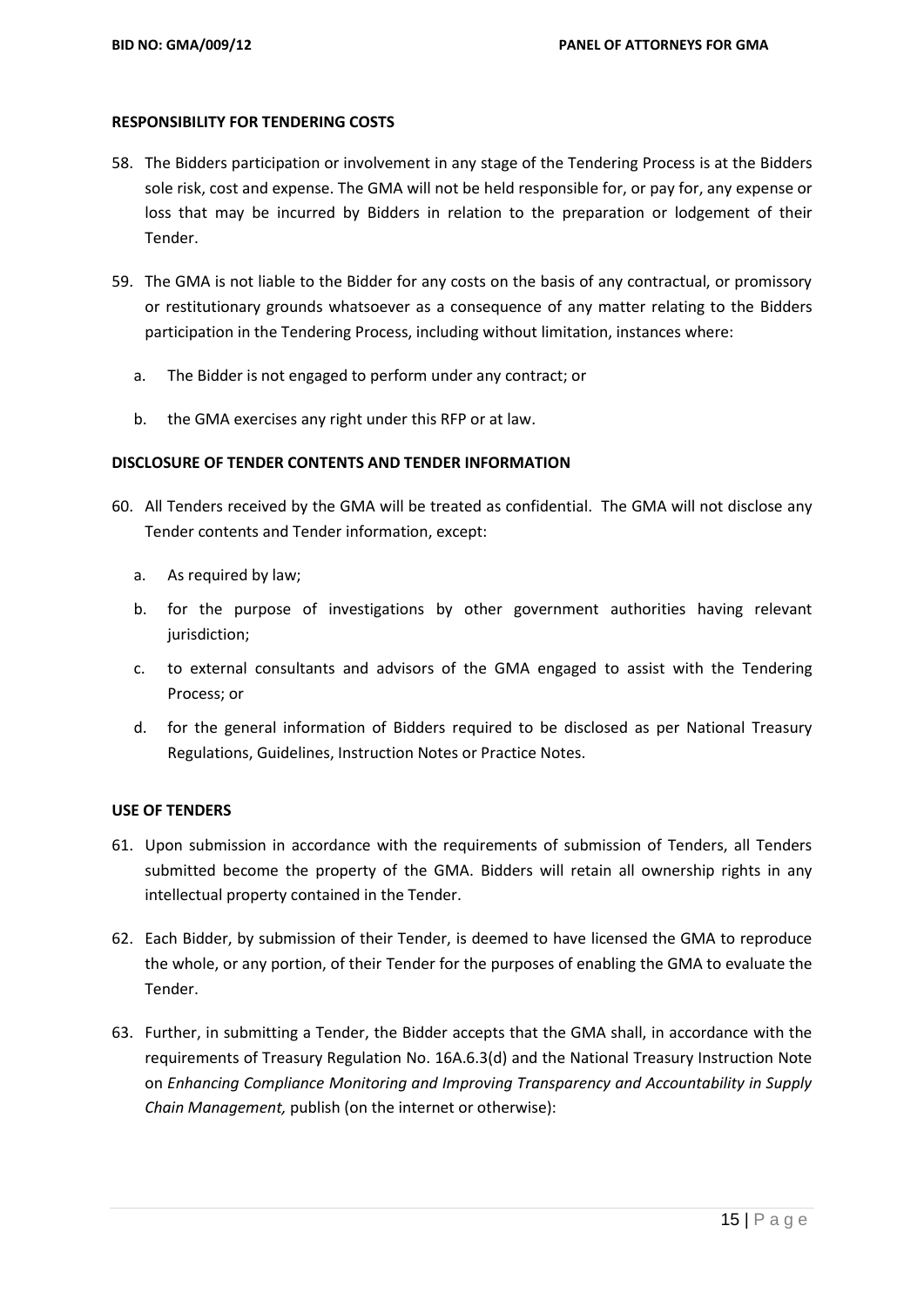- a. The names of all Bidders that submitted bids in relation to this RFP within 10 (Ten) working days after the closing date of this RFP, if the bid is above the threshold value of R500 000; and
- b. on award of the bid, the name of the successful Bidder, the contract price, B-BBEE level of contribution status, the contract number and description of the contract awarded.

#### **PERIOD OF VALIDITY**

64. All Tenders received must remain valid and open for acceptance for a minimum of 90 (Ninety) days from the Closing Time. This period may be extended by written mutual agreement between the GMA and the Bidder.

#### **STATUS OF TENDER**

- 65. Each Tender constitutes an irrevocable offer by the Bidder to the GMA to provide the Services required and otherwise to satisfy the requirements of the Specification as set out in this RFP Part B.
- 66. A Tender must not be conditional on:
	- a. The Board approval of the Bidder or any related governing body of the Bidder being obtained;
	- b. the Bidder conducting due diligence or any other form of enquiry or investigation;
	- c. the Bidder (or any other party) obtaining any regulatory approval or consent;
	- d. the Bidder obtaining the consent or approval of any third party; or
	- e. the Bidder stating that it wishes to discuss or negotiate any commercial terms of the contract.
- 67. The GMA may, in its absolute discretion, disregard any tender that is, or is stated to be, subject to any one or more of the conditions detailed above (or any other relevant conditions).
- 68. The GMA reserves the right to accept a Tender in part or in whole or to negotiate with a Bidder in accordance with the clause 88 (Unreasonable disadvantage) of this RFP Part A.

#### **TENDER RESPONSE**

#### **COMPLIANCE WITH SPECIFICATION**

- 69. Under Part C of this RFP, a Bidder must submit a tabulated statement showing its level of compliance to the Specification contained in this RFP Part B.
- 70. In particular, Bidders must state if they will not comply with the Specification, or will only comply with the Specification subject to conditions. Full details of the non-compliance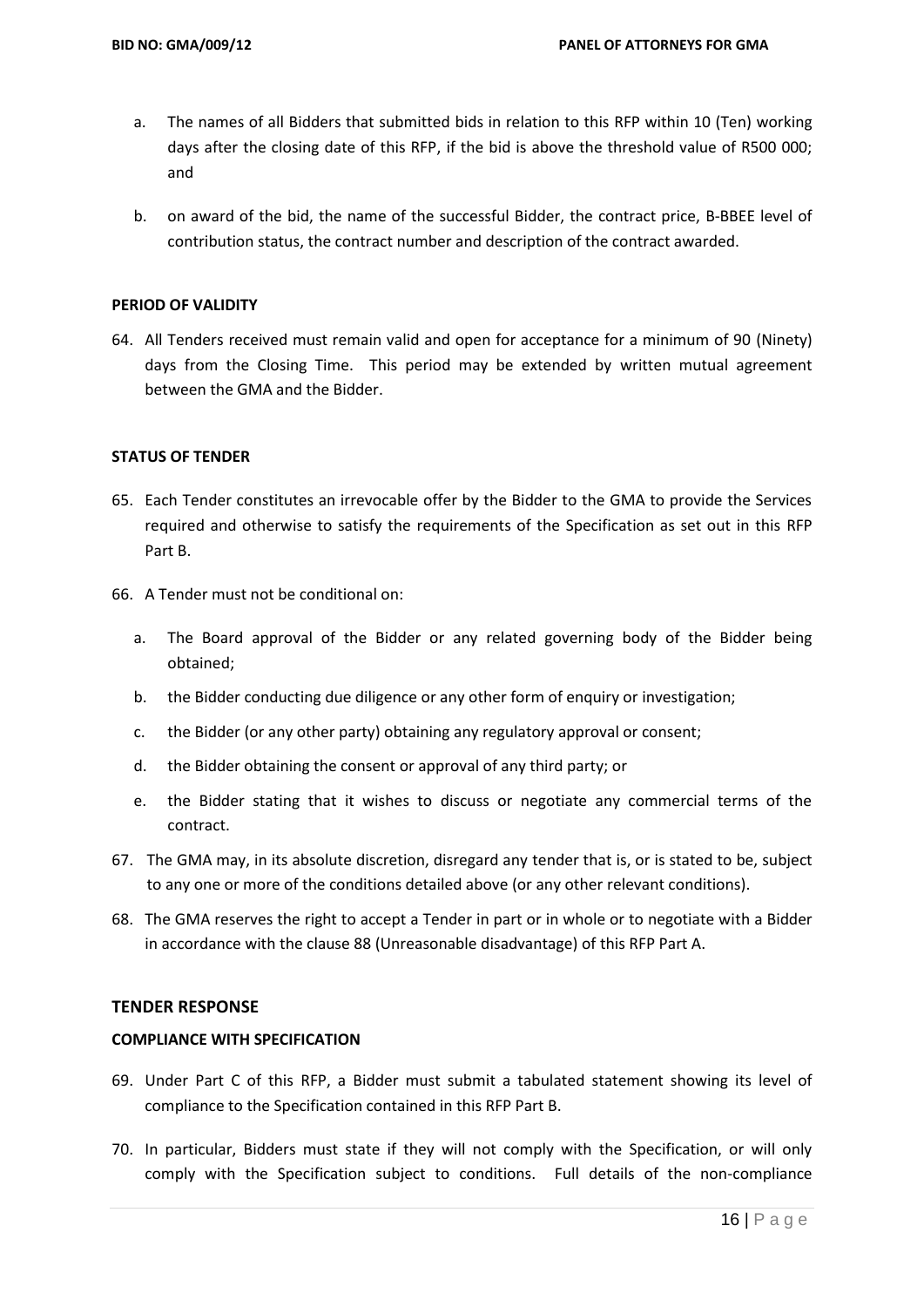(including the nature and extent of the non-compliance and any reasons for such noncompliance) must be stated in the space provided in the tabulated statement.

- 71. No response is required in respect of a particular section of the Specification where Bidders will comply with the Specification. Only sections that Bidders have not complied with, or will only comply with subject to conditions, should be noted in the tabulated statement.
- 72. The GMA is prepared to contemplate minor variations or departures from the Specification proposed by Bidders.
- 73. However, Bidders should note that significant or substantive variations or departures from the Specifications will not be viewed favourably unless the Bidder is able to clearly demonstrate to the satisfaction of the GMA the necessity for such variations or departures.

*Note to Bidders: The GMA will assume that a Bidders Response complies in all relevant respects with the Specification unless the Bidder states otherwise. Failure to notify the GMA of any noncompliance may result in a Bidders Response being disregarded.*

74. For the purposes of clauses 70,71 and 72:

- **Yes/Complies** means that in all respects the Bidders Response meets or otherwise satisfies all specified outputs, characteristics or performance standards.
- **Will comply subject to conditions** means that the specified outputs, characteristics or performance standards can only be met by the Bidder subject to certain conditions.
- **No/Will not comply** means that the specified outputs, characteristics or performance standards is not met by the Bidders Response.

### **GENERAL**

- 75. Indefinite responses such as "noted", "to be discussed" or "to be negotiated" are not acceptable.
- 76. Where the Bidder is unwilling to accept a specified condition, the non-acceptance must be clearly and expressly stated. Prominence must be given to the statement detailing the nonacceptance. It is not sufficient that the statement appears only as part of an attachment to the Tender, or be included in a general statement of the Bidders usual operating conditions.
- 77. An incomplete Tender may be disqualified or assessed solely on the information completed or received with the Tender.

### **ALTERNATIVE TENDER**

78. A Bidder may submit an alternative proposal. An alternative proposal will only be accepted if: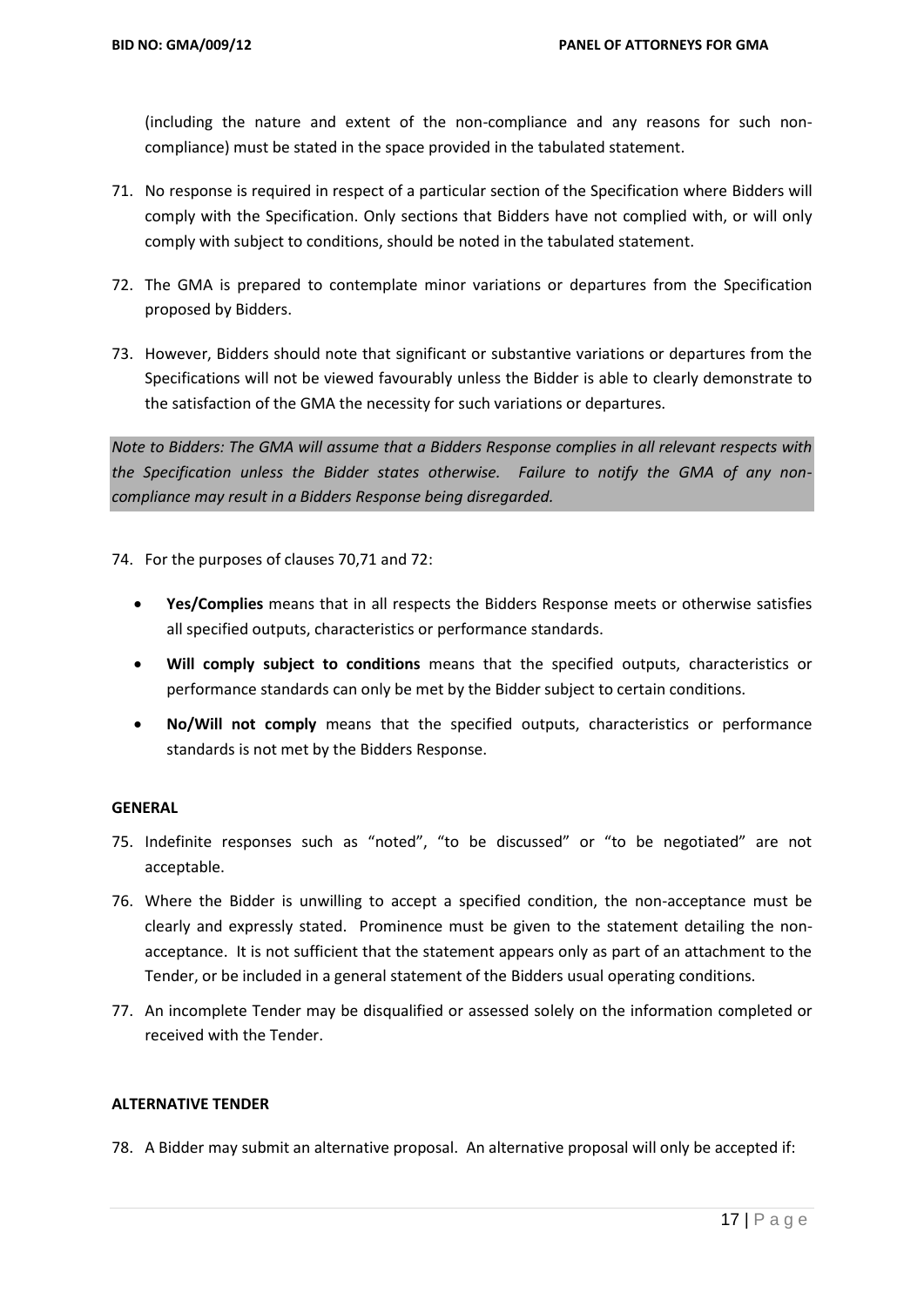- a. The Bidder also provides a conforming Bidders Response; and
- b. The alternative proposal is clearly identified as an "Alternative Tender".
- 79. An Alternative Tender may:
	- a. Not comply with the Specifications for the relevant Services due to inherent design or capability in the operation of the Services; or
	- b. Provide the Services in a manner different to that specified in this RFP Part B.

#### **INNOVATIVE SOLUTIONS**

- 80. Bidders are encouraged to offer options or solutions which may, in an innovative way, contribute to the GMA's ability to carry out its operations in a more cost-effective manner.
- 81. These options or solutions may be related to:
	- a. The outputs, functional, performance and technical aspects of the requirement; or
	- b. opportunities for more advantageous commercial arrangements.
- 82. Any such options or solutions will be considered by the GMA on a "commercial in confidence" basis if so requested by the Bidder.
- 83. Where a Bidder submits an offer which meets the requirements of this RFP in an alternative and practical manner, the Tender must also include any supplementary material (including such pricing and costing details as may be necessary to enable the GMA to fully assess the financial impact of the alternative proposal), which demonstrates in detail that such an alternative will fully achieve and/or exceed all the specified requirements, together with references as to why the additional features may be advantageous.
- 84. The GMA reserves the right to consider such offers on their merits or not to consider them at all.

### **CONTRACT DISCLOSURE REQUIREMENTS**

#### **DISCLOSURE OF INFORMATION**

- 85. The Conditions of Tendering include a provision for the disclosure of contract information (refer to this RFP Part A dealing with "Use of Tenders").
- 86. If a Bidder wishes to withhold the disclosure of specific contract information, the Bidder must clearly outline how the release of this information will expose trade secrets, business strategy or unique methodologies that may expose the business unreasonably to disadvantage.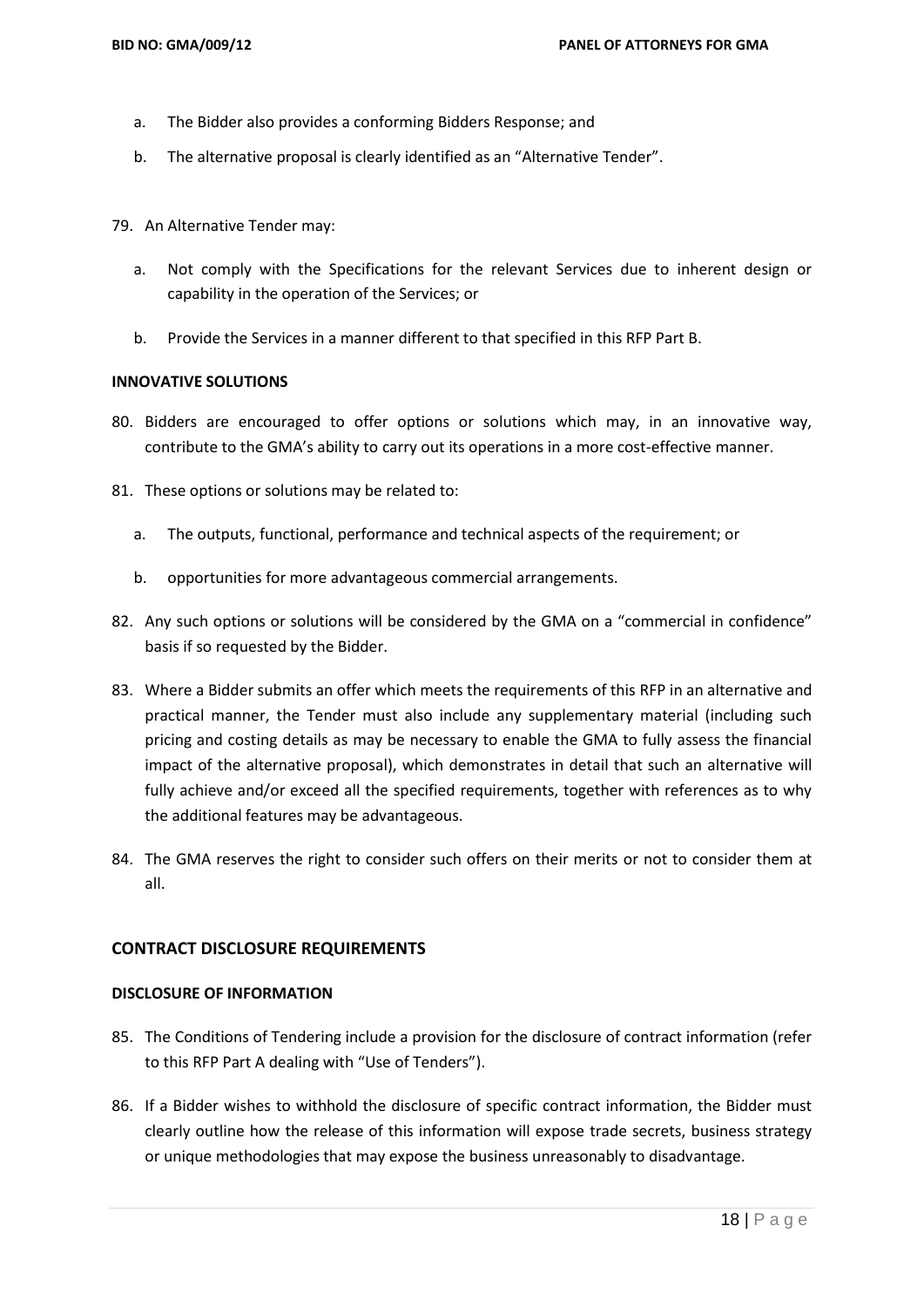#### **TRADE SECRETS**

- 87. In considering whether specific information should be categorised as a trade secret, Bidders' should assess:
	- a. The extent to which it is known outside of the Bidders business;
	- b. the extent to which it is known by the persons engaged in the Bidders business;
	- c. any measures taken to guard its secrecy;
	- d. its value to the Bidders business and to any competitors;
	- e. the amount of money and effort invested in developing the information; and
	- f. the ease or difficulty with which others may acquire or develop this information.

## **UNREASONABLE DISADVANTAGE**

- 88. In determining whether disclosure of specific information will expose a Bidders business unreasonably to disadvantage, the following should be considered:
	- a. Whether the information is generally available to competitors; and
	- b. whether it could be disclosed without causing substantial harm to the competitive position of the business.

The GMA will consider these applications in the Tender evaluation and negotiations (if any) with Bidders.

### **EVALUATION OF TENDERS**

### **EVALUATION PROCESS**

- 89. Following the Closing Time, the GMA intends to evaluate the Tenders received.
- 90. Tenders will be evaluated against the Evaluation Criteria specified under the section "Evaluation Criteria Format".
- 91. Without limiting the GMA's rights in the RFP, the GMA may at any time during the Tendering Process choose to:
	- a. Shortlist one or more Bidders; and
	- b. accept one or more of the Tenders.
- 92. Unless the Evaluation Criteria explicitly require, the GMA may, but is not in any way bound to, shortlist, to select as successful, or to accept the Tender offering the lowest price.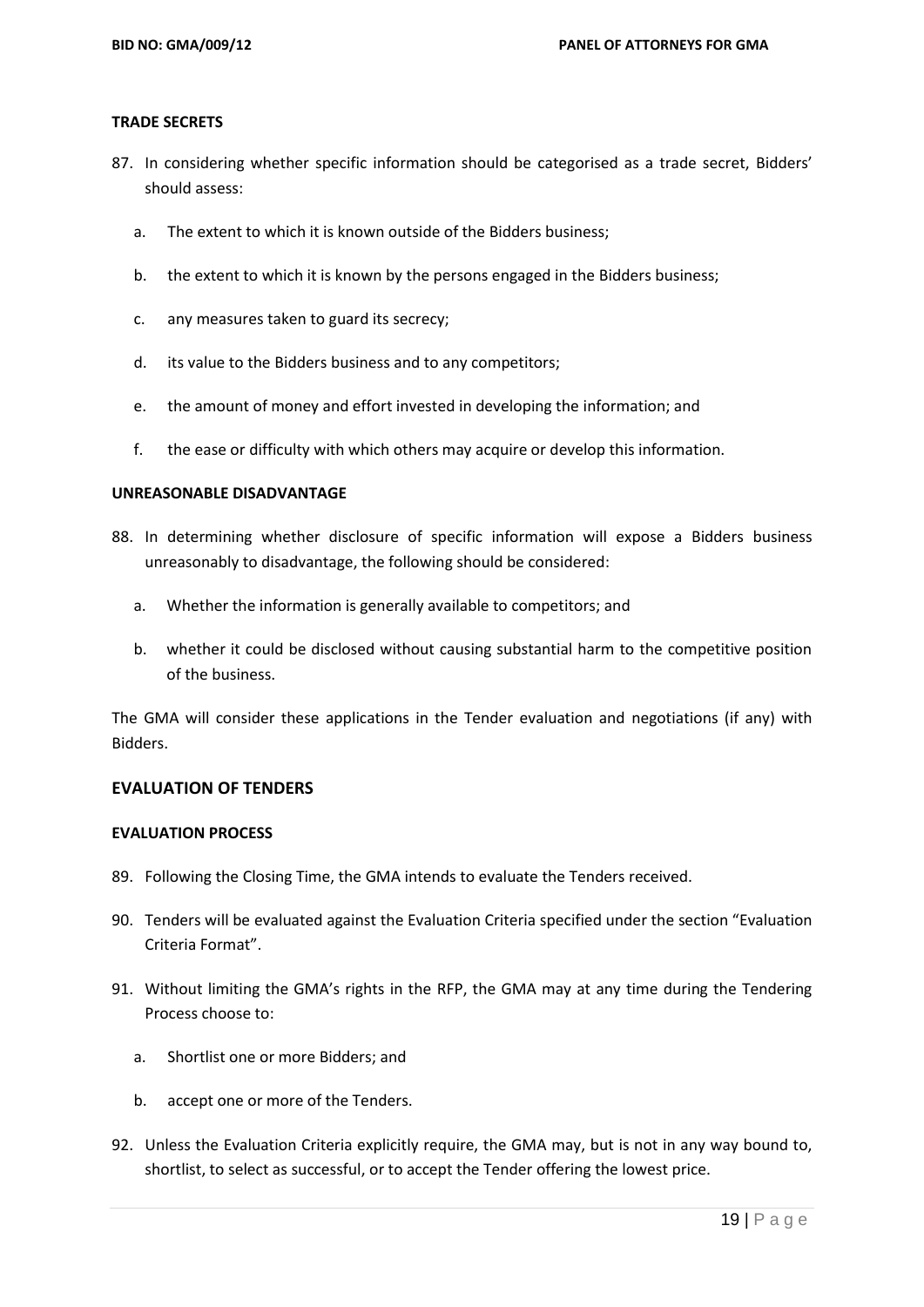- 93. Should the GMA choose to include a short listing stage in its evaluation process, the GMA is not, at any time, required to notify Bidders or any other person or organisation interested in submitting a Tender.
- 94. A Bidders Response will not be deemed to be unsuccessful until such time as the Bidder is formally notified of that fact by the GMA. The commencement of negotiations by the GMA with one or more other Bidders is not to be taken as an indication that any particular Bidders Response has not been successful.

#### **EVALUATION CRITERIA FORMAT**

- 95. The evaluation criteria is weighted to reflect the importance of the requirements noted in the Specifications:
- 96. In evaluating Bidders Responses, the GMA will have regard to:
	- a. Specific evaluation criteria identified in the list below;
	- b. the overall value for money proposition presented in the Bidders Response; and
	- c. particular weighting assigned to any or all of the evaluation criteria specified below.
- 97. For the purposes of this RFP clause 98, 'value for money' is a measurement of financial and nonfinancial factors, including:
	- a. Quality levels; and
	- b. performance standards.
- 98. Value for money will be assessed on a 'whole of life' basis (including the transitioning-in, the contract term and the transitioning-out phases of the relationship between the GMA and a Bidder), with a view to long-term sustainability of the value for money proposition and with a focus on ensuring that value for money outcomes are promoted and protected following the conclusion of any contract that may result from this RFP.
- 99. Administrative compliance will be determined in accordance with the conditions listed in this RFP.
- 100. The evaluation criteria will be in line with the PPPFA, 2000 (Act No. 5 of 2000) and Preferential Procurement Regulations 2011.
- 101. Evaluation will be based on a point system and two-stage evaluation process. As a pre-requisite, a bid must comply with the requirements of the bid solicitation and meet the minimum threshold of the functionality evaluation criteria to be declared responsive and qualify to the next evaluation stage.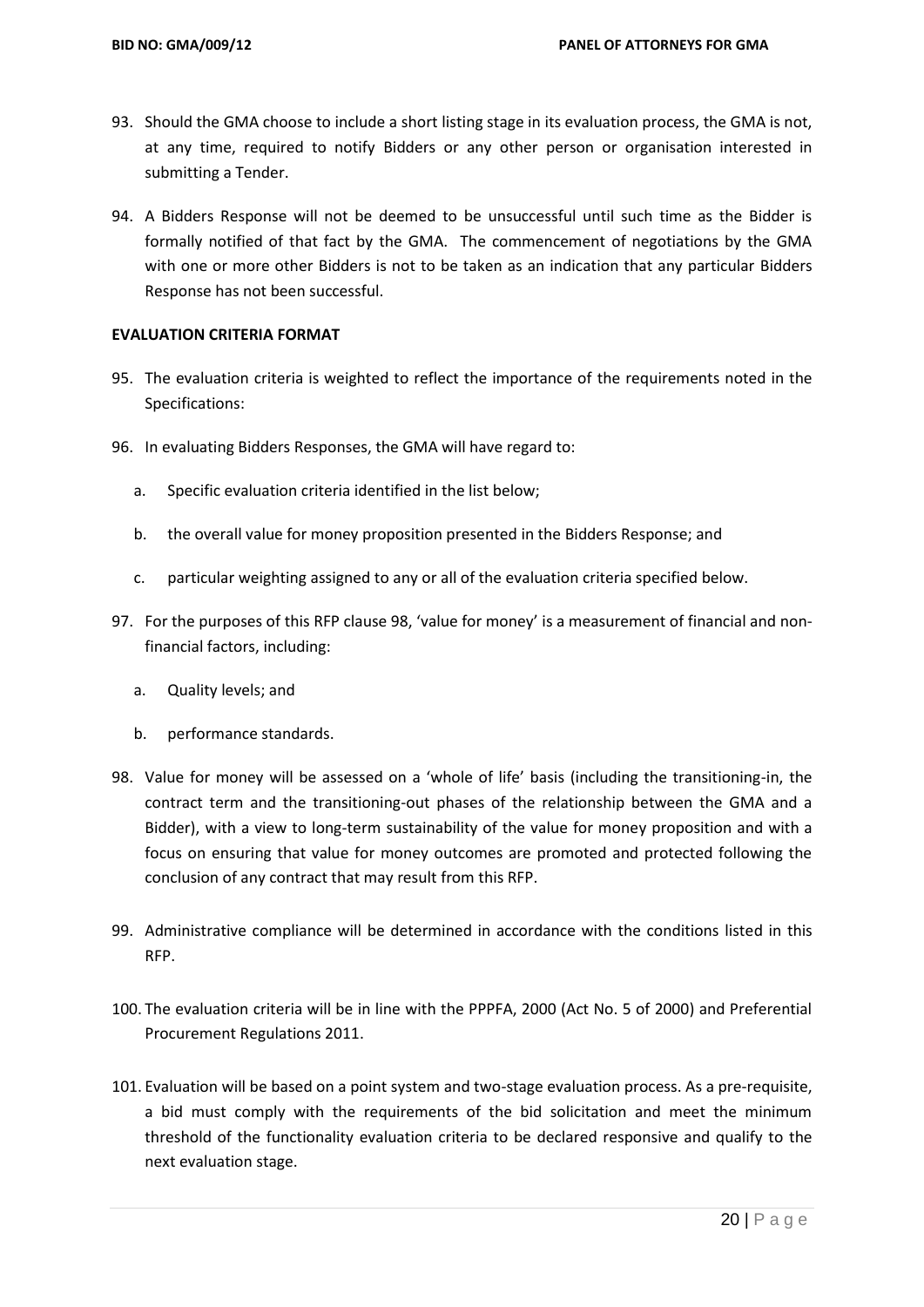102. The value of this bid is estimated to be above R 1,000,000 and therefore the 90/10 preference point system shall apply. The following is the weighting awarded for each element, and the threshold score.

| <b>Evaluation element</b>          | Weighting | <b>Threshold score</b> |  |
|------------------------------------|-----------|------------------------|--|
| Technical proposal (Functionality) | 100       | 75 Points              |  |

| <b>Evaluation element</b> | Weighting | <b>Threshold score</b> |
|---------------------------|-----------|------------------------|
| <b>B-BBEE</b> proposal    | 10        | N/A                    |
| Price proposal            | 90        | N/A                    |
| <b>Total</b>              | 100       |                        |

#### **FUNCTIONALITY EVALUATION**

103. The evaluation criteria for measuring functionality, and the weighting attached to each criterion is listed in the table below, and will be rated as follows:

**1 = Poor; 2 = Average; 3 = Good; 4 = Very good**.

- 104. A minimum threshold for functionality of seventy-five (75) points is required. Bids that do not meet this threshold will automatically be disqualified from further evaluation.
- 105. Thereafter, only the qualifying bids will be evaluated in terms of the 90/10 preference point system, where a maximum of 90 points are allocated for price and a maximum of 10 points are allocated in respect of the level of B-BBEE contribution of the bidder.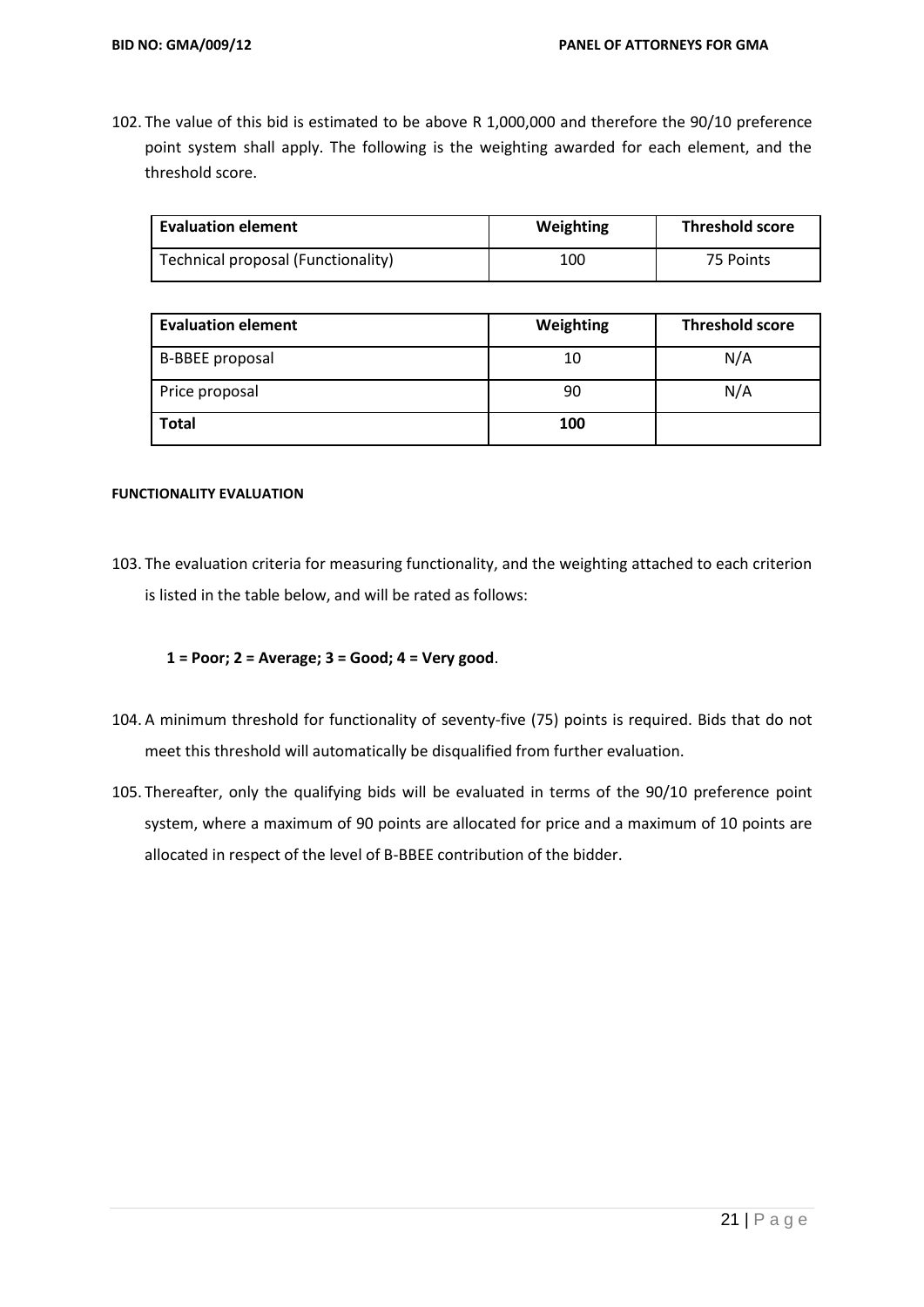

| <b>Quality Criteria</b> | Sub-criteria       | <b>Indicators</b> |                      |                        |                             |            |        |
|-------------------------|--------------------|-------------------|----------------------|------------------------|-----------------------------|------------|--------|
|                         |                    | Poor $(1)$        | Satisfactory (2)     | <b>Good (3)</b>        | Very Good (4)               | Sub-weight | Weight |
| Capability of the       | Existence of the   | Firm has been     | Firm has been in     | Firm has been in       | Firm<br>in i<br>been<br>has | 15         |        |
| firm                    | firm.              | existence<br>in.  | for<br>existence     | existence<br>for       | existence for above 10      |            |        |
|                         |                    | for less than 3   |                      |                        |                             |            |        |
|                         |                    | years.            | between $3 - 6$      | between less than      | years.                      |            |        |
|                         |                    |                   | years.               | $6 - 10$ years.        |                             |            |        |
|                         |                    |                   |                      |                        |                             |            |        |
|                         | Record of acumen   | Reference<br>to   | Reference<br>to      | of<br>Record           |                             | 5          |        |
|                         | and infrastructure | record<br>of      | record<br>of         | infrastructure         |                             |            | 20     |
|                         |                    | infrastructure    | infrastructure       | articulated<br>clearly |                             |            |        |
|                         |                    | made in<br>the    | the<br>made<br>in    | evidence<br>and        |                             |            |        |
|                         |                    | but<br>proposal   | and is<br>proposal   | submitted.             |                             |            |        |
|                         |                    | clearly<br>not    | clearly articulated. |                        |                             |            |        |
|                         |                    | articulated. No   | evidence<br>No       |                        |                             |            |        |
|                         |                    | evidence          | provided.            |                        |                             |            |        |
|                         |                    | provided.         |                      |                        |                             |            |        |



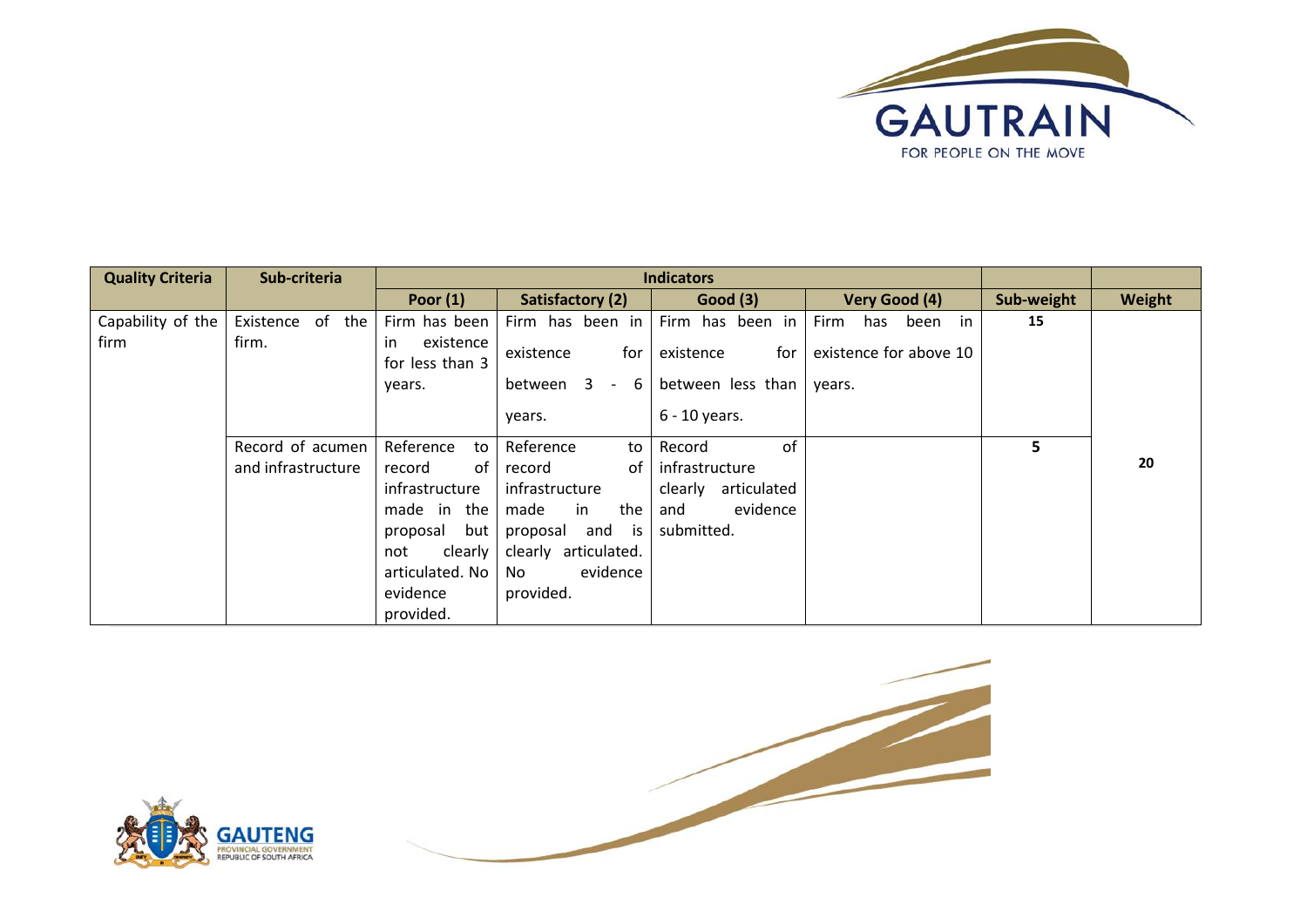| Experience<br>0f                             | General               | Key staff has   | staff<br>Key<br>has  | staff<br>Key<br>has  | staff<br>has<br>Key      |     |    |
|----------------------------------------------|-----------------------|-----------------|----------------------|----------------------|--------------------------|-----|----|
| staff<br>(assigned                           | Qualifications        | limited levels  | reasonable<br>levels | extensive levels of  | exceptional levels of    |     |    |
| personnel)<br>in                             |                       | of<br>general   | of<br>general        | general experience.  | general experience.      | 20  |    |
| relation to the                              |                       | experience.     | experience.          |                      |                          |     |    |
| scope of work                                | Adequacy for the      | Key staff has   | staff<br>Key<br>has  | staff<br>Key<br>has  | staff<br>Key<br>has      |     |    |
|                                              | specific field        | limited levels  | reasonable<br>levels | extensive levels of  | outstanding levels of    | 20  |    |
|                                              |                       | of<br>specific  | of<br>specific       | specific             | specific qualifications, |     |    |
|                                              |                       | qualifications, | qualifications,      | qualifications,      | training<br>and          |     | 60 |
|                                              |                       | training and    | training<br>and      | training<br>and      | experience.              |     |    |
|                                              |                       | experience.     | experience.          | experience.          |                          |     |    |
|                                              | Knowledge<br>and      | Key staff has   | staff<br>Key<br>has  | staff<br>has<br>Key  | staff<br>Key<br>has      |     |    |
|                                              | expertise in the      | limited         | reasonable           | extensive            | outstanding              | 20  |    |
|                                              | field                 | knowledge       | knowledge<br>and     | knowledge<br>and     | knowledge<br>and         |     |    |
|                                              |                       | and expertise   | expertise in the     | expertise in<br>the  | expertise in the field.  |     |    |
|                                              |                       | in the field.   | field.               | field.               |                          |     |    |
| track<br>Proven                              | Reference<br>letters  | of<br>List      | than<br>3<br>Less    | Between 4<br>and $5$ | More than 5 reference    |     |    |
| record                                       | from<br>relevant      | contactable     | reference<br>letters | reference<br>letters | from clients<br>letters  | 20  | 20 |
|                                              | where<br>clients      | references      | from clients whom    | from clients whom    | whom<br>service<br>was   |     |    |
|                                              | similar<br>services   | provided but    | service<br>was       | service<br>was       | rendered in the last 2   |     |    |
|                                              | have<br>been          | with no letter  | rendered in the last | rendered in the last | vears                    |     |    |
|                                              | provided<br>(letters) | of reference.   | 2 years              | 2 years              |                          |     |    |
|                                              | client<br>on          |                 |                      |                      |                          |     |    |
|                                              | letterhead)           |                 |                      |                      |                          |     |    |
| <b>TOTAL POINTS</b>                          |                       |                 |                      |                      | 100                      | 100 |    |
|                                              |                       |                 |                      |                      |                          |     |    |
| <b>MINIMUM ACCEPTABLE POINTS (THRESHOLD)</b> |                       |                 |                      | 75                   |                          |     |    |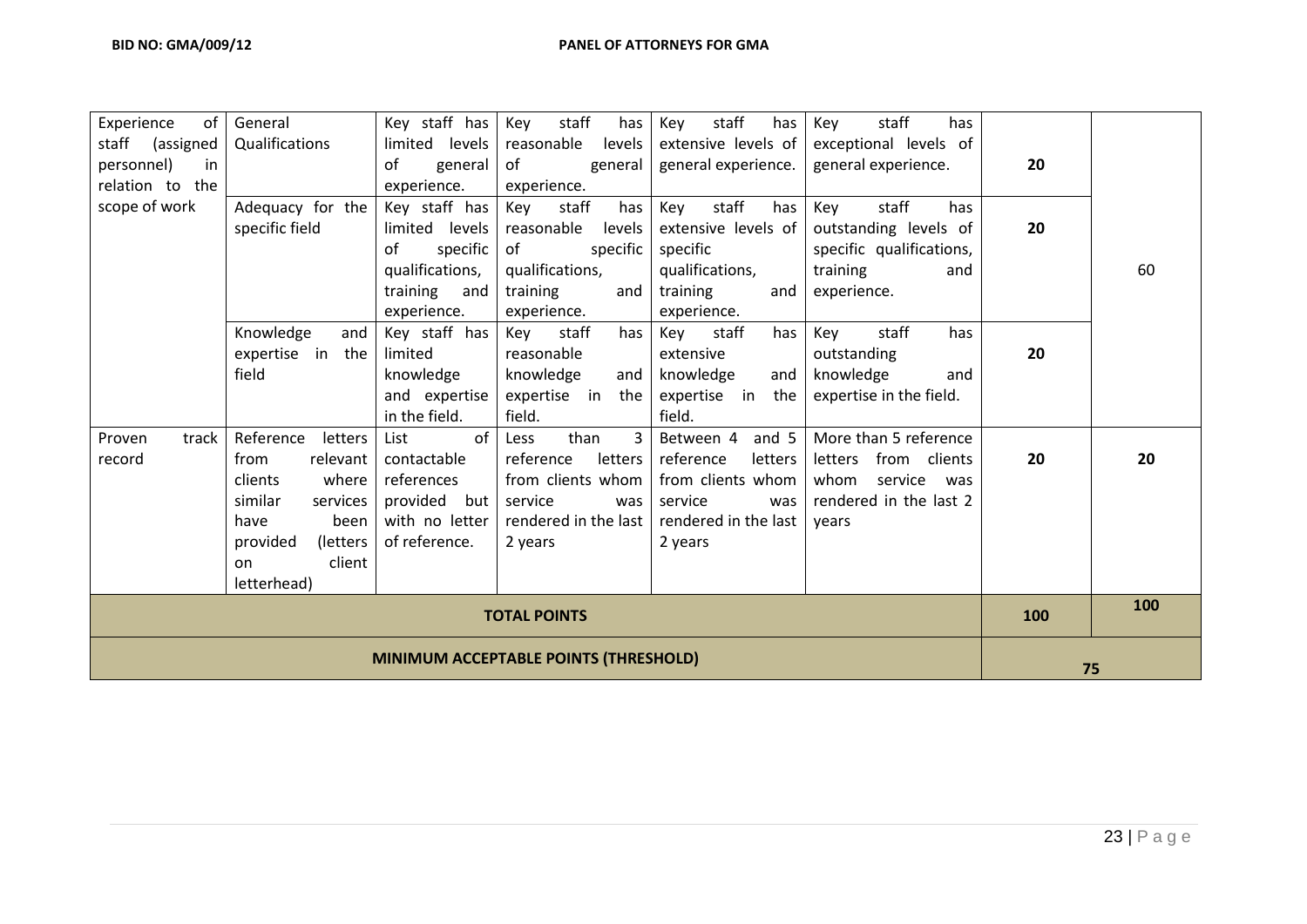

#### **PRICE EVALUATION**

106. Price points will be calculated on the hourly fees and administration charges (if applicable).

# **B-BBEE EVALUATION**

- 107. 10 points are allocated. B-BBEE rating certificates are applicable and points allocated in terms of the BBBEE Codes of Good Practice guideline as indicated in the following table.
- 108. Bidders must submit valid BBBEE Certificates & Statements which will be verified.

| <b>CONTRIBUTOR LEVEL</b> | <b>B-BBEE RECOGNITION LEVEL</b> |
|--------------------------|---------------------------------|
| 1                        | 10                              |
| $\overline{2}$           | 9                               |
| $\mathbf{3}$             | 8                               |
| 4                        | 5                               |
| 5                        | $\overline{4}$                  |
| 6                        | 3                               |
| $\overline{7}$           | $\overline{2}$                  |
| 8                        | $\mathbf{1}$                    |
| Non-Compliant            | 0                               |

#### **POINTS AWARDED FOR B-BBEE STATUS LEVEL OF CONTRIBUTION**

109. The preference points claimed by each bidder for attaining the B-BBEE Status Level of Contributor will be allocated to each qualifying bid when determining the total bid score under the preference points system. The points scored by a bidder in respect of the level of B-BBEE

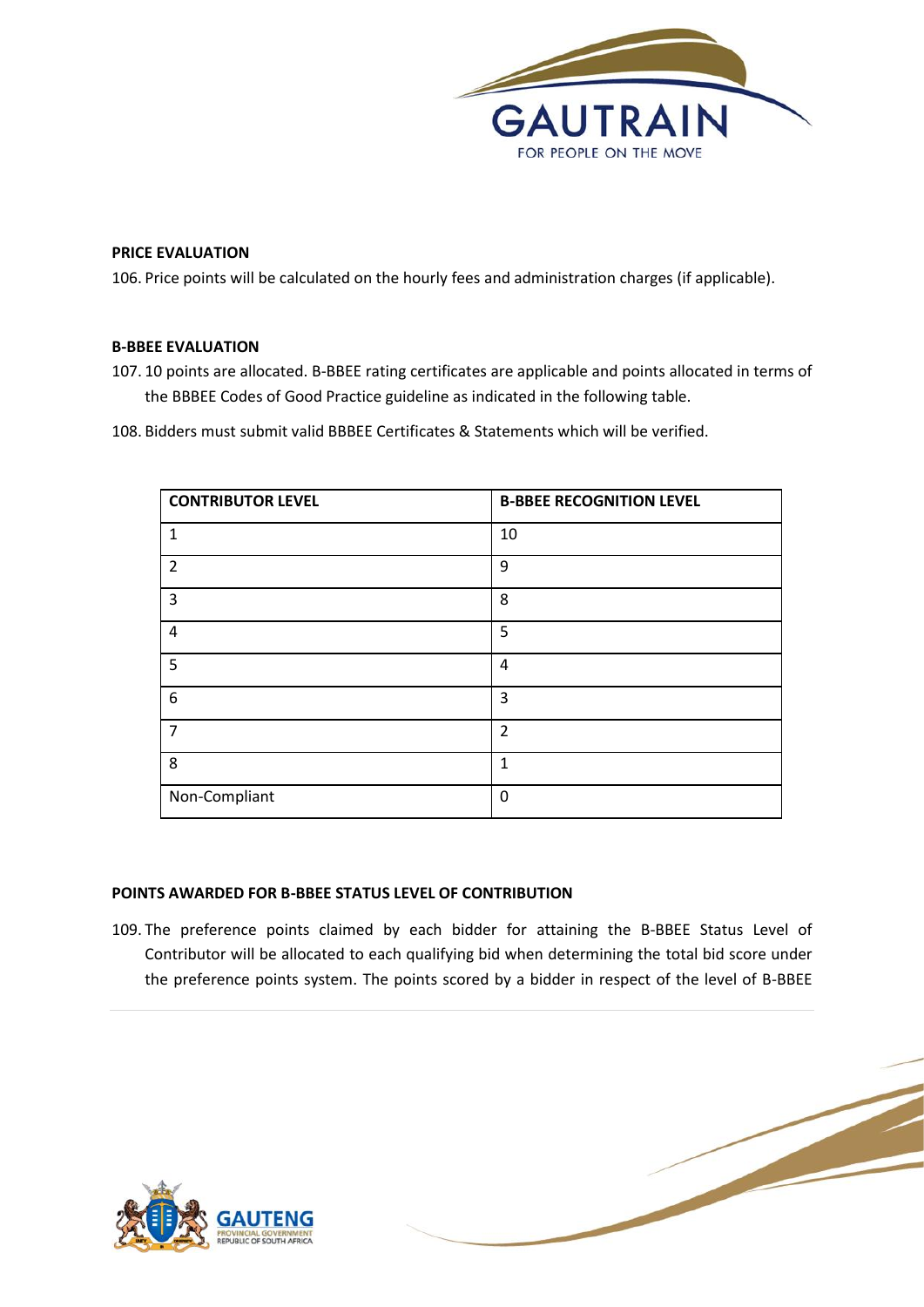contribution contemplated in Annexure E, will be added to the points scored for price, calculated as described in Annexure E.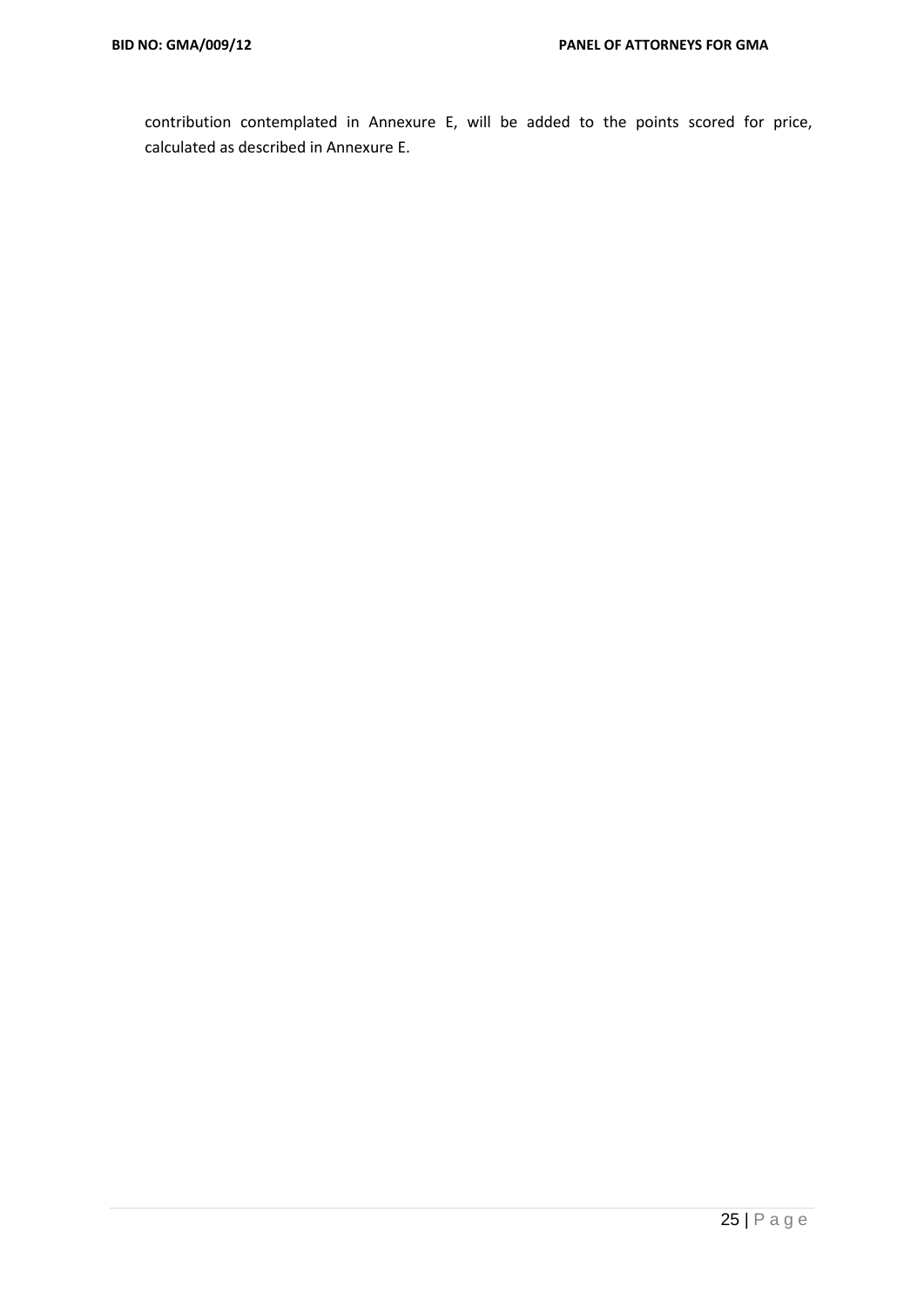#### **CLARIFICATION OF TENDERS**

- 110. The GMA may seek clarification from and enter into discussions with any or all of the Bidders in relation to their Tender. The GMA may use such information in interpreting the Tender and evaluating the cost and risk in accepting the Tender. Failure to supply clarification to the satisfaction of the GMA may render the Tender liable to disqualification.
- 111. The GMA is under no obligation to seek clarification of anything in a Tender and reserves the right to disregard any clarification that the GMA considers to be unsolicited or otherwise impermissible in accordance with the rules set out in this RFP.

#### **DISCUSSION WITH BIDDERS**

- 112. The GMA may elect to engage in detailed discussions with any one or more Bidders, with a view to maximising the benefits of this RFP as measured against the evaluation criteria and in fully understanding a Bidders offer.
- 113. In its absolute discretion, the GMA may invite some or all Bidders to give a presentation to the GMA in relation to their submissions, that may include a demonstration of software, programs or unique methodologies proposed, if applicable.
- 114. The GMA is under no obligation to undertake discussions with, or to invite any presentations from Bidders.
- 115. In addition to presentations and discussions, the GMA may request some or all Bidders to:
	- a. Conduct a site visit, if applicable;
	- b. provide references or additional information; and/or
	- c. make themselves available for panel interviews.

### **BEST AND FINAL OFFERS**

- 116. Bidders or where the Tendering Process involves a short listing process, shortlisted Bidders may be invited by the GMA to submit a best and final offer in relation to all or certain aspects of their respective Tenders.
- 117. The GMA is under no obligation to give Bidders the opportunity to submit a best and final offer. If the GMA chooses to give Bidders the opportunity to submit a best and final offer, it is under no obligation to give notification before the Closing Time that such opportunity will be given.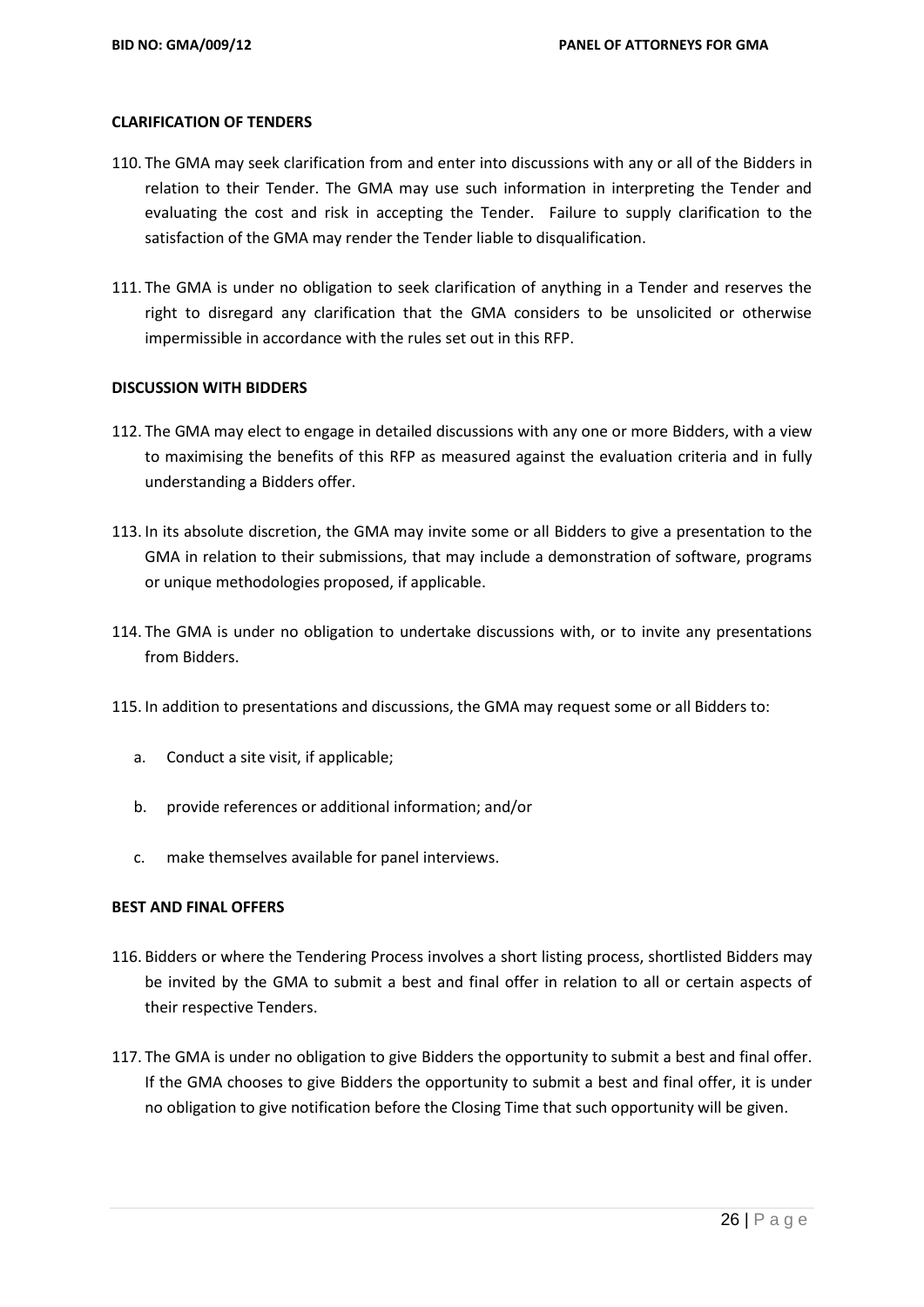118. Notwithstanding the possibility that the GMA may give Bidders the opportunity to submit a best and final offer, Bidders should be aware that the GMA will, in conducting its evaluation of Tenders, rely on all information (including all representations) contained in such Tenders. Bidders are therefore encouraged to submit their best and final offers in the first instance.

## **SUCCESSFUL TENDERS**

#### **NO LEGALLY BINDING CONTRACT**

119. Selection as a successful Bidder does not give rise to a contract (express or implied) between the successful Bidder and the GMA for the supply of the Services. No legal relationship will exist between the GMA and a successful Bidder for the supply of the Services until such time as a binding contract is executed by them.

#### **PRE-CONTRACTUAL NEGOTIATIONS**

- 120. The GMA may, in its absolute discretion, decide not to enter into pre-contractual negotiations with a successful Bidder.
- 121. A Bidder is bound by its Tender and all other documents forming part of the Bidders Response and, if selected as a successful Bidder, must enter into a contract on the basis of the Tender without negotiation.

### **NO OBLIGATION TO ENTER INTO CONTRACT**

- 122. The GMA is under no obligation to appoint a successful Bidder or Bidders (as the case may be), or to enter into a contract with a successful Bidder or any other person, if it is unable to identify a Tender that complies in all relevant respects with the requirements of the GMA, or if due to changed circumstances, there is no longer a need for the Services requested, or if funds are no longer available to cover the total envisaged expenditure. For the avoidance of any doubt, in these circumstances the GMA will be free to proceed via any alternative process.
- 123. The GMA may conduct a debriefing session for all Bidders (successful and unsuccessful). Attendance at such debriefing session is optional.

### **ADDITIONAL RULES**

- 124. It is a condition of the tendering process that Bidders will be required to complete all the forms annexed to this RFP Part C.
- 125. A Bidder who does not submit all the information as required by the GMA will be disqualified from the Tendering Process.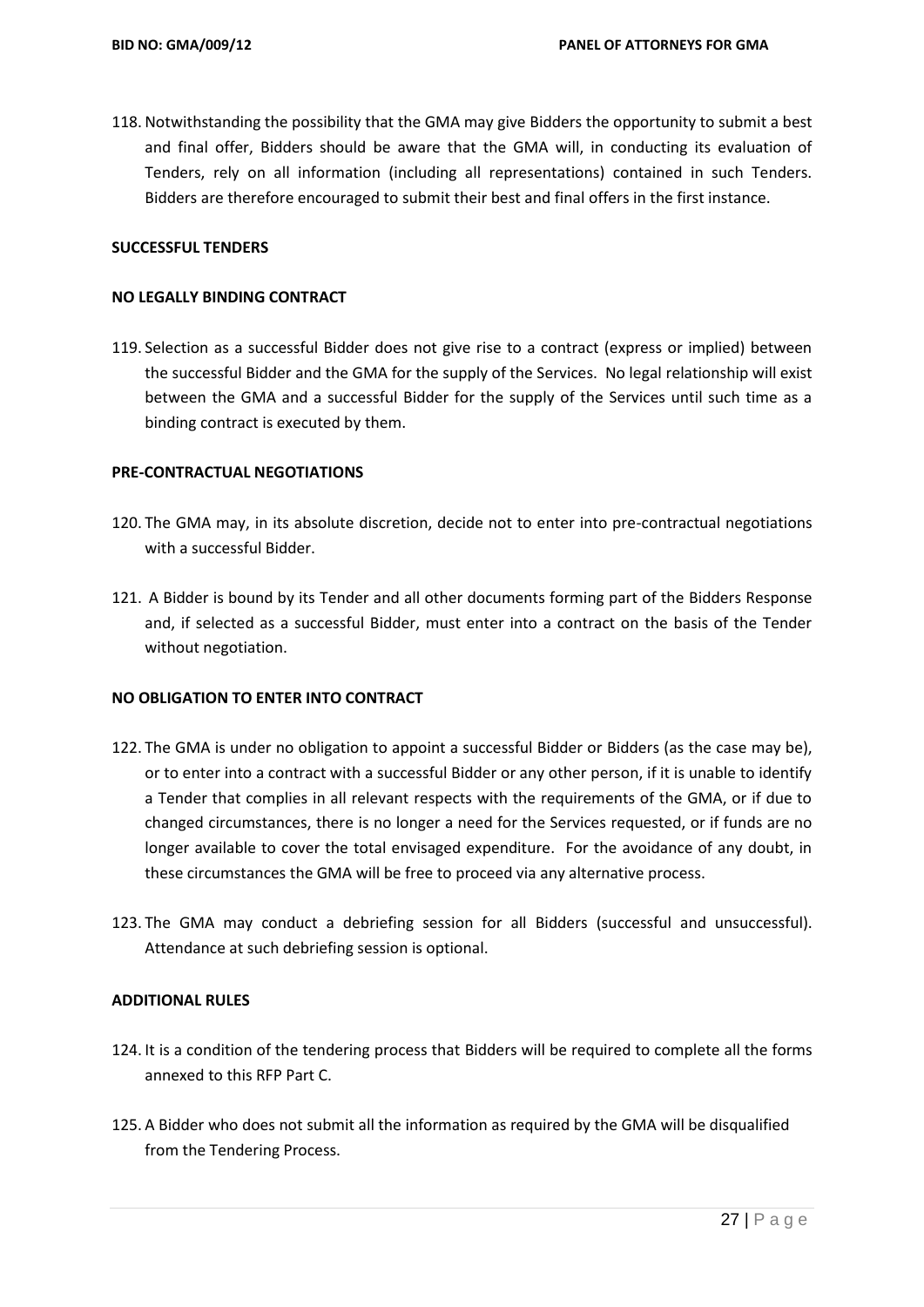#### **BIDDER WARRANTIES**

126. By submitting a Tender, a Bidder warrants that:

- a. In lodging its Tender it did not rely on any express or implied statement, warranty or representation, whether oral, written, or otherwise made by or on behalf of the GMA, its officers, employees, or advisers other than any statement, warranty or representation expressly contained in the RFP;
- b. it did not use the improper assistance of GMA employees or information unlawfully obtained from the GMA in compiling its Tender;
- c. it is responsible for all costs and expenses related to the preparation and lodgement of its Tender, any subsequent negotiation, and any future process connected with or relating to the Tendering Process;
- d. it otherwise accepts and will comply with the rules set out in this RFP; and
- e. it will provide additional information in a timely manner as requested by the GMA to clarify any matters contained in the Tender.

#### **GMA'S RIGHTS**

- 127. Notwithstanding anything else in this RFP, and without limiting its rights at law or otherwise, the GMA reserves the right, in its absolute discretion at any time, to:
	- a. Cease to proceed with, or suspend the Tendering Process prior to the execution of a formal written contract;
	- b. alter the structure and/or the timing of this RFP or the Tendering Process;
	- c. vary or extend any time or date specified in this RFP for all or any Bidder or other persons;
	- d. terminate the participation of any Bidder or any other person in the Tendering Process;
	- e. require additional information or clarification from any Bidder or any other person or provide additional information or clarification;
	- f. call for new Tenders;
	- g. reject any Tender received after the Closing Time;
	- h. reject any Tender that does not comply with the requirements of this RFP; or
	- i. consider and accept or reject any alternative tender.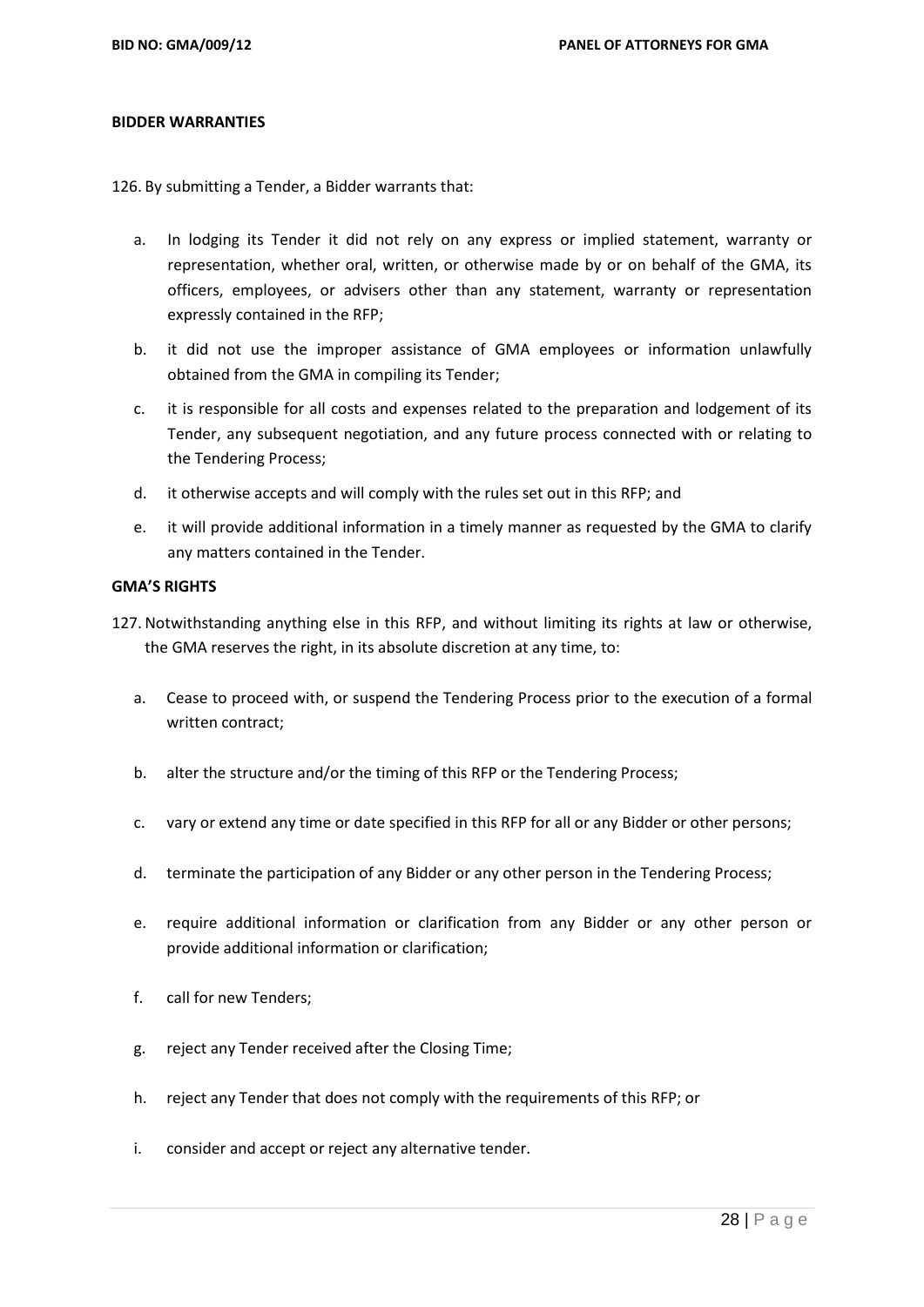#### **GOVERNING LAWS**

- 128. This RFP and the Tendering Process is governed by the laws applying in the Republic of South Africa.
- 129. Each Bidder must comply with all relevant laws in preparing and lodging its Tender and in taking part in the Tendering Process.
- 130. All tenders must be completed using the English language and all costing must be in South African Rands.

# **INCONSISTENCY**

- 128 If there is any inconsistency between any parts of this RFP, a descending order of precedence must be accorded to:
	- (a) the conditions of tendering in Part A and Part B of this RFP, and any annexure or attachments;
	- (b) the Bidders response in Part C of this RFP;
	- (c) any other part of this RFP, so that the provision in the higher ranked document, to the extent of the inconsistency, prevails.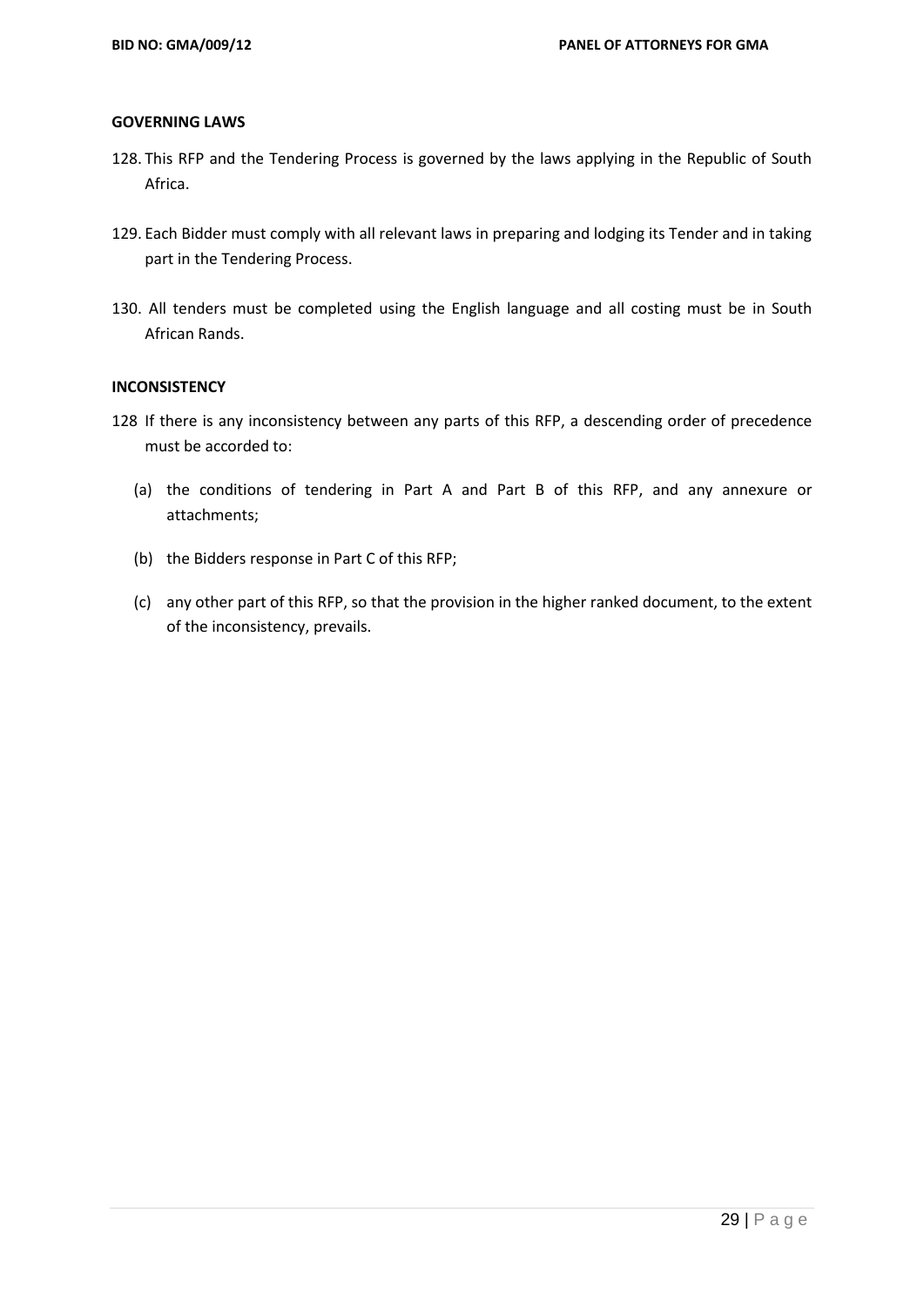# **RFP - PART B:**

## **TENDER SPECIFICATION**

### **1. BACKGROUND**

GMA is a provincial public entity listed under Schedule 3C of the Public Finance Management Act, No. 1 of 1999 and was established in terms of the Gautrain Management Agency Act, No. 5 of 2006.

GMA was established to manage, co-ordinate and oversee the Gautrain Rapid Rail Link Project on behalf of the Gauteng Provincial Government (through the Department of Public Transport, Roads and Works) and to exercise the rights and perform the duties of the Province in terms of the Concession Agreements.

The Corporate Compliance and Legal Services Unit of GMA is responsible for the provision of inhouse legal services to GMA. The need, however, arises from time to time for GMA to outsource some of the work to the external firms of attorneys.

### **2. SCOPE OF SERVICES**

Firms of attorneys will be required to render services to GMA on a wide range of legal matters relating to, amongst others, the following fields of law:

- Public Private Partnership;
- Project Finance;
- Commercial and Contract Law;
- Commercial and Civil Litigation;
- Labour and Employment Law;
- Constitutional Law;
- Administrative Law;
- Construction Law;
- Corporate Law;
- Insurance Law;
- Corporate Governance;
- Environmental Law; and

 Any other specialised field of law that the firm of attorney has expertise in and that is relevant to the working environment of GMA.

### **3. CONDITIONS OF TENDER**

### **3.1 Appointment of Panel**

Only firms of attorneys established in terms of the provisions of the Attorneys Act, No. 53 of 1967 (as amended) and duly registered to practice with the Law Society of Northern Provinces, will be considered for this tender.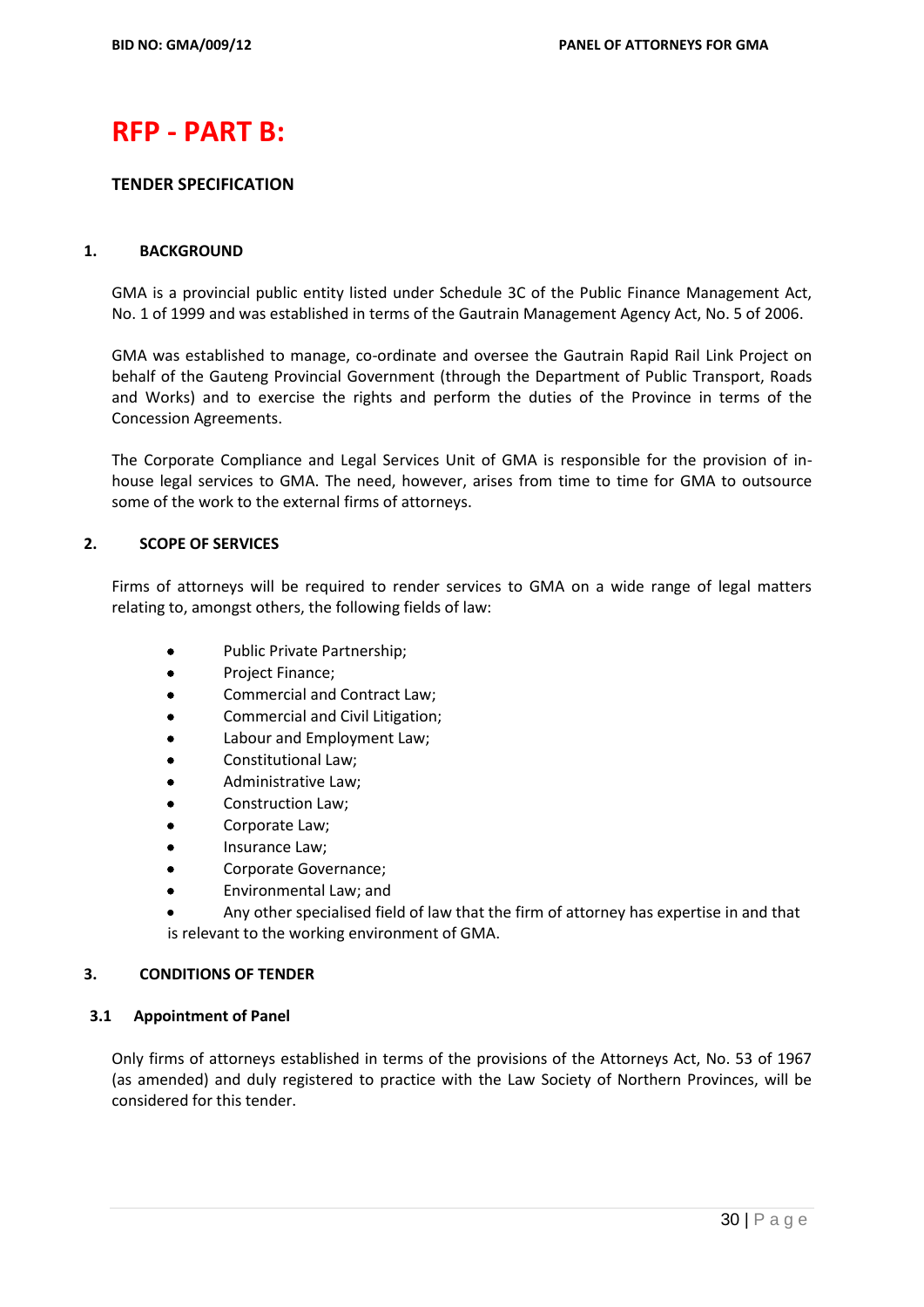The invitation applies to qualified and suitable firm of attorneys situated within the Gauteng Province.

A service level agreement will be entered into with each firm of attorneys appointed to render services to GMA.

The cost of each assignment will be agreed upon upfront and/or GMA together with the relevant firm of attorney will negotiate and agree on the applicable rates.

GMA does not guarantee that any work or assignment will be given to any firm of attorneys on the panel. GMA may in its sole discretion award any assignment or part thereof to more than one firm of attorneys. The services of appointed firm of attorneys will be utilised by GMA as and when the need arises.

A firm of attorneys assigned any work may not cede or subcontract any part thereof to any person unless with the written consent of the GMA or as may be required by the applicable laws, e.g. in instances where correspondent attorneys may be necessary.

The term of the appointed panel shall be 5 (five) years. GMA, however, reserves the right to continue with any firm of attorneys to complete any assignment awarded by GMA prior to the expiry of the 5 (five year term and/or may appoint any firm of attorneys to complete any task not completed.

GMA reserves the right to cancel the appointment of firm of attorneys and remove such firms from its panel if such firms do not meet the standards agreed upon and/or expected from such firms.

The appointment of a panel of attorneys for GMA will not preclude it from utilising the services of any other firm of attorneys that is not appointed on the panel.

### **3.2 REQUIRED ATTRIBUTES**

The following attributes, among others, will be considered by GMA:

- conformance to exceptional quality and standard of work, and meticulous attention to detail; and
- a fast turnaround time and ability to adapt quickly.

### **4. SUBMISSION INSTRUCTIONS**

The following must also be included in the proposal:

- a proven track record in the provision of required services (three reference letters to be submitted);
- relevant experience;
- necessary acumen and infrastructure to prove services;
- **•** Black economic empowerment initiatives;
- names, ranks and experience of personnel detailed CV's to be provided;
- Hourly fees in providing the services and administration charges (if applicable) (Assignment fee will be negotiated for every assignment at the time of issue); and
- Company profile.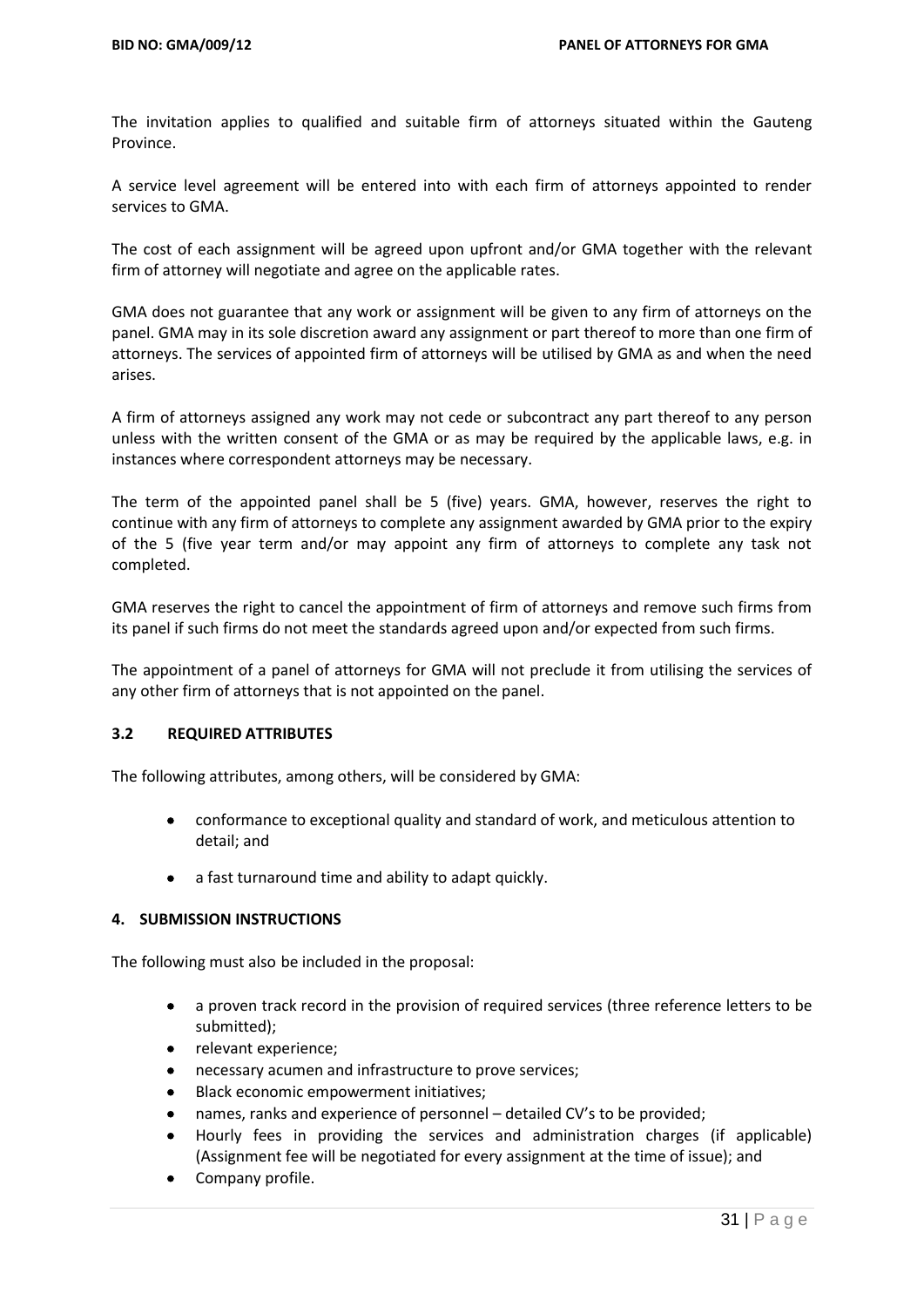# **RFP - PART C:**

# **BIDDERS DECARATION**

All responses must be provided within the specified boxes, must comply with the word and page limits imposed and must respond to this RFP Part B in accordance with the Conditions of Tendering in this RFP Part A. All Annexures form part of the Bidders Response and must be completed in full and signed.

| <b>BIDDERS DECLARATION</b>                                                                                                           |                                                                          |  |  |  |  |
|--------------------------------------------------------------------------------------------------------------------------------------|--------------------------------------------------------------------------|--|--|--|--|
|                                                                                                                                      | (full name) hereby certify that:                                         |  |  |  |  |
| $\Box$                                                                                                                               | I have read, understood and accept the conditions contained in this RFP. |  |  |  |  |
| I have supplied all the required information, and all the information submitted as part of the RFP is true<br>$\Box$<br>and correct. |                                                                          |  |  |  |  |
| <b>NAME OF THE BIDDER</b>                                                                                                            |                                                                          |  |  |  |  |
| <b>IDENTITY NUMBER</b>                                                                                                               |                                                                          |  |  |  |  |
| <b>POSITION</b>                                                                                                                      |                                                                          |  |  |  |  |
| <b>AUTHORISED SIGNATORY</b>                                                                                                          |                                                                          |  |  |  |  |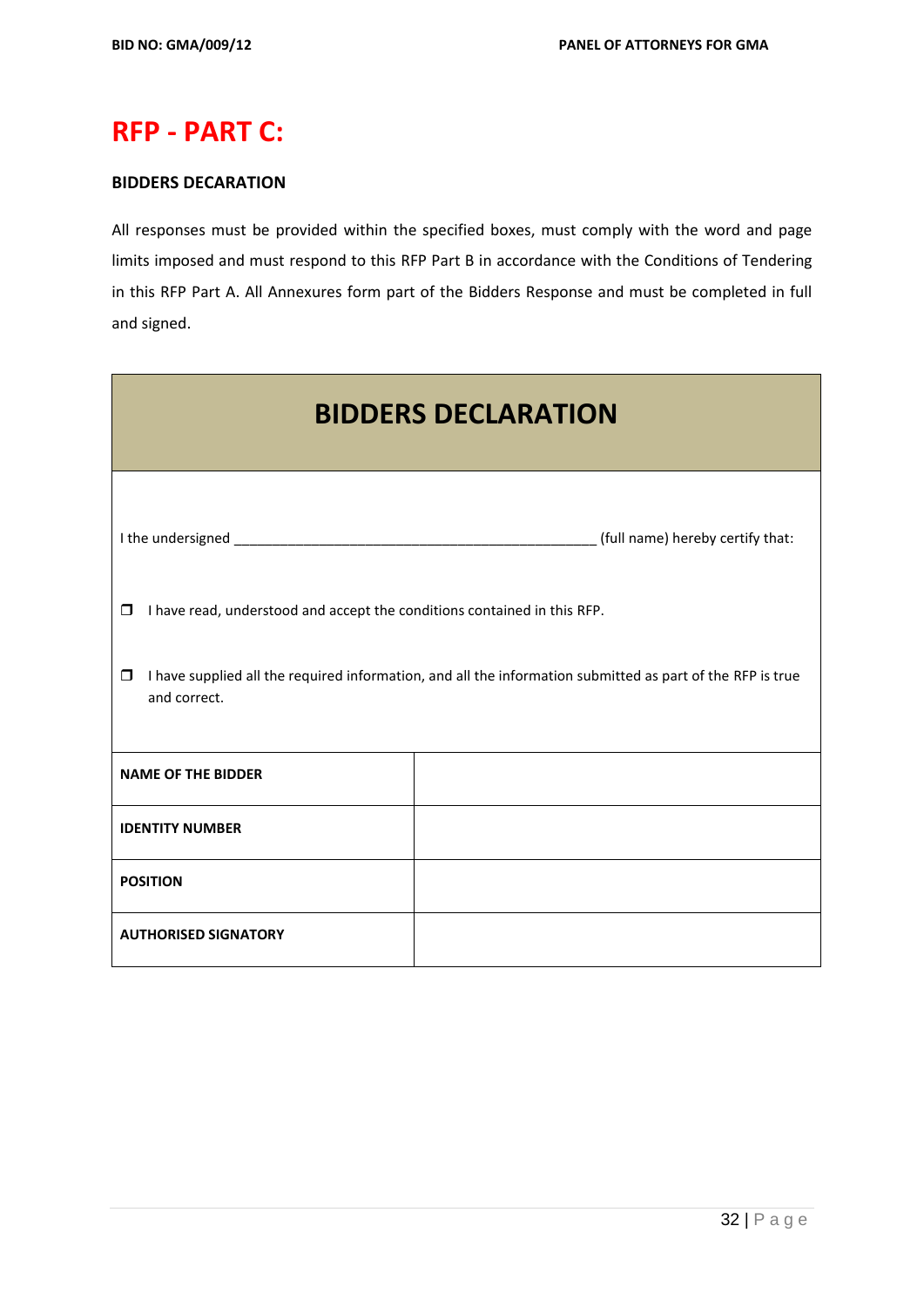# **BIDDERS RESPONSE**

| <b>FULL NAME</b>                     |             |               |  |
|--------------------------------------|-------------|---------------|--|
| <b>POSTAL ADDRESS</b>                |             |               |  |
| <b>PHYSICAL ADDRESS</b>              |             |               |  |
| <b>ENTITY REGISTRATION NUMBER</b>    |             |               |  |
| <b>VAT REGISTRATION NUMBER</b>       |             |               |  |
| <b>CONTACT PERSON'S FULL NAME</b>    |             |               |  |
| <b>TELEPHONE NUMBER 1</b>            | <b>CODE</b> | <b>NUMBER</b> |  |
| <b>TELEPHONE NUMBER 2</b>            | <b>CODE</b> | <b>NUMBER</b> |  |
| <b>FACSIMILE NUMBER</b>              | <b>CODE</b> | <b>NUMBER</b> |  |
| <b>CELLULAR PHONE NUMBER</b>         |             |               |  |
| <b>E-MAIL ADDRESS</b>                |             |               |  |
| <b>TAX CLEARANCE CERTIFICATE</b>     | <b>YES</b>  | <b>NO</b>     |  |
| FULL NAME OF AUTHORISED AGENT        |             |               |  |
| TITLE OF AUTHORISED AGENT            |             |               |  |
| <b>SIGNATURE OF AUTHORISED AGENT</b> |             |               |  |
| <b>DATE OF SIGNATURE</b>             |             |               |  |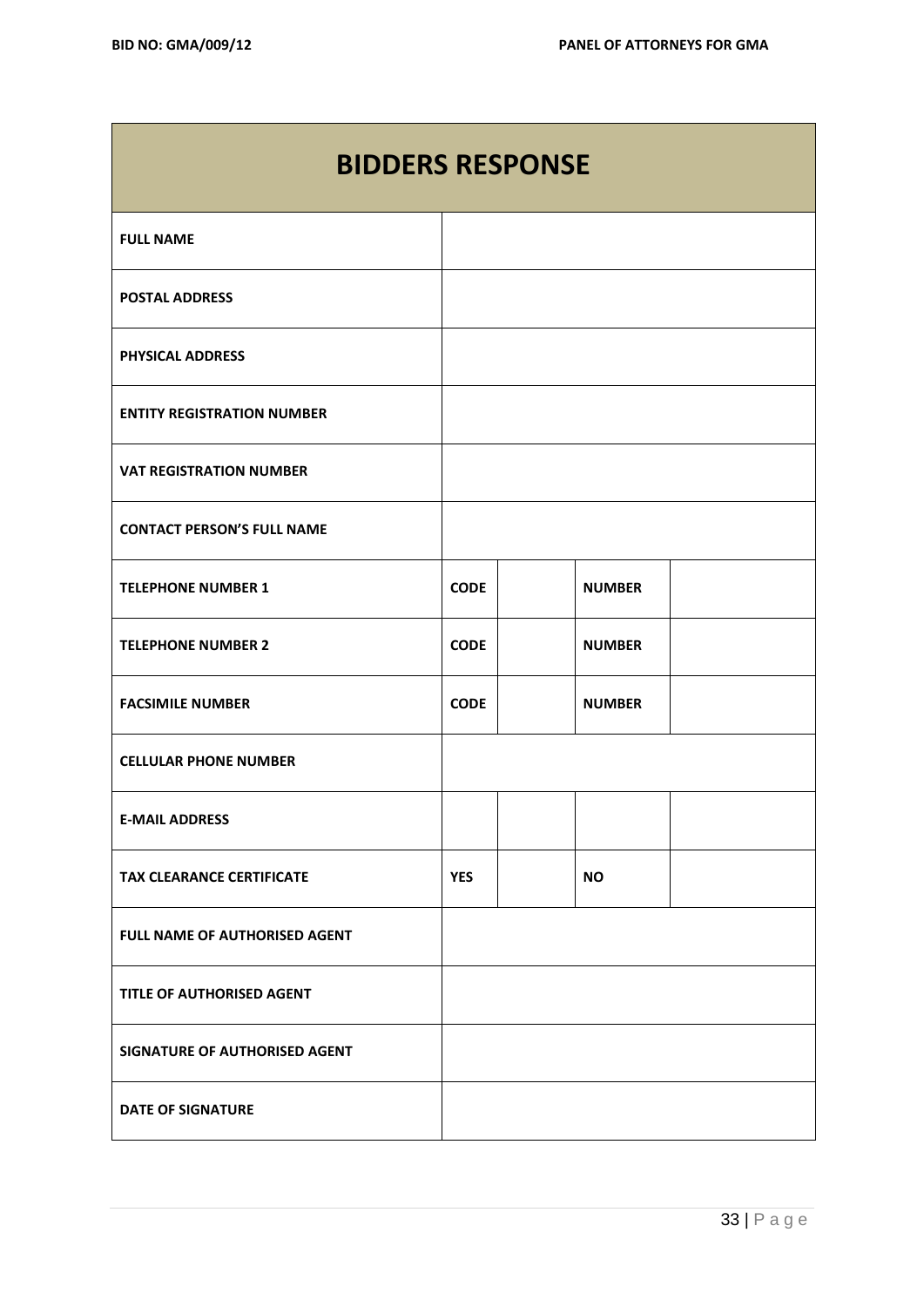| <b>FEES PER FIELD</b>                              |                               |
|----------------------------------------------------|-------------------------------|
| <b>CAPABILITY OF FIRM - 20 points</b>              |                               |
| Company profile to include years of existence of   | No more than 3 pages          |
| firm and record of firm's infrastructure.          |                               |
| <b>EXPERIENCE OF STAFF - 60 points</b>             |                               |
| Detailed CV to demonstrate qualifications,         |                               |
| adequacy, knowledge and expertise.                 |                               |
| <b>PROVEN TRACK RECORD - 20 points</b>             |                               |
| At least 3 letters of reference from relevant      |                               |
| clients where service was provided in the last 2   |                               |
| years.                                             |                               |
| <b>CONFLICT OF INTEREST</b>                        |                               |
| Provide details of any interests, relationships or | Complete as attached in SBD 4 |
| clients which may give rise to a conflict of       |                               |
| interest and the area of expertise in which that   |                               |
| conflict of interest may arise.                    |                               |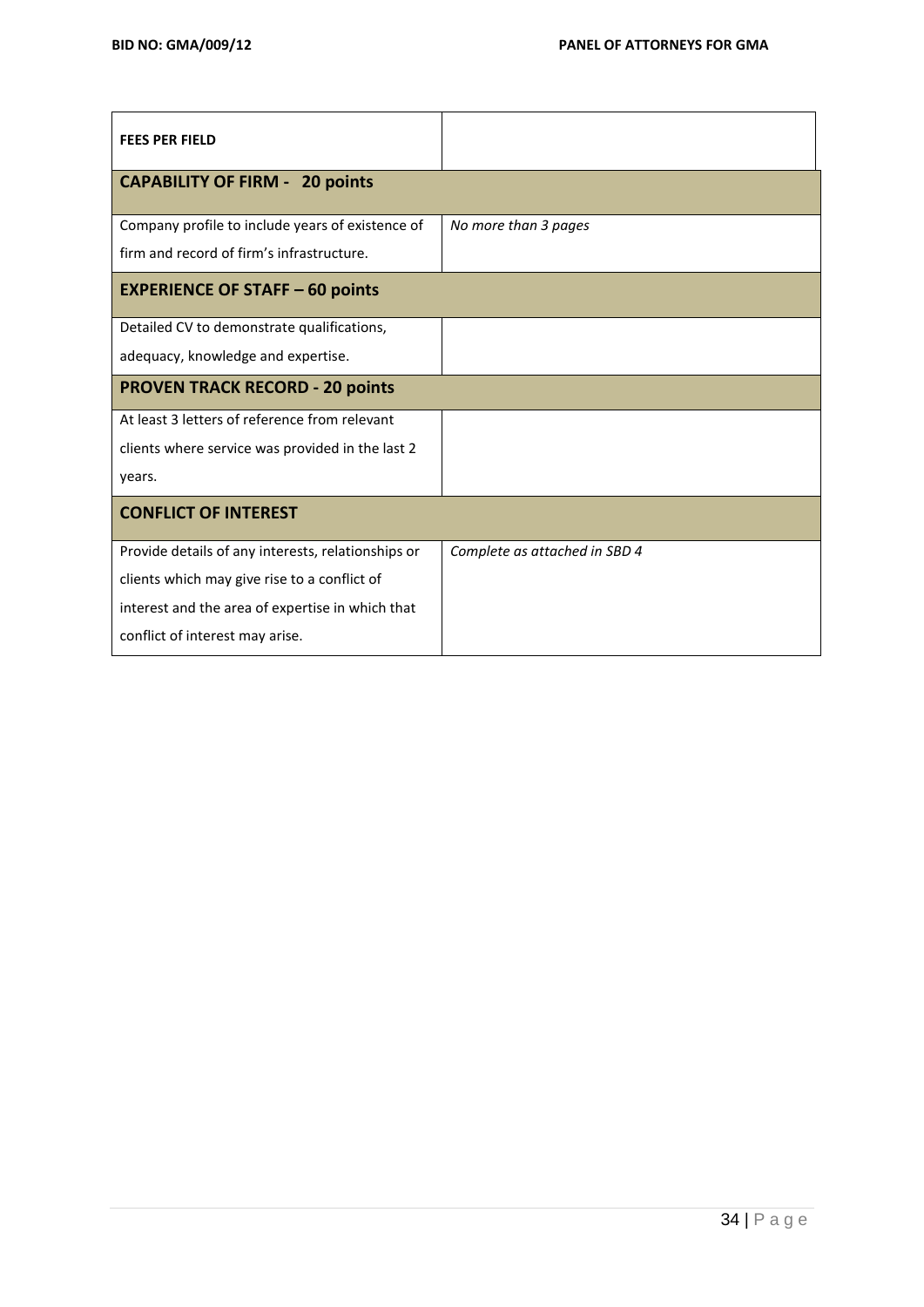#### **SBD 2**

# **A1. TAX CLEARANCE CERTIFICATE REQUIREMENTS**

**It is a condition of bid that the taxes of the successful bidder must be in order, or that satisfactory arrangements have been made with South African Revenue Service (SARS) to meet the Bidders tax obligations.**

- 1 In order to meet this requirement bidders are required to complete in full the form TCC 001 "Application for a Tax Clearance Certificate" and submit it to any SARS branch office nationally. The Tax Clearance Certificate Requirements are also applicable to foreign bidders / individuals who wish to submit bids.
- 2 SARS will then furnish the bidder with a Tax Clearance Certificate that will be valid for a period of 1 (one) year from the date of approval.
- 3 The original Tax Clearance Certificate must be submitted together with the bid. Failure to submit the original and valid Tax Clearance Certificate will result in the invalidation of the bid. Certified copies of the Tax Clearance Certificate will not be acceptable.
- 4 In bids where Consortia / Joint Ventures / Sub-contractors are involved, each party must submit a separate Tax Clearance Certificate.
- 5 Copies of the TCC 001 "Application for a Tax Clearance Certificate" form are available from any SARS branch office nationally or on the website [www.sars.gov.za.](http://www.sars.gov.za/)
- 6 Applications for the Tax Clearance Certificates may also be made via eFiling. In order to use this provision, taxpayers will need to register with SARS as eFilers through the website [www.sars.gov.za](http://www.sars.gov.za/)

# **A2. FINANCIAL VIABILITY REQUIREMENTS**

1. Are there any significant events, matters, occurrences or circumstances which have arisen since the end of your last financial year which may significantly affect operations and your ability to operate as a going concern.

\_\_\_\_\_\_\_\_\_\_\_\_\_\_\_\_\_\_\_\_\_\_\_\_\_\_\_\_\_\_\_\_\_\_\_\_\_\_\_\_\_\_\_\_\_\_\_\_\_\_\_\_\_\_\_\_\_ \_\_\_\_\_\_\_\_\_\_\_\_\_\_\_\_\_\_\_\_\_\_\_\_\_\_\_\_\_\_\_\_\_\_\_\_\_\_\_\_\_\_\_\_\_\_\_\_\_\_\_\_\_\_\_\_\_ \_\_\_\_\_\_\_\_\_\_\_\_\_\_\_\_\_\_\_\_\_\_\_\_\_\_\_\_\_\_\_\_\_\_\_\_\_\_\_\_\_\_\_\_\_\_\_\_\_\_\_\_\_\_\_\_\_ \_\_\_\_\_\_\_\_\_\_\_\_\_\_\_\_\_\_\_\_\_\_\_\_\_\_\_\_\_\_\_\_\_\_\_\_\_\_\_\_\_\_\_\_\_\_\_\_\_\_\_\_\_\_\_\_\_ \_\_\_\_\_\_\_\_\_\_\_\_\_\_\_\_\_\_\_\_\_\_\_\_\_\_\_\_\_\_\_\_\_\_\_\_\_\_\_\_\_\_\_\_\_\_\_\_\_\_\_\_\_\_\_\_\_ \_\_\_\_\_\_\_\_\_\_\_\_\_\_\_\_\_\_\_\_\_\_\_\_\_\_\_\_\_\_\_\_\_\_\_\_\_\_\_\_\_\_\_\_\_\_\_\_\_\_\_\_\_\_\_\_\_ \_\_\_\_\_\_\_\_\_\_\_\_\_\_\_\_\_\_\_\_\_\_\_\_\_\_\_\_\_\_\_\_\_\_\_\_\_\_\_\_\_\_\_\_\_\_\_\_\_\_\_\_\_\_\_\_\_ \_\_\_\_\_\_\_\_\_\_\_\_\_\_\_\_\_\_\_\_\_\_\_\_\_\_\_\_\_\_\_\_\_\_\_\_\_\_\_\_\_\_\_\_\_\_\_\_\_\_\_\_\_\_\_\_\_

\_\_\_\_\_\_\_\_\_\_\_\_\_\_\_\_\_\_\_\_\_\_\_\_\_\_\_\_\_\_\_\_\_\_\_\_\_\_\_\_\_\_\_\_\_\_\_\_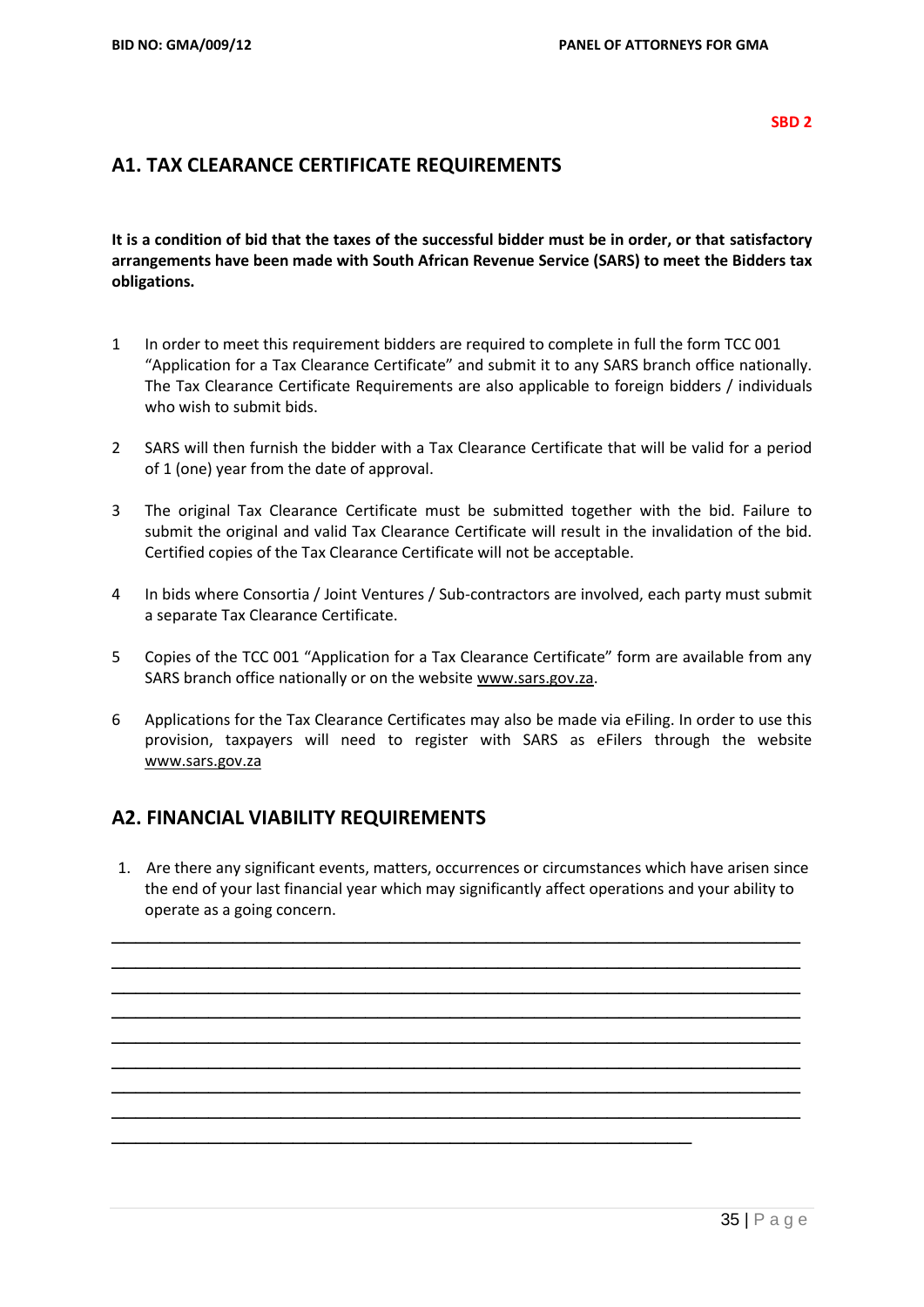| $\sim$ |  | ۰.<br>× |  |
|--------|--|---------|--|

### **PRICING SCHEDULE**

Name of Bidder: …………………………………………………………….. Ref Number: GMA/009/12

Closing Time: 11H00 AM Closing Date 11 January 2013

- 1. The accompanying information must be used for the formulation of proposals.
- 2. Bidders are required to indicate a ceiling price based on the total estimated time for completion of all phases and including all expenses inclusive of all applicable taxes for the project.

3. PERSONS WHO WILL BE INVOLVED IN THE PROJECT AND RATES APPLICABLE (CERTIFIED INVOICES MUST BE RENDERED IN TERMS HEREOF)

| 3.1. | PERSON AND POSITION | <b>HOURLY RATE DAILY RATE</b>           |  |
|------|---------------------|-----------------------------------------|--|
|      |                     | R-------------------------------- ----- |  |
|      |                     |                                         |  |
|      |                     | R-------------------------------- ----- |  |
|      |                     | R------------------------------- -----  |  |
|      |                     |                                         |  |

4. Travel expenses (specify, for example rate/km and total km, class of air travel, etc.). Only actual costs are recoverable. Proof of the expenses incurred must accompany certified invoices.

| DESCRIPTION OF EXPENSE TO BE INCURRED RATE |                 | QUANTITY AMOUNT |    |
|--------------------------------------------|-----------------|-----------------|----|
|                                            |                 |                 | R. |
|                                            |                 |                 | R  |
|                                            |                 |                 | R  |
|                                            | <b>TOTAL: R</b> |                 |    |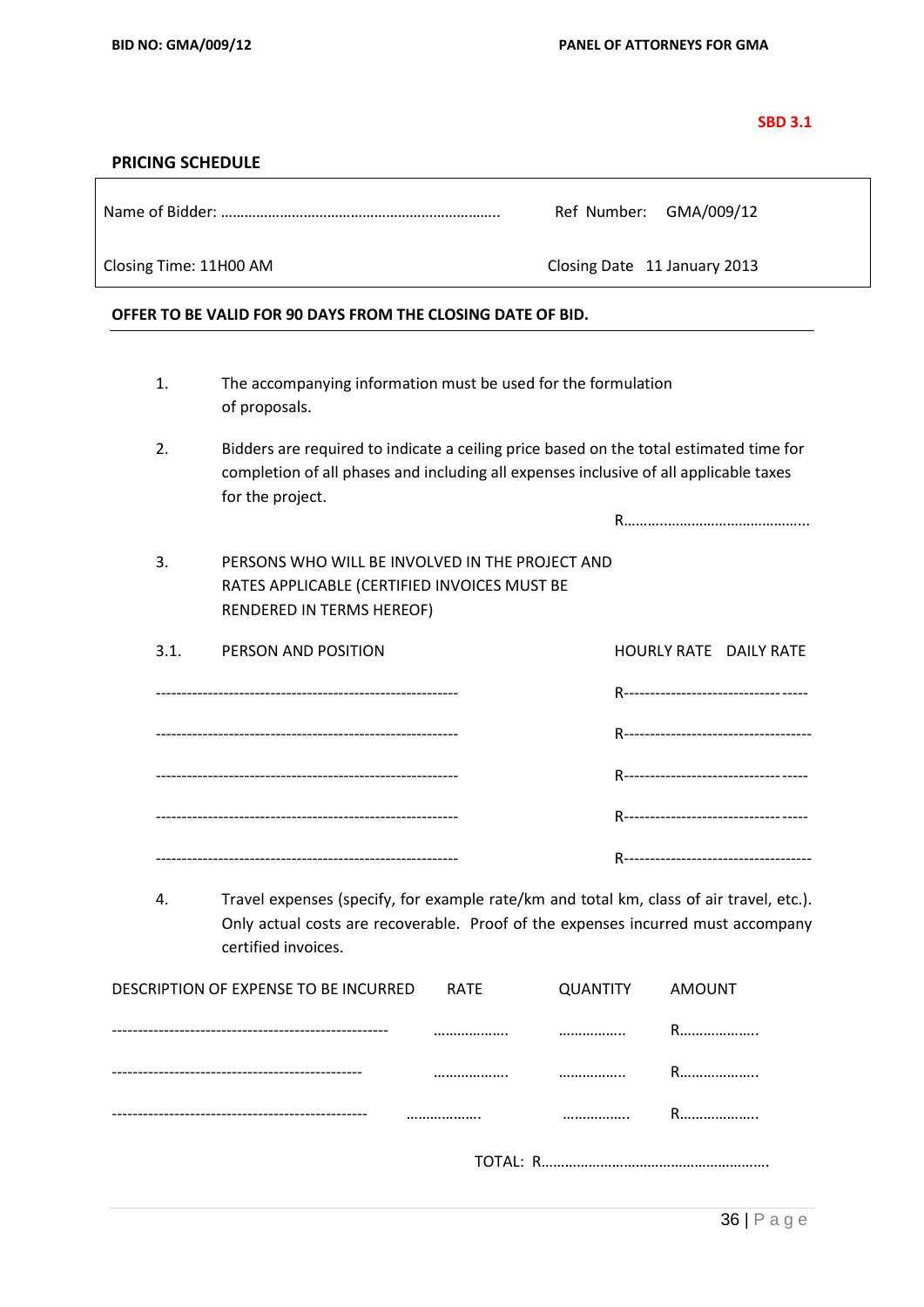\*\* "all applicable taxes" includes value- added tax, pay as you earn, income tax, unemployment insurance fund contributions and skills development levies.

5. Other expenses, for example accommodation (specify, eg. Three star hotel, bed and breakfast, telephone cost, reproduction cost, etc.). On basis of these particulars, certified invoices will be checked for correctness. Proof of the expenses must accompany invoices.

| DESCRIPTION OF EXPENSE TO BE INCURRED | <b>RATE</b> | QUANTITY | AMOUNT |
|---------------------------------------|-------------|----------|--------|
|                                       |             |          | R      |
|                                       |             |          | D      |
|                                       |             |          |        |
|                                       |             |          |        |

TOTAL: R………………………………………………….

6. Period required for commencement with project after acceptance of Purchase Order: ……………………………………………………………….

- 7. Are the rates quoted firm for the full period of contract? \*YES/NO
- 8. If not firm for the full period, provide details of the basis on which adjustments will be applied for:

…………………………………………………………….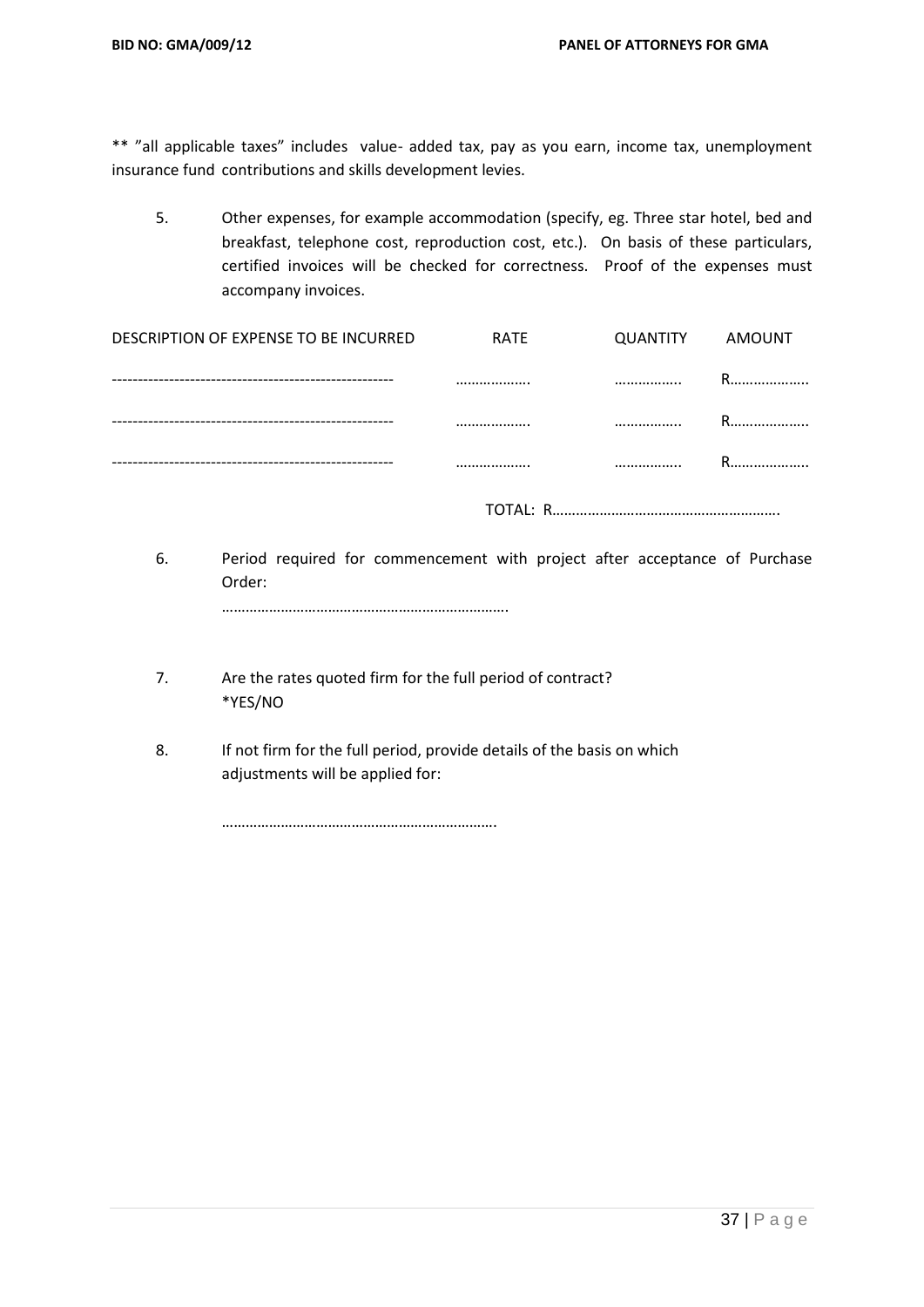**SBD 3.2**

# **PRICING DECLARATION**

Dear Sir/Madam

After having carefully read through and examined this RFP Reference Number GMA/009/12 in its entirety together with all the provisions contained in each section of the RFP document,

We hereby offer to provide specialised legal advice and services, as may be required by GMA from time to time at the following hourly fees and administration fees for a period of 2 years as detailed in Specification section of the REQUEST FOR PROPOSAL document: (LIST ALL SERVICES BEING OFFERED)

#### IN AMOUNT:

| R         | (including VAT) |
|-----------|-----------------|
|           |                 |
| IN WORDS: |                 |

R ZER AND THE SERVICE OF THE SERVICE OF THE SERVICE OF THE SERVICE OF THE SERVICE OF THE SERVICE OF THE SERVICE OF THE SERVICE OF THE SERVICE OF THE SERVICE OF THE SERVICE OF THE SERVICE OF THE SERVICE OF THE SERVICE OF TH

We confirm that this price covers all activities associated with the rental of the office premises to the GMA as per the requirements in the specification.

We confirm that GMA will incur no additional costs whatsoever over and above this amount with the exception of Operating expenses and Tenant Installations in connection with the letting of the office premises.

We undertake to hold this offer open for acceptance for a period of 90 (Ninety) days from the date of submission of offers. We further undertake that upon final acceptance of our offer, we will commence with the provision of service when required to do so by the Client.

Moreover, we agree that until formal Contract Documents have been prepared and executed, this Form of Tender, together with a written acceptance from the Client shall constitute a binding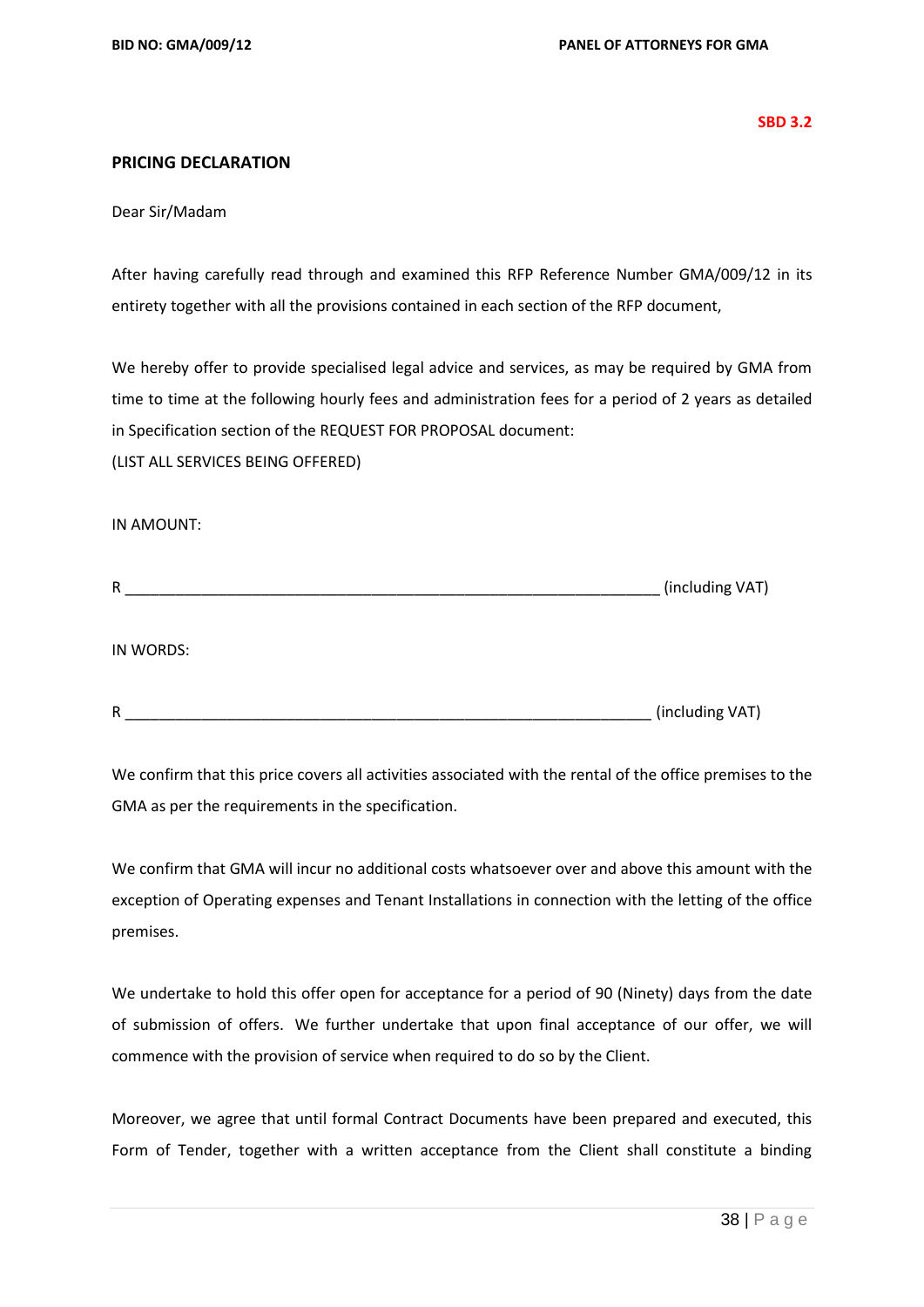agreement between us, governed by the terms and conditions set out in this REQUEST FOR PROPOSAL.

We understand that you are not bound to accept the lowest or any offer and that we must bear all costs which we have incurred in connection with preparing and submitting this tender.

We hereby undertake for the period during which this tender remains open for acceptance not to divulge to any persons, other than the persons to which the tender is submitted, any information relating to the submission of this tender or the details therein except where such is necessary for the submission of this tender.

| <b>PRICE DECLARATION</b><br>(MANDATORY INFORMATION)                                                                                                          |                                  |  |  |  |  |  |  |
|--------------------------------------------------------------------------------------------------------------------------------------------------------------|----------------------------------|--|--|--|--|--|--|
|                                                                                                                                                              | (full name) hereby certify that: |  |  |  |  |  |  |
| I have read, understood and unconditionally accept that the conditions contained in above Section of<br>$\Box$<br>this RFP.                                  |                                  |  |  |  |  |  |  |
| I have supplied all the required information, and all the information submitted as part of the Pricing<br>$\Box$<br>Section of this RFP is true and correct. |                                  |  |  |  |  |  |  |
| <b>NAME OF BIDDER</b>                                                                                                                                        |                                  |  |  |  |  |  |  |
| <b>IDENTITY NUMBER</b>                                                                                                                                       |                                  |  |  |  |  |  |  |
| <b>POSITION</b>                                                                                                                                              |                                  |  |  |  |  |  |  |
| SIGNATURE OF AUTHORISED SIGNATORY                                                                                                                            |                                  |  |  |  |  |  |  |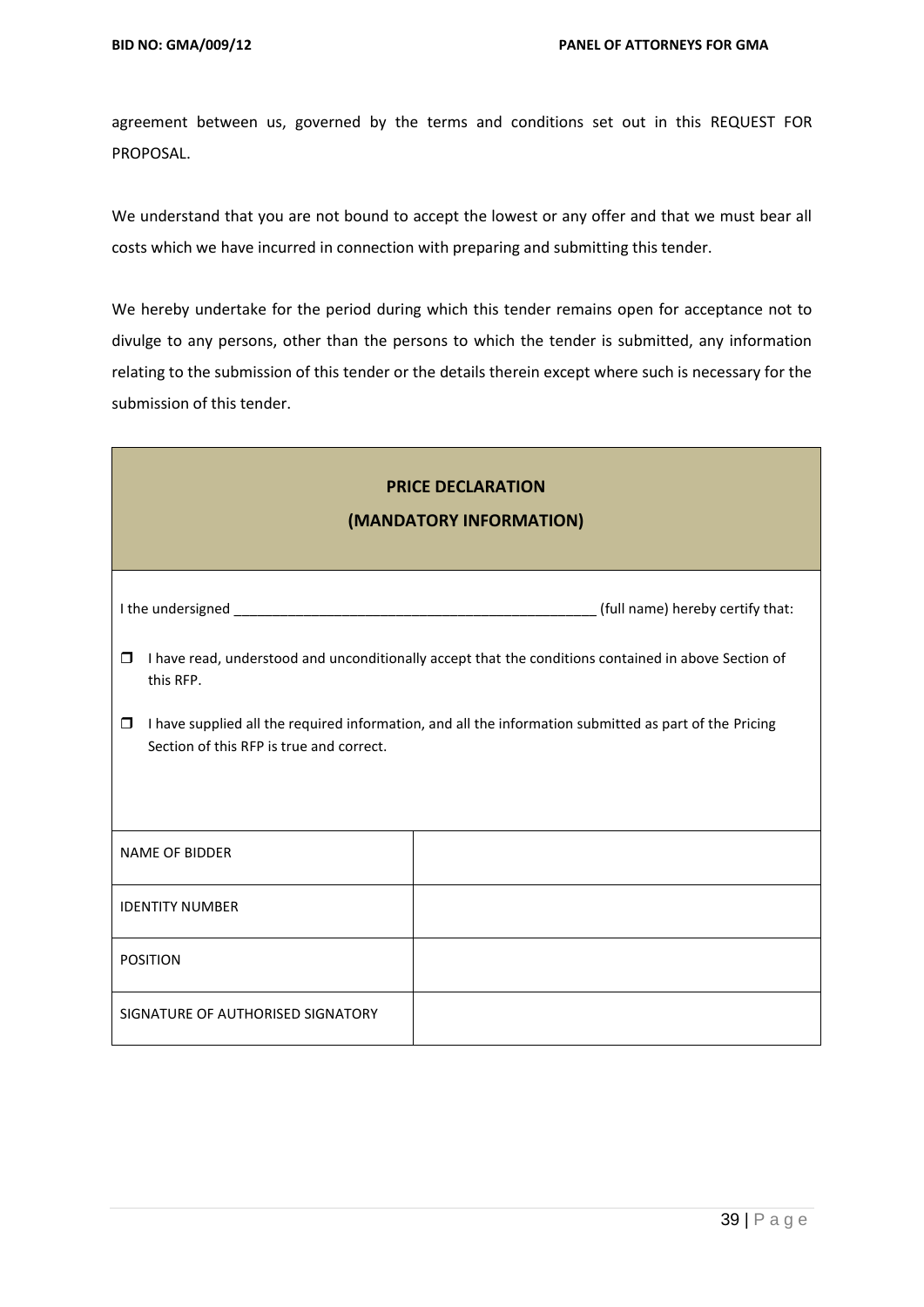#### **SBD 4**

## **DECLARATION OF INTEREST**

- 1. Any legal person, including persons employed by the state<sup>1</sup>, or persons having a kinship with persons employed by the state, including a blood relationship, may make an offer or offers in terms of this invitation to bid (includes an advertised competitive bid, a limited bid, a proposal or written price quotation). In view of possible allegations of favouritism, should the resulting bid, or part thereof, be awarded to persons employed by the state, or to persons connected with or related to them, it is required that the bidder or his/her authorised representative declare his/her position in relation to the evaluating/adjudicating authority where
	- the bidder is employed by the state; and/or
	- the legal person on whose behalf the bidding document is signed, has a relationship with persons/a person who are/is involved in the evaluation and or adjudication of the bid(s), or where it is known that such a relationship exists between the person or persons for or on whose behalf, the declarant acts and persons who are involved with the evaluation and or adjudication of the bid.

# 2. **In order to give effect to the above, the following questionnaire must be completed and submitted with the bid.**

| 2.1 | Full     | <b>Name</b>     | of | bidder | <b>or</b> | his | or | her | representative:                                                                         |
|-----|----------|-----------------|----|--------|-----------|-----|----|-----|-----------------------------------------------------------------------------------------|
|     |          |                 |    |        |           |     |    |     |                                                                                         |
| 2.2 | Identity |                 |    |        |           |     |    |     |                                                                                         |
|     |          |                 |    |        |           |     |    |     |                                                                                         |
| 2.3 | Position | occupied in the |    |        |           |     |    |     | Company (director, trustee, shareholder,                                                |
| 2.4 |          |                 |    |        |           |     |    |     | Registration number of company, enterprise, close corporation, partnership agreement or |
| 2.5 |          |                 |    |        |           |     |    |     |                                                                                         |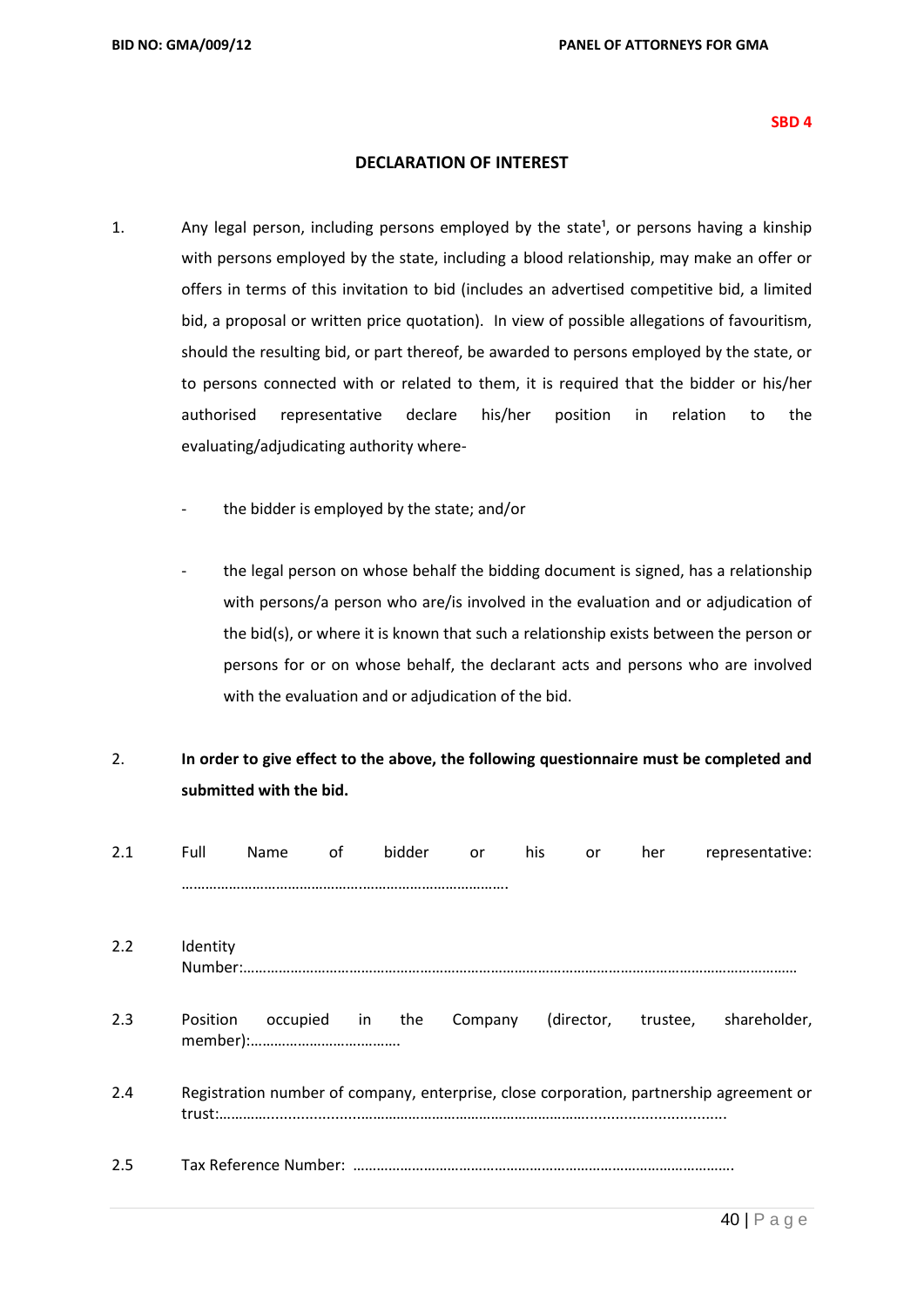2.6 VAT Registration Number: ………………………………………………………………………………....

2.6.1 The names of all directors / trustees / shareholders / members, their individual identity numbers, tax reference numbers and, if applicable, employee / PERSAL numbers must be indicated in paragraph 3 below.

- 2.7 Are you or any person connected with the bidder **YES/NO** Are you or any person connected with the bidder presently employed by the state? **YES/NO**
- 2.7.1 If so, furnish the following particulars:

| Name                                                 | оf                     |          |  |    |  |     |  | person / director / trustee / shareholder/ member: |              |
|------------------------------------------------------|------------------------|----------|--|----|--|-----|--|----------------------------------------------------|--------------|
|                                                      |                        |          |  |    |  |     |  |                                                    |              |
| Name of state institution at which you or the person |                        |          |  |    |  |     |  |                                                    |              |
| connected to the bidder is employed:                 |                        |          |  |    |  |     |  |                                                    |              |
|                                                      |                        |          |  |    |  |     |  |                                                    |              |
| Position                                             |                        | occupied |  | in |  | the |  | state                                              | institution: |
|                                                      |                        |          |  |    |  |     |  |                                                    |              |
|                                                      |                        |          |  |    |  |     |  |                                                    |              |
|                                                      | Any other particulars: |          |  |    |  |     |  |                                                    |              |
|                                                      |                        |          |  |    |  |     |  |                                                    |              |
|                                                      |                        |          |  |    |  |     |  |                                                    |              |

- ………………………………………………………………
- 2.7.2 If you are presently employed by the state, did you obtain the appropriate authority to undertake remunerative work outside employment in the public sector?

# **YES/NO**

2.7.1.1 If yes, did you attach proof of such authority to the bid document? **YES/NO**

> (Note: Failure to submit proof of such authority, where applicable, may result in the disqualification of the bid.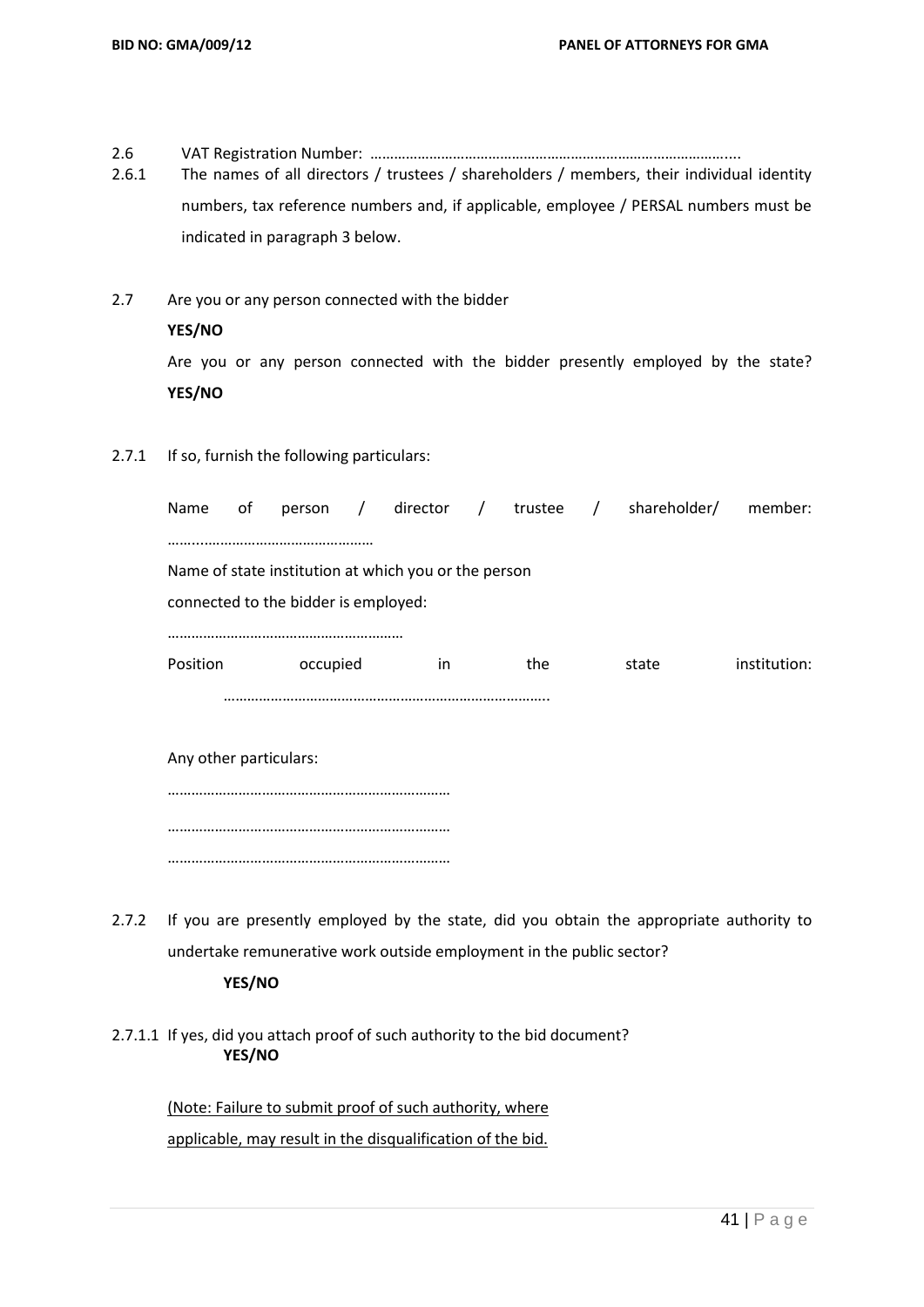2.7.1.2 If no, furnish reasons for non-submission of such proof:

2.8 Did you or your spouse, or any of the company's directors / trustees / shareholders / members

or their spouses conduct business with the state in the previous 12 months

**YES/NO**

2.8.1 If so, furnish particulars: ………………………………………………………………….. ………………………………………………………………….. …………………………………………………………………...

2.9 Do you, or any person connected with the bidder, have **YES/NO** any relationship (family, friend, other) with a person employed by the state and who may be involved with the evaluation and or adjudication of this bid?

2.9.1 If so, furnish particulars.

……………………………………………………………... …………………………………………………………..…. ………………………………………………………………

2.10 Are you, or any person connected with the bidder, aware of any relationship (family, friend, other) between any other bidder and any person employed by the state who may be involved with the evaluation and or adjudication of this bid? **YES/NO**

2.10.1If so, furnish particulars**.**

……………………………………………………………… ……………………………………………………………… ………………………………………………………………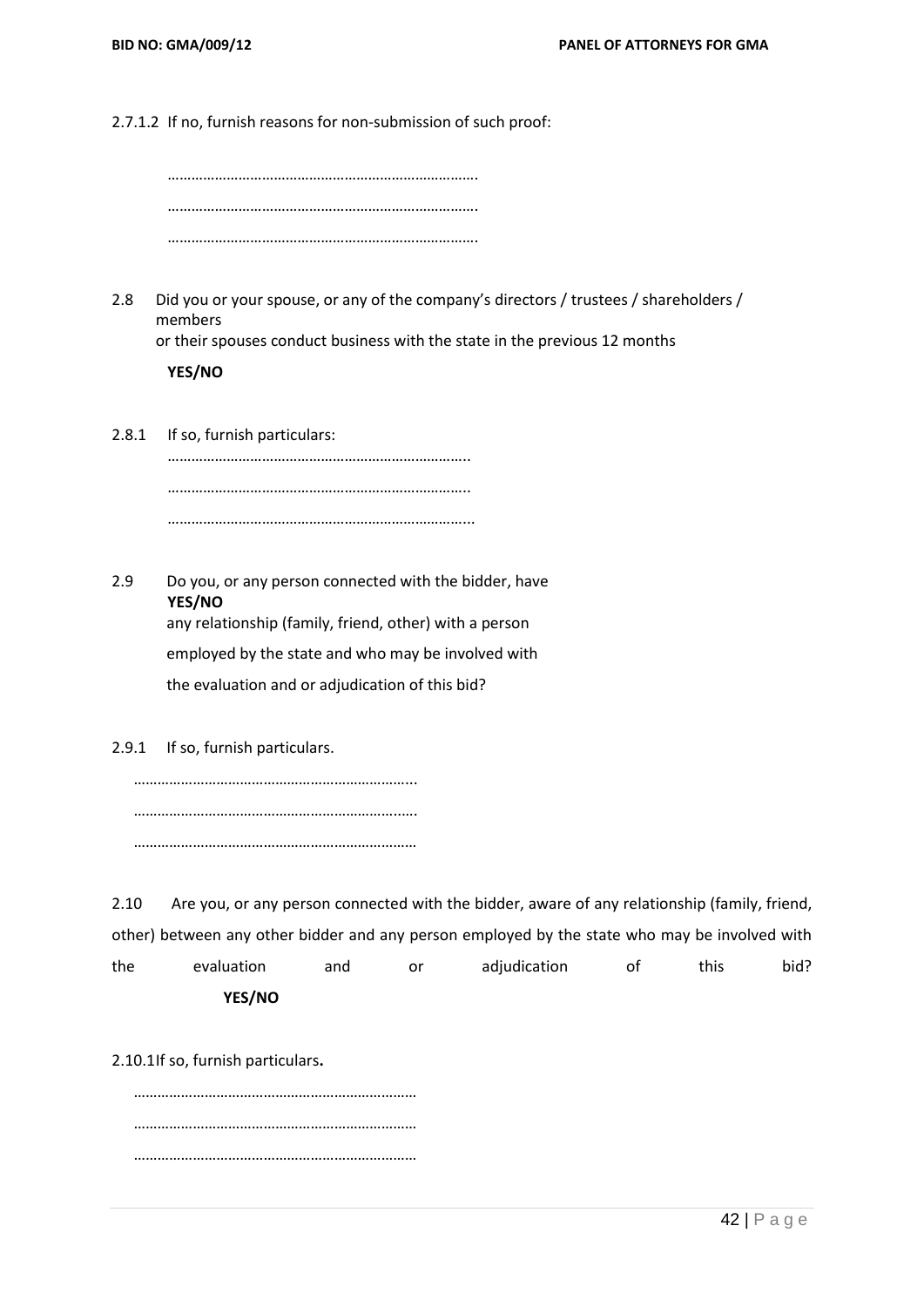2.11 Do you or any of the directors / trustees / shareholders / members

# **YES/NO**

of the company have any interest in any other related companies whether or not they are bidding for this contract?

2.11.1If so, furnish particulars:

……………………………………………………………………………. ……………………………………………………………………………. …………………………………………………………………………….

# **3 Full details of director /trustees/members/shareholders.**

| <b>Full Name</b> | <b>Identity Number</b> | Personal Income Tax     | <b>State</b>  | Employee           |
|------------------|------------------------|-------------------------|---------------|--------------------|
|                  |                        | <b>Reference Number</b> | <b>Number</b> | Persal<br>$\prime$ |
|                  |                        |                         | <b>Number</b> |                    |
|                  |                        |                         |               |                    |
|                  |                        |                         |               |                    |
|                  |                        |                         |               |                    |
|                  |                        |                         |               |                    |
|                  |                        |                         |               |                    |
|                  |                        |                         |               |                    |
|                  |                        |                         |               |                    |
|                  |                        |                         |               |                    |
|                  |                        |                         |               |                    |
|                  |                        |                         |               |                    |
|                  |                        |                         |               |                    |
|                  |                        |                         |               |                    |
|                  |                        |                         |               |                    |
|                  |                        |                         |               |                    |
|                  |                        |                         |               |                    |
|                  |                        |                         |               |                    |
|                  |                        |                         |               |                    |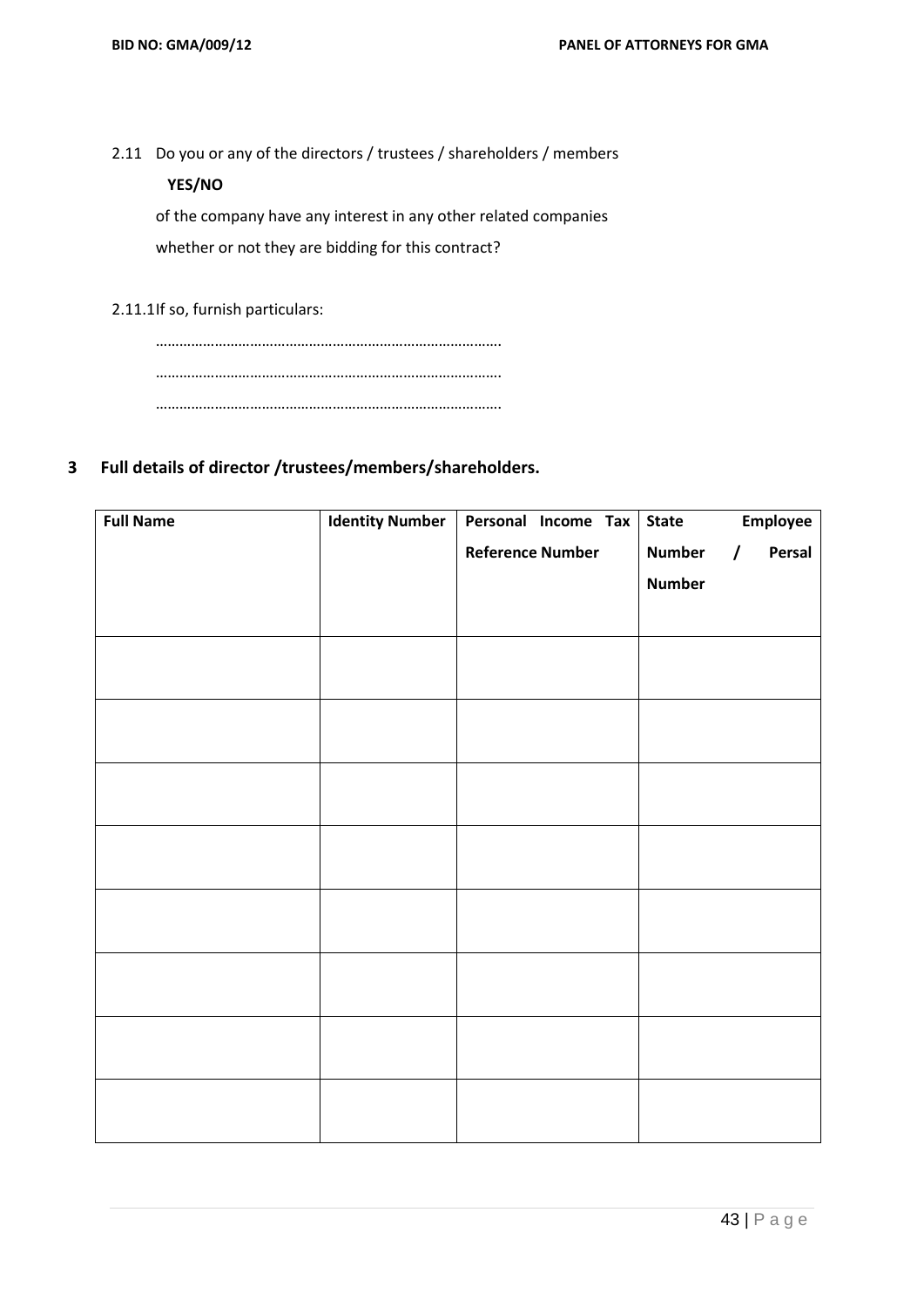|                                                                                                                     | <b>4. DECLARATION</b> |  |  |  |
|---------------------------------------------------------------------------------------------------------------------|-----------------------|--|--|--|
|                                                                                                                     |                       |  |  |  |
| <b>J CERTIFY THAT THE INFORMATION FURNISHED IN PARAGRAPHS 2 AND 3 ABOVE IS</b><br>CORRECT.                          |                       |  |  |  |
| <b>I</b> I ACCEPT THAT THE STATE MAY REJECT THE BID OR ACT AGAINST ME SHOULD THIS<br>DECLARATION PROVE TO BE FALSE. |                       |  |  |  |
| <b>NAME OF BIDDER</b>                                                                                               |                       |  |  |  |
| <b>IDENTITY NUMBER</b>                                                                                              |                       |  |  |  |
| <b>POSITION</b>                                                                                                     |                       |  |  |  |
| SIGNATURE OF AUTHORISED SIGNATORY                                                                                   |                       |  |  |  |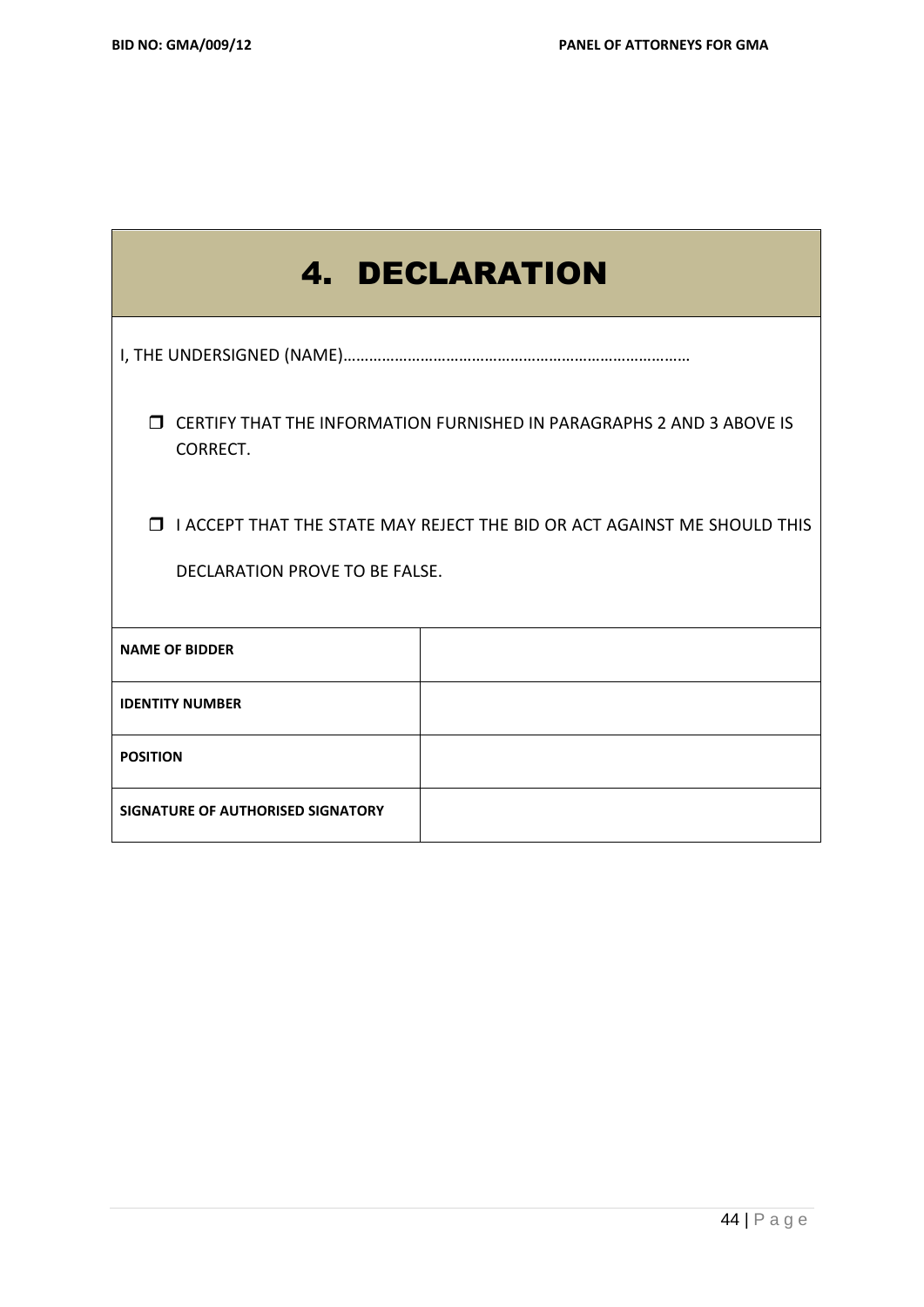#### **SBD 6.1**

# **PREFERENCE POINTS CLAIM FORM IN TERMS OF THE PREFERENTIAL PROCUREMENT REGULATIONS 2011**

This preference form must form part of all bids invited. It contains general information and serves as a claim form for preference points for Broad-Based Black Economic Empowerment (B-BBEE) Status Level of Contribution

**NB: BEFORE COMPLETING THIS FORM, BIDDERS MUST STUDY THE GENERAL CONDITIONS, DEFINITIONS AND DIRECTIVES APPLICABLE IN RESPECT OF B-BBEE, AS PRESCRIBED IN THE PREFERENTIAL PROCUREMENT REGULATIONS, 2011.** 

#### **1. GENERAL CONDITIONS**

- 1.1 The following preference point systems are applicable to all bids:
	- the 80/20 system for requirements with a Rand value of up to R1 000 000 (all applicable taxes included); and
	- the 90/10 system for requirements with a Rand value above R1 000 000 (all applicable taxes included).
- 1.2 The value of this bid is estimated to be above R 1,000,000 (all applicable taxes included) and therefore the 90/10 system shall be applicable.
- 1.3 Preference points for this bid shall be awarded for:

| (a) | Price                                      | maximum points | 90 |
|-----|--------------------------------------------|----------------|----|
| (b) | <b>B-BBEE Status Level of Contribution</b> | maximum points |    |

- 1.4 Bidders with annual total revenue of R5 million or less qualify as Exempted Micro Enterprises (EMEs) in terms of the Broad-Based Black Economic Empowerment Act, and must submit a certificate issued by a registered auditor, accounting officer or an accredited verification agency.
- 1.5 Bidders other than Exempted Micro-Enterprises (EMEs) must submit their original and valid B-BBEE status level verification certificate or a certified copy thereof, substantiating their B-BBEE rating.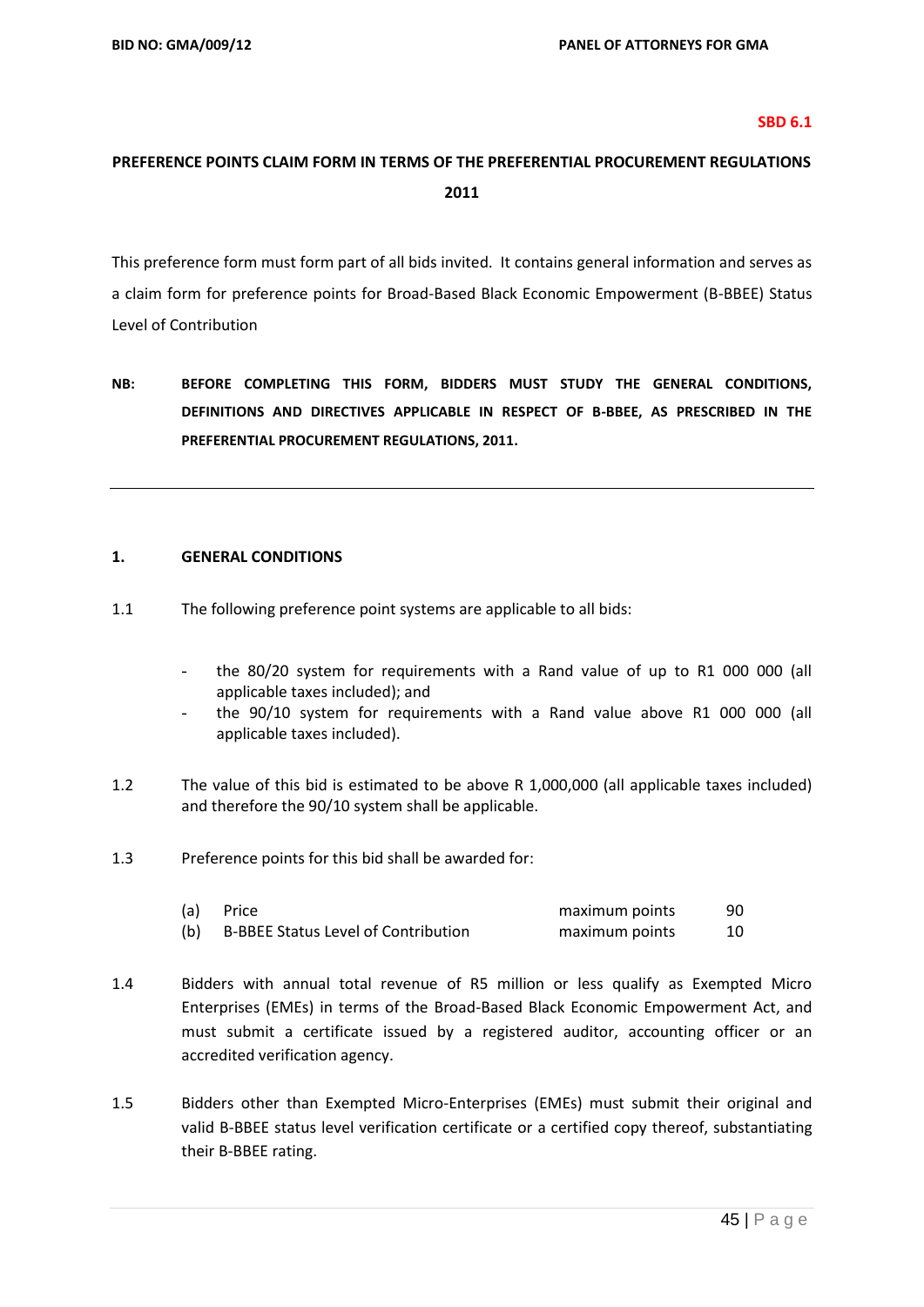- 1.6 The submission of such certificates must comply with the requirements of instructions and guidelines issued by National Treasury and be in accordance with notices published by the Department of Trade and Industry in the Government Gazette.
- 1.7 The B-BEEE status level attained by the bidder shall be used to determine the number of points contemplated in section 5.1 below.
- 1.8 Failure on the part of a bidder to complete and/or to sign this form and submit a B-BBEE Verification Certificate from a Verification Agency accredited by the South African Accreditation System (SANAS) or a Registered Auditor approved by the Independent Regulatory Board of Auditors (IRBA) or an Accounting Officer as contemplated in the Close Corporation Act (CCA) together with the bid will be interpreted to mean that preference points for B-BBEE status level of contribution are not claimed.
- 1.9. The GMA reserves the right to require of a bidder, either before a bid is adjudicated or at any time subsequently, to substantiate any claim in regard to preferences, in any manner required by the GMA.

## **2. DEFINITIONS**

- 2.1 **"All applicable taxes"** includes value-added tax, pay as you earn, income tax, unemployment insurance fund contributions and skills development levies;
- 2.2 **"B-BBEE"** means broad-based black economic empowerment as defined in section 1 of the Broad-Based Black Economic Empowerment Act;
- 2.3 "**B-BBEE status level of contributor"** means the B-BBEE status received by a measured entity based on its overall performance using the relevant scorecard contained in the Codes of Good Practice on Black Economic Empowerment, issued in terms of section 9(1) of the Broad-Based Black Economic Empowerment Act;
- 2.4 **"Bid"** means a written offer in a prescribed or stipulated form in response to an invitation by an

organ of the state for the provision of services, works or goods, through price quotations, advertised

competitive bidding processes or proposals;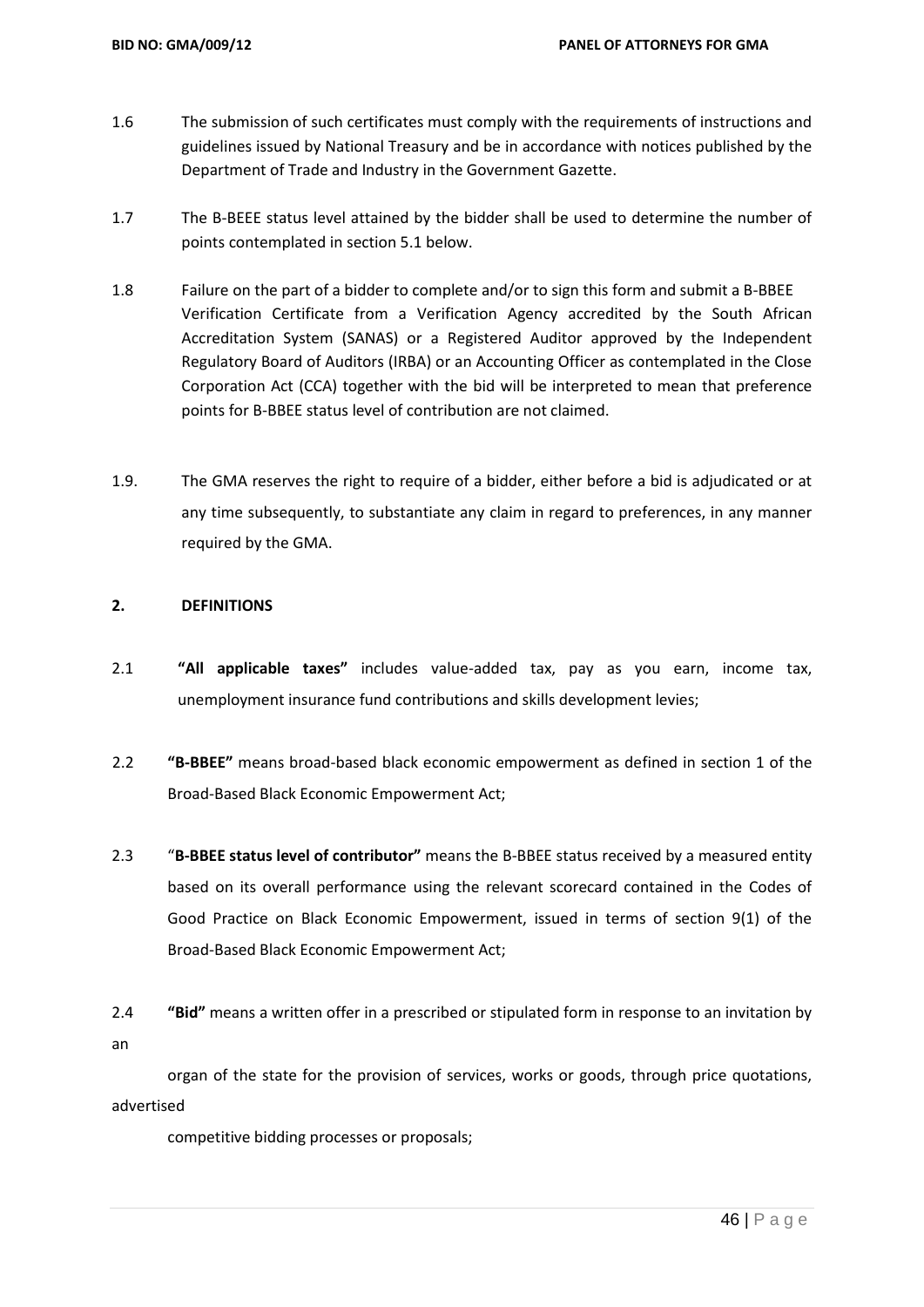- 2.5 **"Broad-Based Black Economic Empowerment Act"** means the Broad-Based Black Economic Empowerment Act, 2003 (Act No. 53 of 2003);
- 2.6 **"Comparative price"** means the price after the factors of a non-firm price and all unconditional discounts that can be utilized have been taken into consideration;
- 2.7 **"Consortium or joint venture"** means an association of persons for the purpose of combining their expertise, property, capital, efforts, skill and knowledge in an activity for the execution of a contract;

2.8 **"Contract"** means the agreement that results from the acceptance of a bid by an organ of state;

- 2.9 **"EME"** means any enterprise with annual total revenue of R5 million or less;
- 2.10 **"Firm price"** means the price that is only subject to adjustments in accordance with the actual increase or decrease resulting from the change, imposition, or abolition of customs or excise duty and any other duty, levy, or tax, which, in terms of the law or regulation, is binding on the contractor and demonstrably has an influence on the price of any supplies, or the rendering costs of any service, for the execution of the contract;
- 2.11 **"Functionality"** means the measurement according to predetermined norms, as set out in the bid

documents, of a service or commodity that is designed to be practical and useful, working or operating, taking into account, among other factors, the quality, reliability, viability and durability of a service and the technical capacity and ability of a bidder;

- 2.12 **"Non-firm prices"** means all prices other than "firm" prices;
- 2.13 **"Person"** includes a juristic person;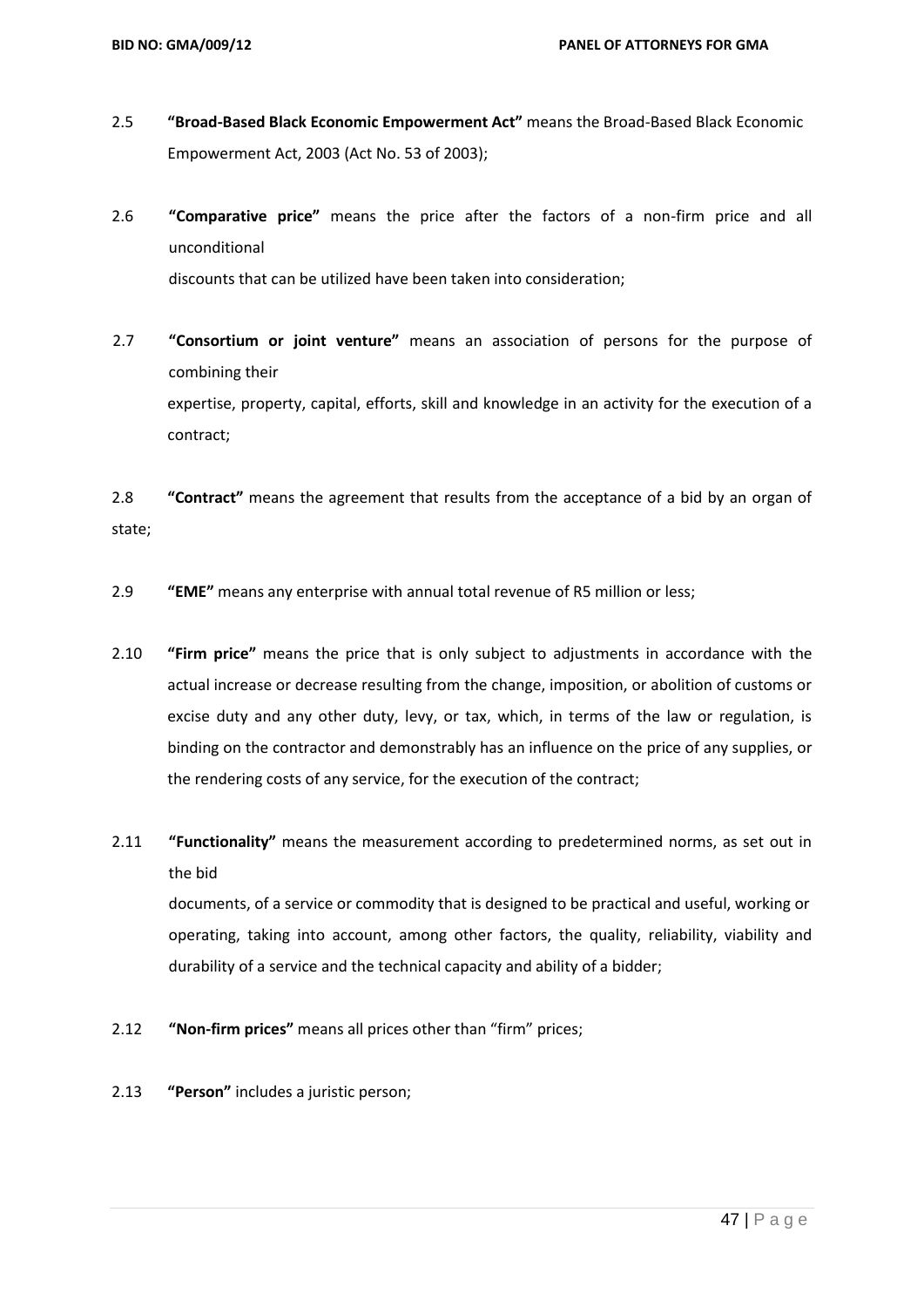2.14 **"Rand value"** means the total estimated value of a contract in South African currency, calculated at

the time of bid invitations, and includes all applicable taxes and excise duties;

- 2.15 **"Sub-contract"** means the primary contractor's assigning, leasing, making out work to, or employing, another person to support such primary contractor in the execution of part of a project in terms of the contract;
- 2.16 **"Total revenue"** bears the same meaning assigned to this expression in the Codes of Good Practice on Black Economic Empowerment, issued in terms of section 9(1) of the Broad-

Based

 Black Economic Empowerment Act and promulgated in the *Government Gazette* on 9 February

2007;

- 2.17 **"Trust"** means the arrangement through which the property of one person is made over or bequeathed to a trustee to administer such property for the benefit of another person; and
- 2.18 **"Trustee"** means any person, including the founder of a trust, to whom property is bequeathed in

order for such property to be administered for the benefit of another person.

#### **3. ADJUDICATION USING A POINT SYSTEM**

- 3.1 The bidder obtaining the highest number of total points will be awarded the contract.
- 3.2 Preference points shall be calculated after prices have been brought to a comparative basis taking into account all factors of non-firm prices and all unconditional discounts;
- 3.3 Points scored shall be rounded off to the nearest 2 decimal places;
- 3.4 In the event that two or more bids have scored equal total points, the successful bid shall be the one scoring the highest number of preference points for B-BBEE;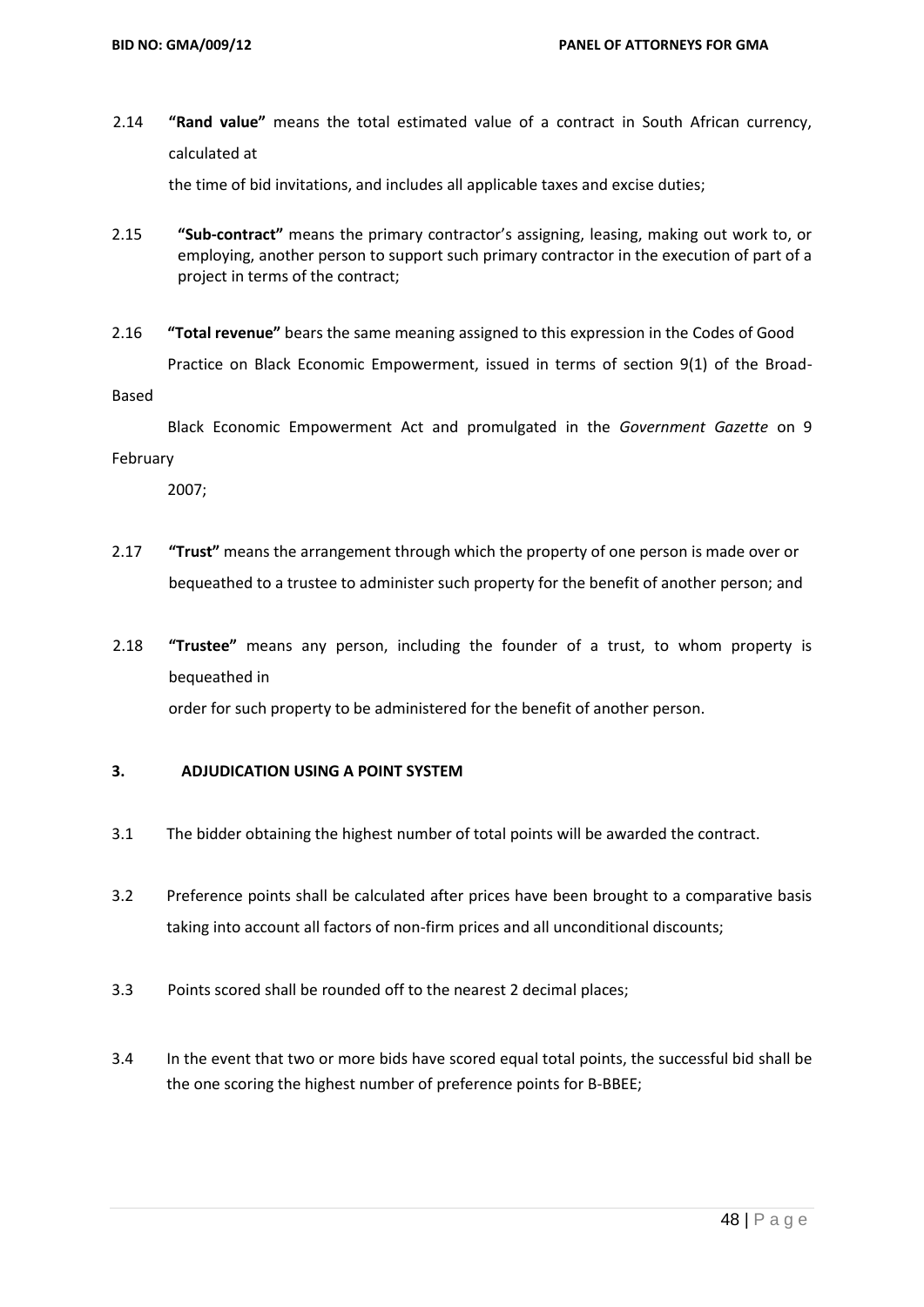- 3.5 However, when functionality is part of the evaluation process and two or more bids have scored equal points including equal preference points for B-BBEE, the successful bid shall be the one scoring the highest score for functionality; and
- 3.6 Should two or more bids be equal in all respects, the award shall be decided by the drawing of lots.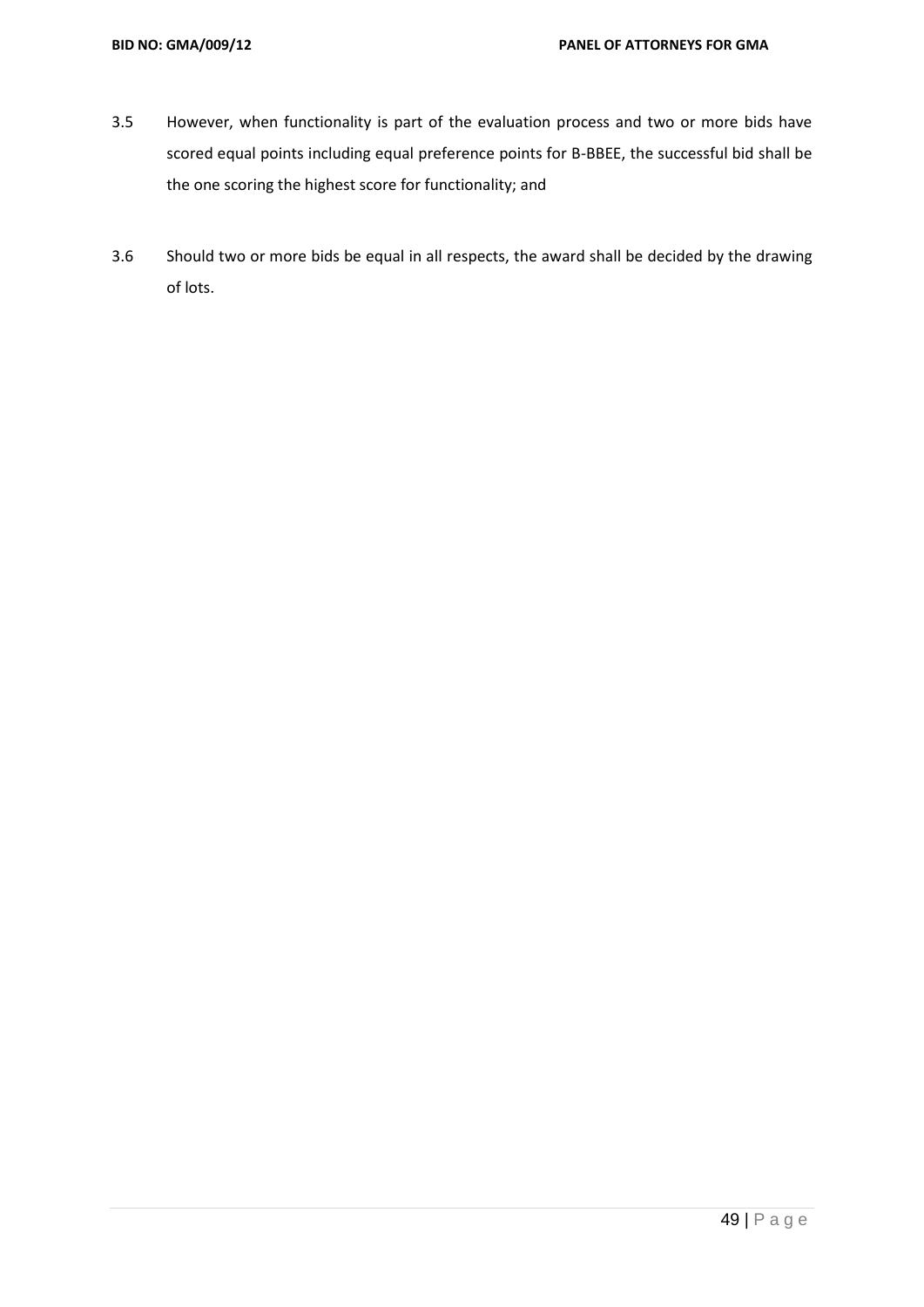#### **4. POINTS AWARDED FOR PRICE**

#### **4.1 THE 90/10 PREFERENCE POINT SYSTEM**

A maximum of 90 points is allocated for price on the following basis:

$$
Ps = 90 \left( 1 - \frac{Pt - P \min}{P \min} \right)
$$

Where

- Ps = Points scored for comparative price of bid under consideration
- Pt = Comparative price of bid under consideration
- Pmin = Comparative price of lowest acceptable bid

# **5. Points awarded for B-BBEE Status Level of Contribution**

- 5.1 In terms of Regulation 5 (2) and 6 (2) of the Preferential Procurement Regulations, preference points must be awarded to a bidder for attaining the B-BBEE status level of contributor in accordance with the table below:
- 5.2

| <b>B-BBEE Status Level of Contributor</b> | <b>Number of points</b> |
|-------------------------------------------|-------------------------|
|                                           |                         |
| $\mathbf{1}$                              | 10                      |
| $\overline{2}$                            | 9                       |
| 3                                         | 8                       |
| $\overline{4}$                            | 5                       |
| 5                                         | 4                       |
| 6                                         | 3                       |
| 7                                         | $\overline{2}$          |
| 8                                         | 1                       |
| Non-compliant contributor                 | 0                       |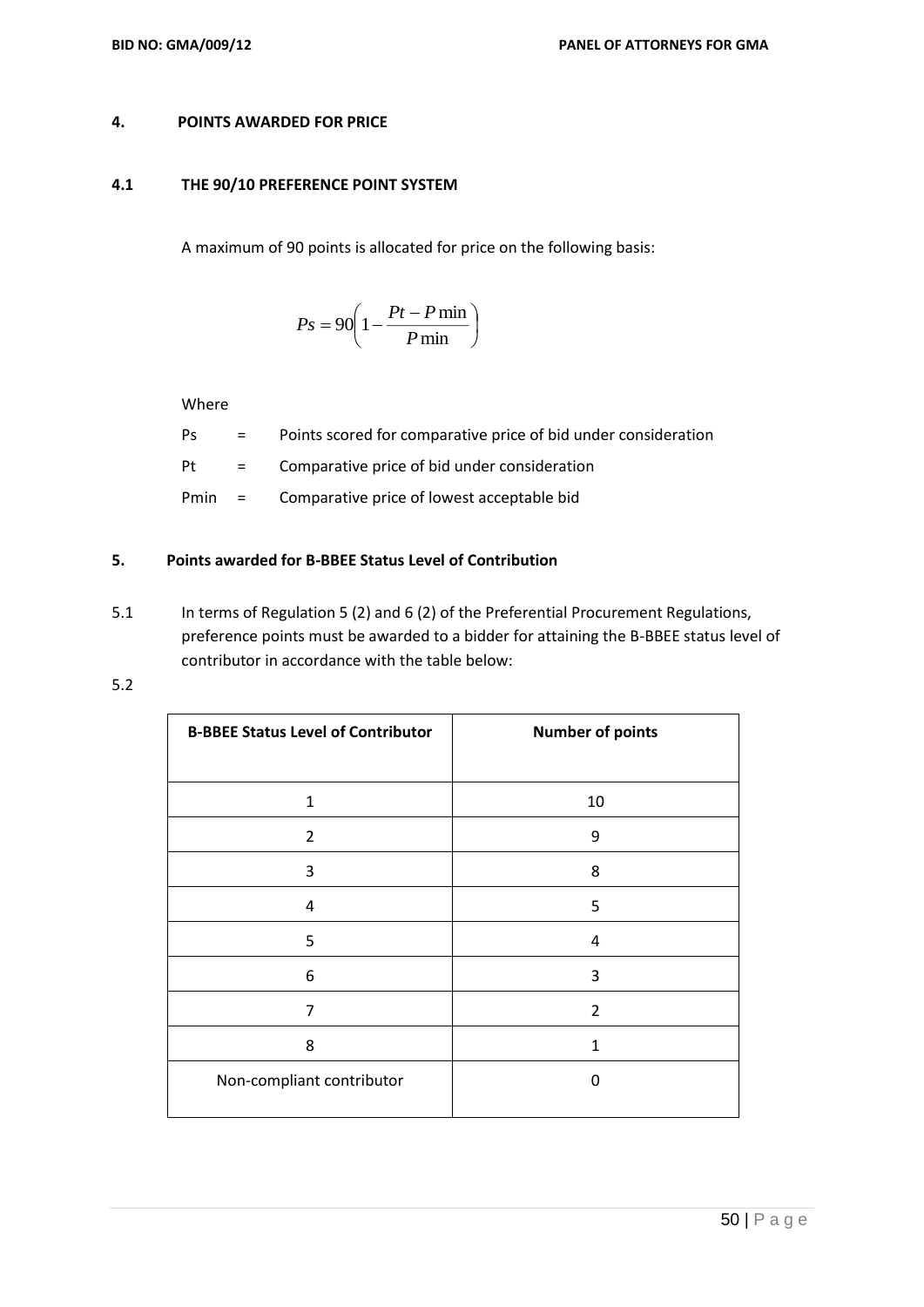- 5.3 Bidders who qualify as EMEs in terms of the B-BBEE Act must submit a certificate issued by an Accounting Officer as contemplated in the CCA or a Verification Agency accredited by SANAS or a Registered Auditor. Registered auditors do not need to meet the prerequisite for IRBA's approval for the purpose of conducting verification and issuing EMEs with B-BBEE Status Level Certificates.
- 5.4 Bidders other than EMEs must submit their original and valid B-BBEE status level verification certificate or a certified copy thereof, substantiating their B-BBEE rating issued by a Registered Auditor approved by IRBA or a Verification Agency accredited by SANAS.
- 5.5 A trust, consortium or joint venture, will qualify for points for their B-BBEE status level as a legal entity, provided that the entity submits their B-BBEE status level certificate.
- 5.6 A trust, consortium or joint venture will qualify for points for their B-BBEE status level as an unincorporated entity, provided that the entity submits their consolidated B-BBEE scorecard as if they were a group structure and that such a consolidated B-BBEE scorecard is prepared for every separate bid.
- 5.7 Tertiary institutions and public entities will be required to submit their B-BBEE status level certificates in terms of the specialized scorecard contained in the B-BBEE Codes of Good Practice.
- 5.8 A person will not be awarded points for B-BBEE status level if it is indicated in the bid documents that such a bidder intends sub-contracting more than 25% of the value of the contract to any other enterprise that does not qualify for at least the points that such a bidder qualifies for, unless the intended sub-contractor is an EME that has the capability and ability to execute the sub-contract.
- 5.9 A person awarded a contract may not sub-contract more than 25% of the value of the contract to any other enterprise that does not have an equal or higher B-BBEE status level than the person concerned, unless the contract is sub-contracted to an EME that has the capability and ability to execute the sub-contract.

### **6. BID DECLARATION**

6.1 Bidders who claim points in respect of B-BBEE Status Level of Contribution must complete the following: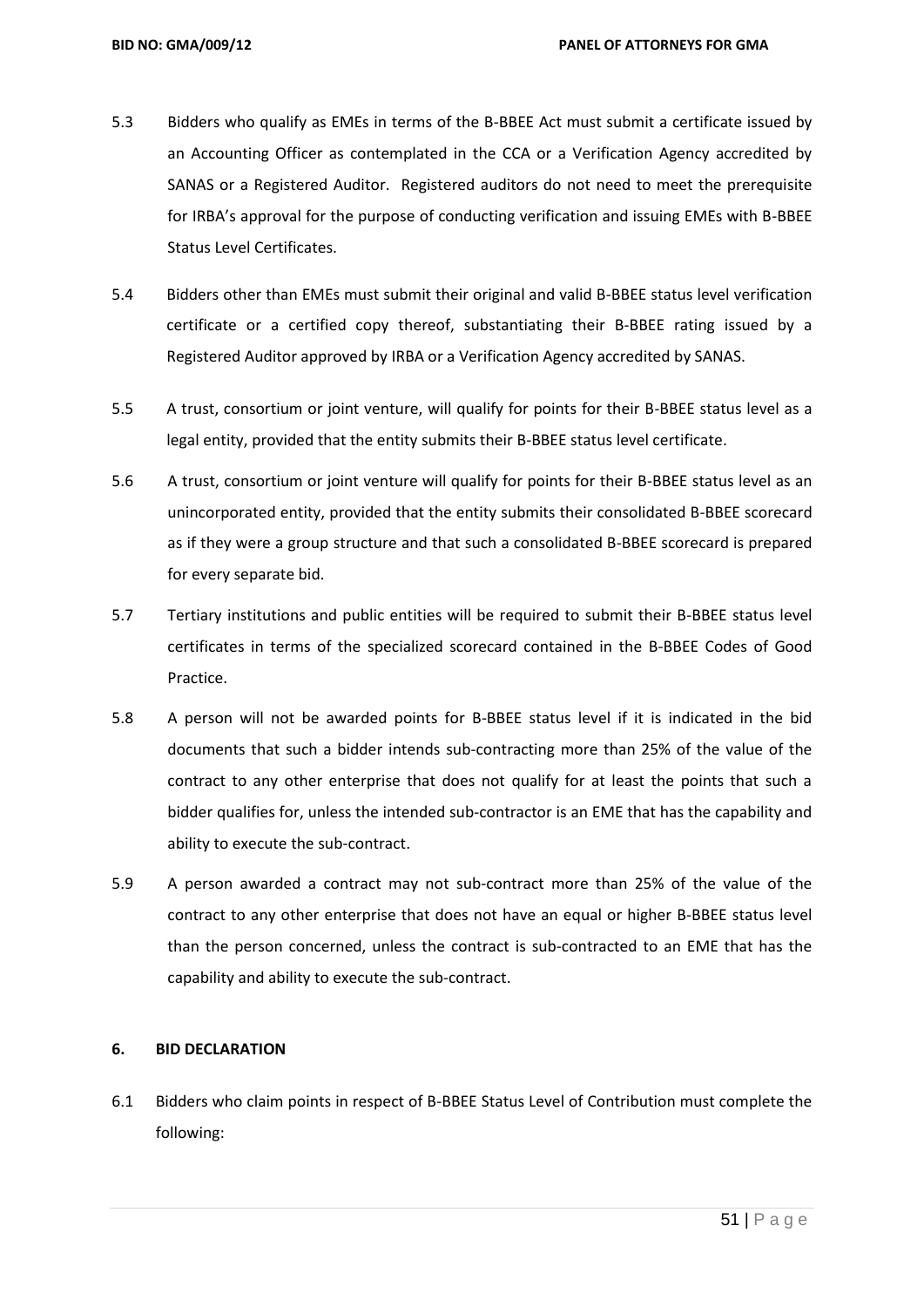# **7. B-BBEE STATUS LEVEL OF CONTRIBUTION CLAIMED IN TERMS OF PARAGRAPHS 1.3.1.2 AND 5.1**

7.1 B-BBEE Status Level of Contribution: …………. = …………… (Maximum of 10 points)

(Points claimed in respect of paragraph 7.1 must be in accordance with the table reflected in paragraph 5.1 and must be substantiated by means of a B-BBEE certificate issued by a Verification Agency accredited by SANAS or a Registered Auditor approved by IRBA or an Accounting Officer as contemplated in the CCA).

# **8 SUB-CONTRACTING**

8.1 Will any portion of the contract be sub-contracted? YES / NO (delete which is not applicable)

#### 8.1.1 If yes, indicate:

|             | (i)   | what | percentage                            | оt     | the | contract |       | will | be  | subcontracted?       |
|-------------|-------|------|---------------------------------------|--------|-----|----------|-------|------|-----|----------------------|
|             |       |      |                                       | .%     |     |          |       |      |     |                      |
|             | (ii)  |      | the name of the sub-contractor?       |        |     |          |       |      |     |                      |
|             |       |      |                                       |        |     |          |       |      |     |                      |
|             | (iii) | the  | <b>B-BBEE</b>                         | status |     | level    | 0f    |      | the | sub-contractor?      |
|             |       |      |                                       |        |     |          |       |      |     |                      |
|             | (iv)  |      | whether the sub-contractor is an EME? |        |     |          | YES / |      | NO. | (delete which is not |
| applicable) |       |      |                                       |        |     |          |       |      |     |                      |

#### **9 DECLARATION WITH REGARD TO COMPANY/FIRM**

9.1 Name of company/firm: .........................................................................................…… 9.2 VAT registration number: .............................................................................................. 9.3 Company registration registration company registration …………………………………………………………………………………………..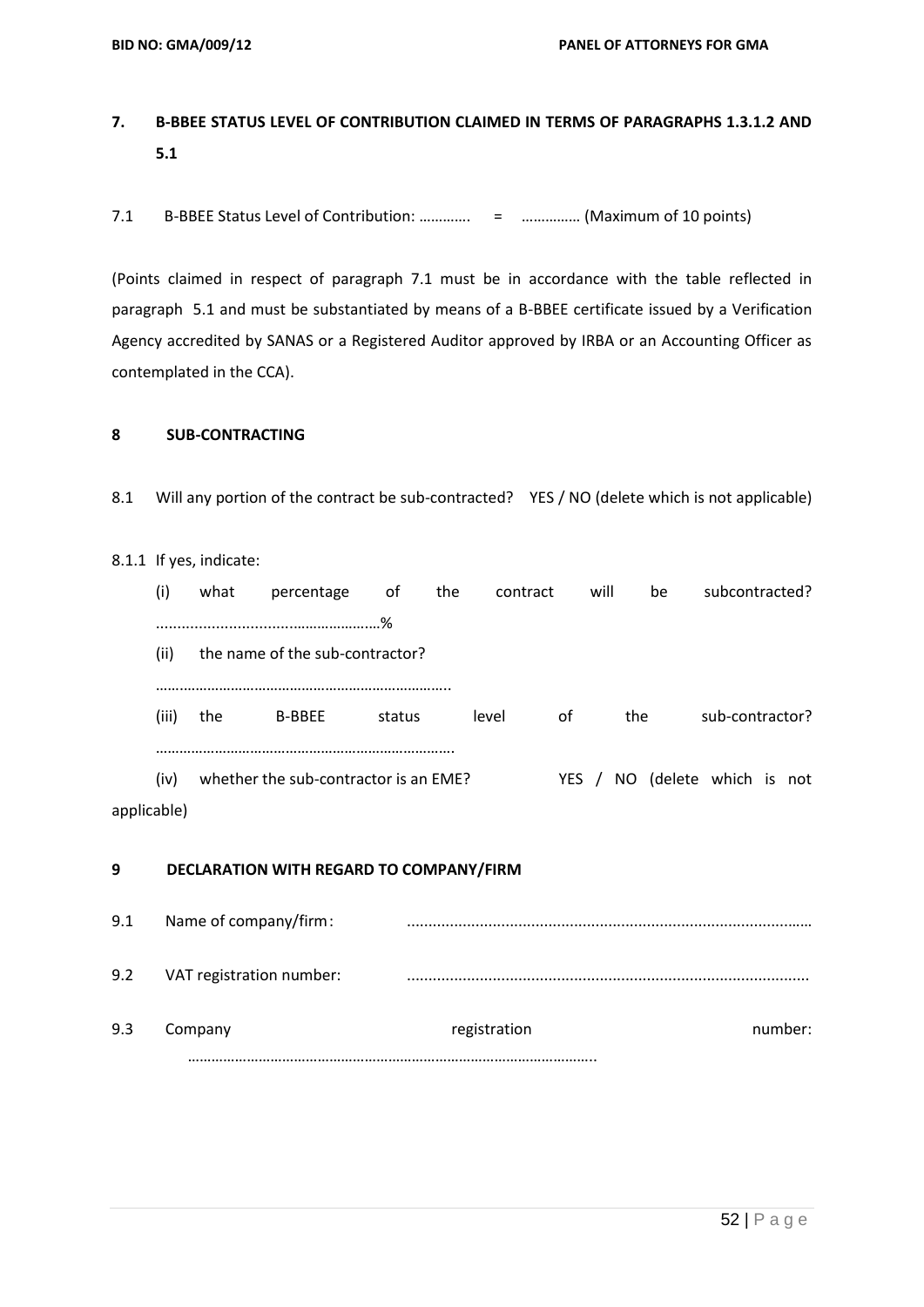#### 9.4 TYPE OF COMPANY/ FIRM

- Partnership/Joint Venture / Consortium
- □ One person business/sole propriety
- Close corporation
- D Company
- (Pty) Limited

#### 9.5 DESCRIBE PRINCIPAL BUSINESS ACTIVITIES

------------------------------------------------------------------------------------------------------------------------ ------------------------------------------------------------------------------------------------------------------------ ------------------------------------

#### 9.6 COMPANY CLASSIFICATION

- Manufacturer
- Supplier
- Professional service provider
- $\Box$  Other service providers, e.g. transporter, etc. [TICK APPLICABLE BOX]
- 9.7 Total number of years the company/firm has been in business? ……………………………………
- 9.8 I/we, the undersigned, who is / are duly authorised to do so on behalf of the company/firm, certify that the points claimed, based on the B-BBE status level of contribution indicated in paragraph 7 of the foregoing certificate, qualifies the company/ firm for the preference(s) shown and I / we acknowledge that:
	- (i) The information furnished is true and correct;
	- (ii) The preference points claimed are in accordance with the General Conditions as indicated in paragraph 1 of this form;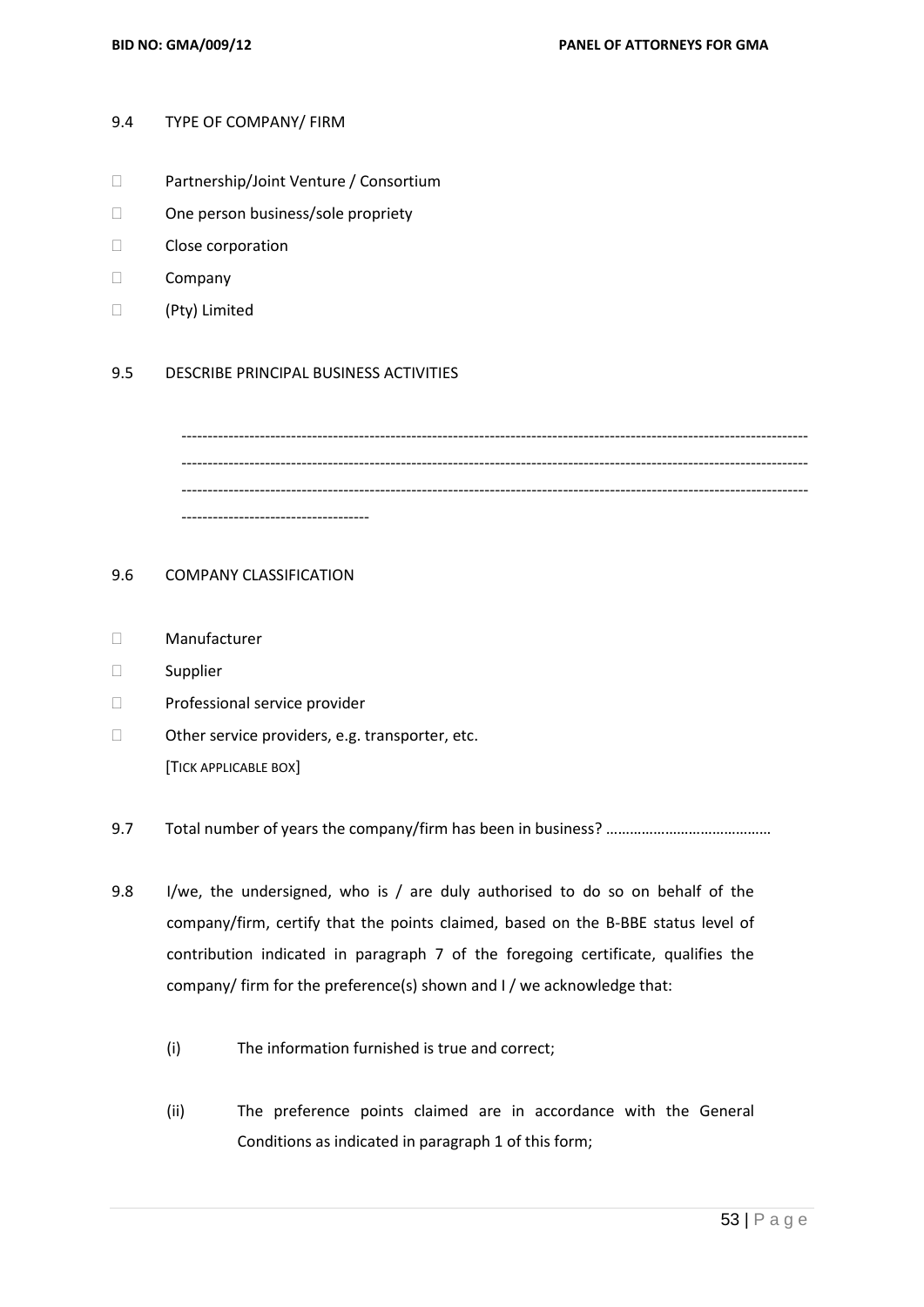- (iii) In the event of a contract being awarded as a result of points claimed as shown in paragraph 7, the contractor may be required to furnish documentary proof to the satisfaction of the purchaser that the claims are correct;
- (iv) If the B-BBEE status level of contribution has been claimed or obtained on a fraudulent basis or any of the conditions of contract have not been fulfilled, the purchaser may, in addition to any other remedy it may have –
	- (a) disqualify the person from the bidding process;
	- (b) recover costs, losses or damages it has incurred or suffered as a result of that person's conduct;
	- (c) cancel the contract and claim any damages which it has suffered as a result of having to make less favourable arrangements due to such cancellation;
	- (d) restrict the bidder or contractor, its shareholders and directors, or only the shareholders and directors who acted on a fraudulent basis, from obtaining business from any organ of state for a period not exceeding 10 years, after the audi alteram partem (hear the other side) rule has been applied; and
	- (e) forward the matter for criminal prosecution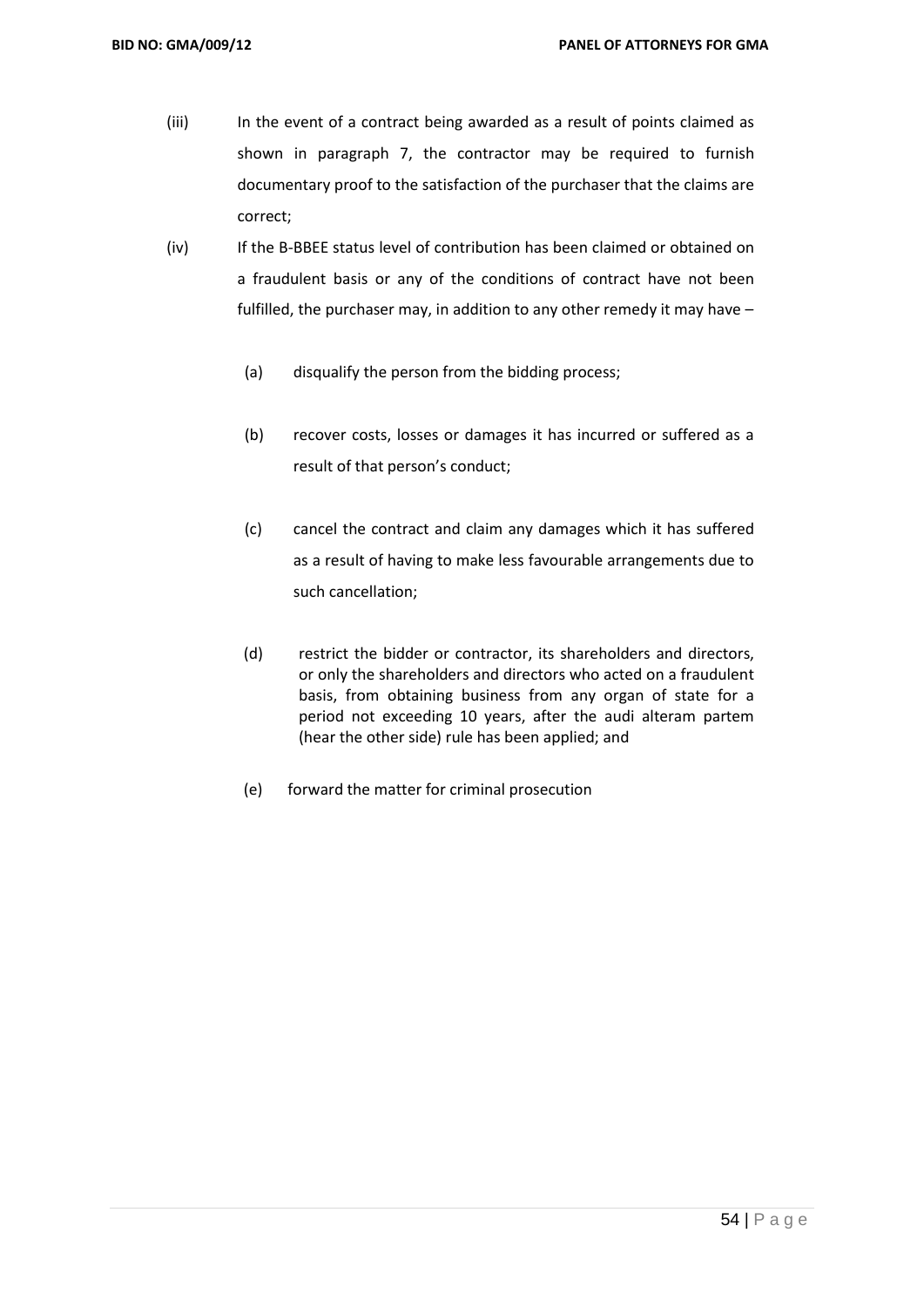| <b>WITNESSES</b>                         |  |
|------------------------------------------|--|
| NAME OF BIDDER                           |  |
| <b>IDENTITY NUMBER</b>                   |  |
| <b>POSITION</b>                          |  |
| <b>AUTHORISED SIGNATORIES OF BIDDERS</b> |  |
| <b>WITNESS 1</b>                         |  |
| <b>WITNESS 2</b>                         |  |
| <b>DATE</b>                              |  |
| <b>ADDRESS</b>                           |  |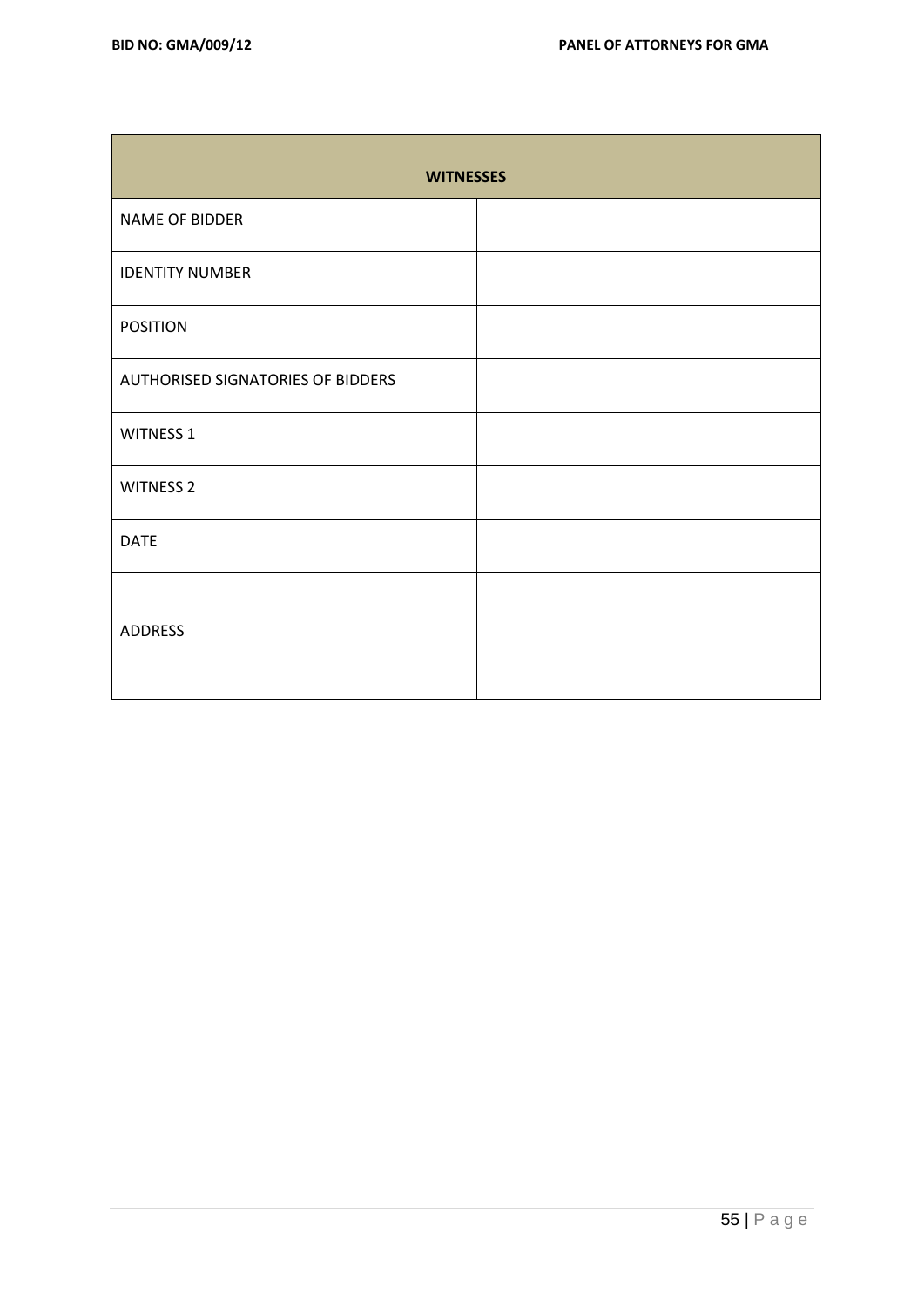#### **SBD 7.2**

# **CONTRACT FORM - RENDERING OF SERVICES**

# **PART 1 (TO BE FILLED IN BY THE SERVICE PROVIDER)**

- 1. I hereby undertake to render services described in the attached bidding documents to (name of the institution)……………………………………. in accordance with the requirements and task directives / proposals specifications stipulated in Bid Number………….……….. at the price/s quoted. My offer/s remains binding upon me and open for acceptance by the Purchaser during the validity period indicated and calculated from the closing date of the bid.
- 2. The following documents shall be deemed to form and be read and construed as part of this agreement:
	- (i) Bidding documents, *viz*
		- *-* Invitation to bid;
		- *-* Tax clearance certificate;
		- Pricing schedule(s);
		- *-* Filled in task directive/proposal;
		- *-* Preference claims for Broad Based Black Economic Empowerment Status Level of Contribution in terms of the Preferential Procurement Regulations 2011;
		- *-* Declaration of interest;
		- *-* Declaration of Bidders past SCM practices;
		- *-* Certificate of Independent Bid Determination;
		- **Special Conditions of Contract;**
	- (ii) General Conditions of Contract; and
	- (iii) Other (specify)
- 3. I confirm that I have satisfied myself as to the correctness and validity of my bid; that the price(s) and rate(s) quoted cover all the services specified in the bidding documents; that the price(s) and rate(s) cover all my obligations and I accept that any mistakes regarding price(s) and rate(s) and calculations will be at my own risk.
- 4. I accept full responsibility for the proper execution and fulfilment of all obligations and conditions devolving on me under this agreement as the principal liable for the due fulfilment of this contract.
- 5. I declare that I have no participation in any collusive practices with any bidder or any other person regarding this or any other bid.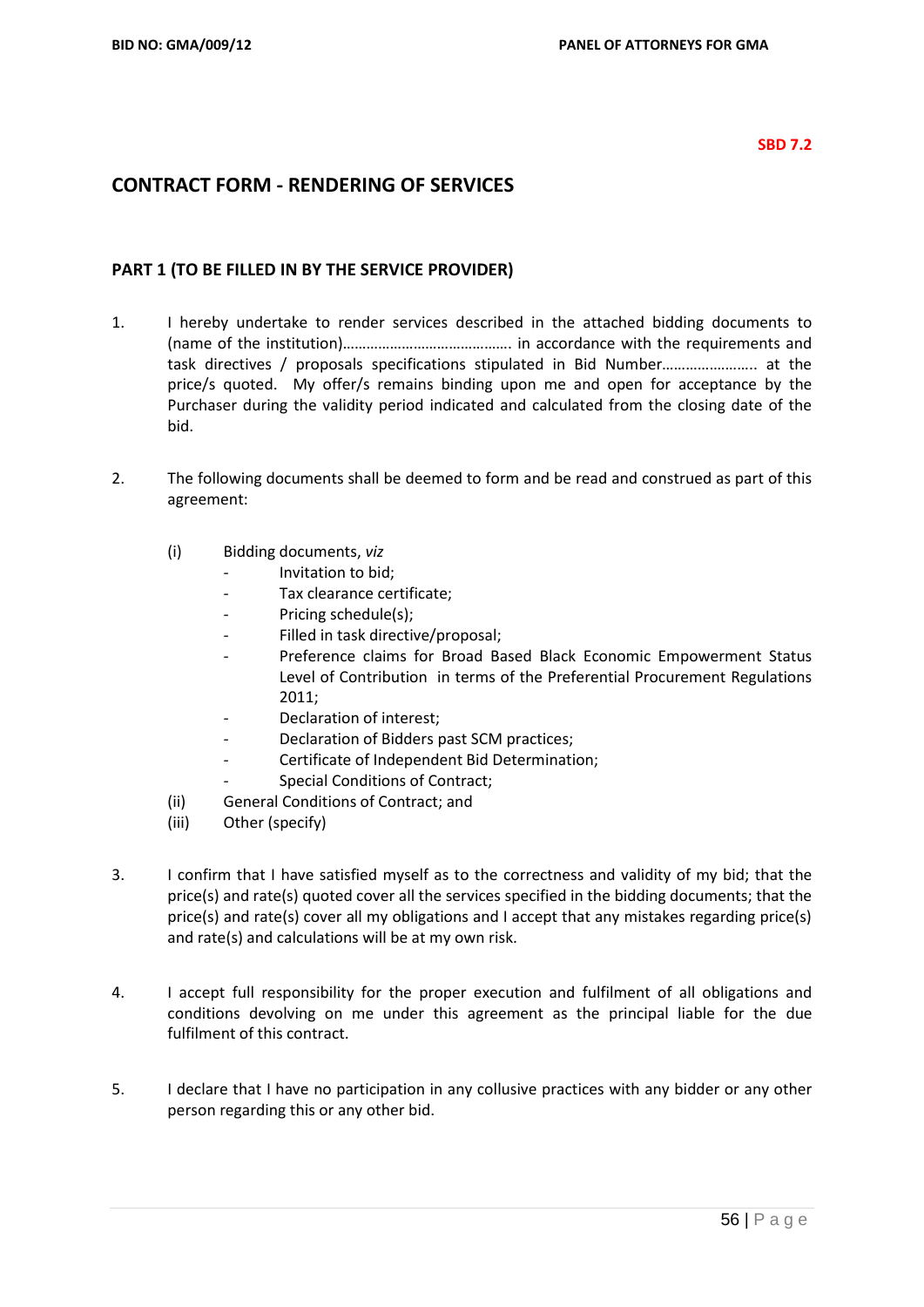$\mathbf{r}$ 

| I confirm that I am duly authorised to sign this contract. |  |
|------------------------------------------------------------|--|
| <b>NAME OF BIDDER</b>                                      |  |
| NAME (PRINT)                                               |  |
| <b>POSITION</b>                                            |  |
| AUTHORISED SIGNATORIES OF BIDDERS                          |  |
| <b>WITNESS 1</b>                                           |  |
| <b>WITNESS 2</b>                                           |  |
| <b>DATE</b>                                                |  |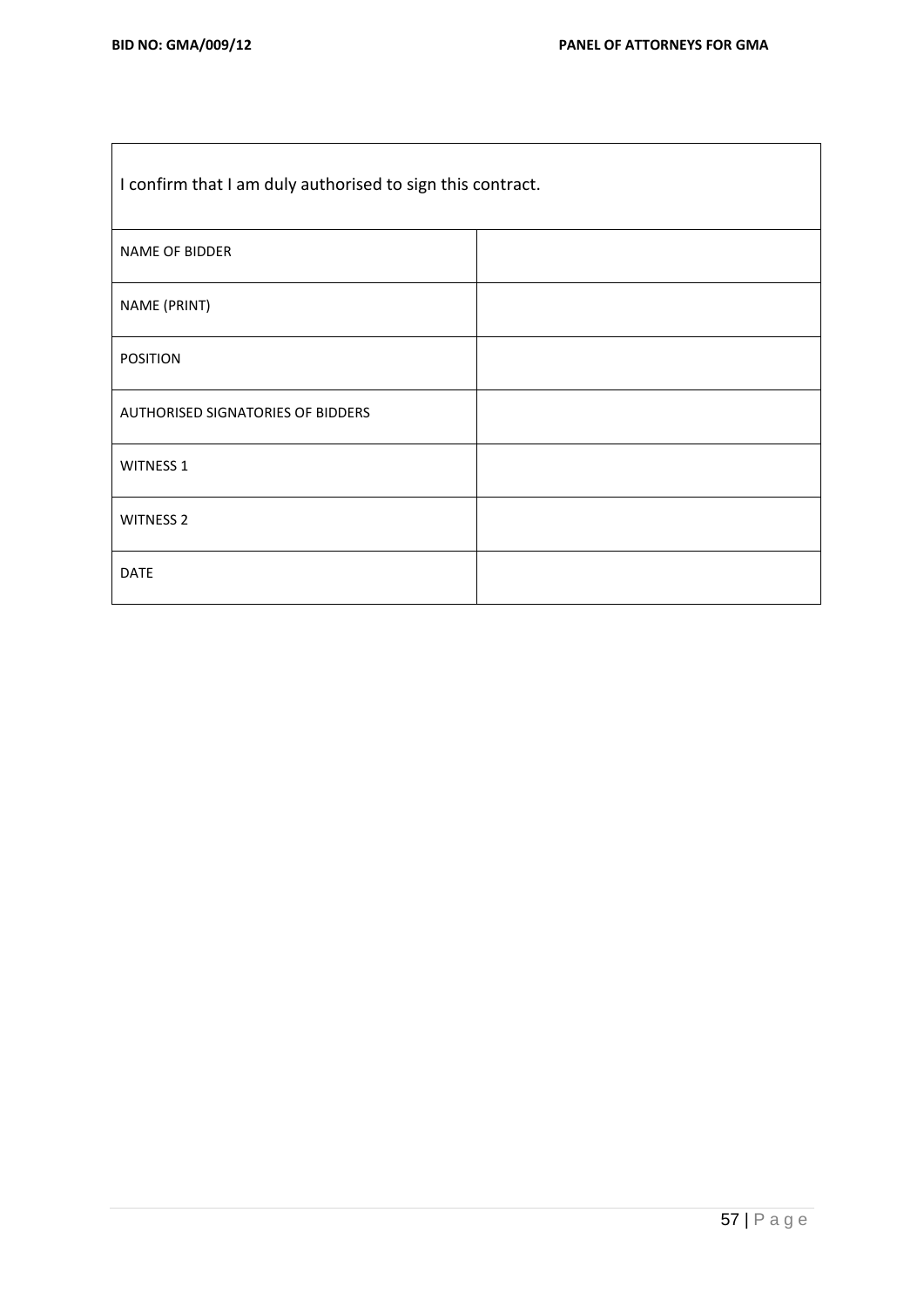# **DECLARATION OF BIDDERS PAST SUPPLY CHAIN MANAGEMENT PRACTICES**

- 1 This declaration is used by GMA in ensuring that when goods and services are being procured, all reasonable steps are taken to combat the abuse of the supply chain management system.
- 2 The bid of any bidder may be disregarded if that bidder, or any of its directors have
	- a. abused the institution's supply chain management system;
	- b. committed fraud or any other improper conduct in relation to such system; or
	- c. failed to perform on any previous contract.

# **3 In order to give effect to the above, the following questionnaire must be completed and submitted with the bid.**

| NO.   | <b>QUESTION</b>                                                                        | <b>YES</b> | <b>NO</b> |
|-------|----------------------------------------------------------------------------------------|------------|-----------|
| 4.1   | Is the bidder or any of its directors listed on the National Treasury's Database of    | Yes        | No        |
|       | Restricted Suppliers as companies or persons prohibited from doing business with the   |            |           |
|       | public sector?                                                                         |            |           |
|       | (Companies or persons who are listed on this Database were informed in writing of this |            |           |
|       | restriction by the Accounting Officer/Authority of the institution that imposed the    |            |           |
|       | restriction after the <i>audi alteram partem</i> rule was applied).                    |            |           |
|       | The Database of Restricted Suppliers now resides on the National Treasury's website    |            |           |
|       | (www.treasury.gov.za) and can be accessed by clicking on its link at the bottom of the |            |           |
|       | home page.                                                                             |            |           |
| 4.1.1 | If so, furnish particulars:                                                            |            |           |
|       |                                                                                        |            |           |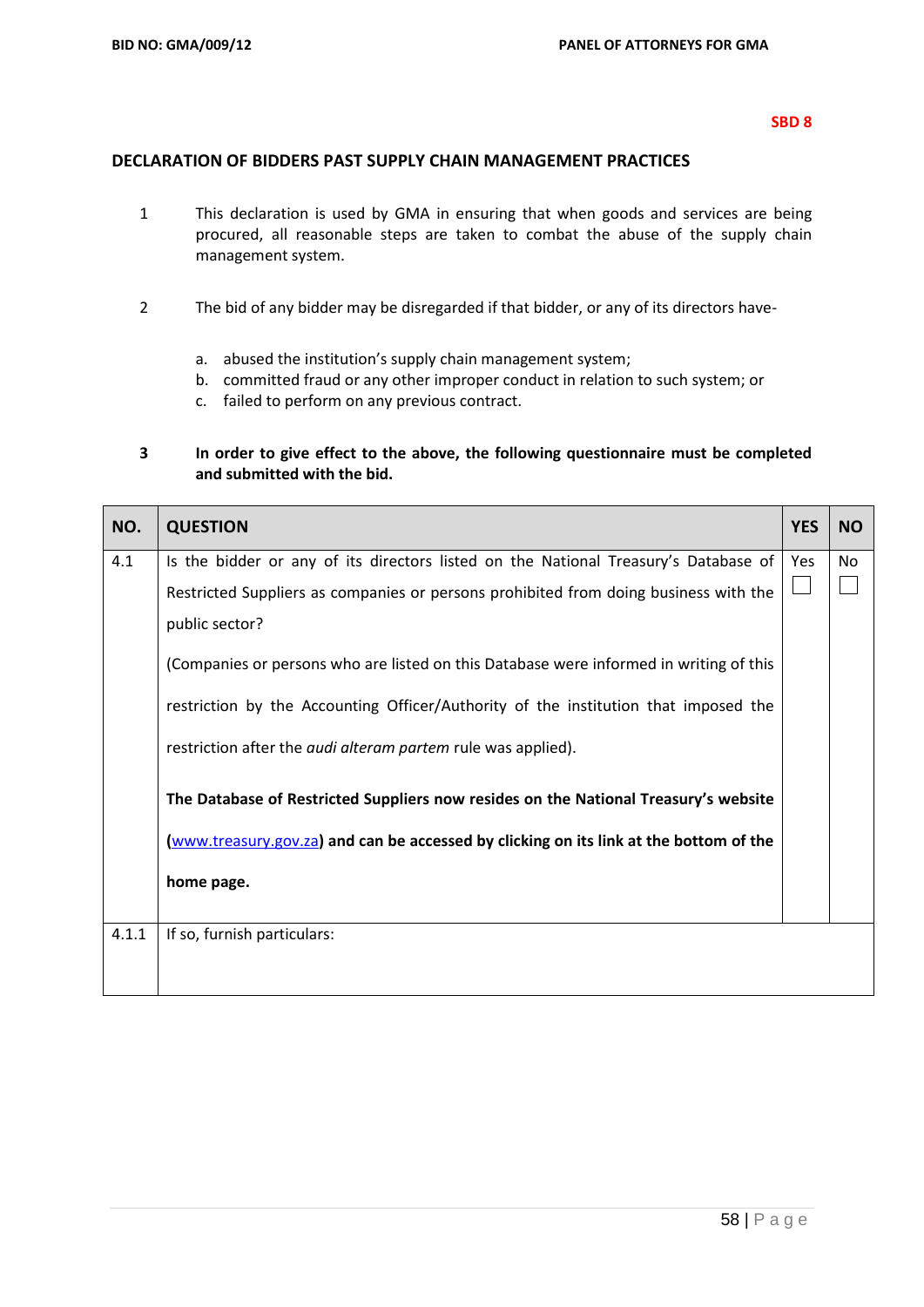| 4.2   | Is the bidder or any of its directors listed on the Register for Tender Defaulters in terms     |  |
|-------|-------------------------------------------------------------------------------------------------|--|
|       | of section 29 of the Prevention and Combating of Corrupt Activities Act (No 12 of               |  |
|       | $2004$ ?                                                                                        |  |
|       | The Register for Tender Defaulters can be accessed on the National Treasury's                   |  |
|       | website (www.treasury.gov.za) by clicking on its link at the bottom of the home                 |  |
|       | page.                                                                                           |  |
|       |                                                                                                 |  |
|       |                                                                                                 |  |
| 4.2.1 | If so, furnish particulars:                                                                     |  |
| 4.3   | Was the bidder or any of its directors convicted by a court of law (including a court           |  |
|       | outside of the Republic of South Africa) for fraud or corruption during the past five<br>years? |  |
| 4.3.1 | If so, furnish particulars:                                                                     |  |
|       |                                                                                                 |  |
| 4.4   | Was any contract between the bidder and any organ of state terminated during the                |  |
|       | past five years on account of failure to perform on or comply with the contract?                |  |
| 4.4.1 | If so, furnish particulars:                                                                     |  |
|       |                                                                                                 |  |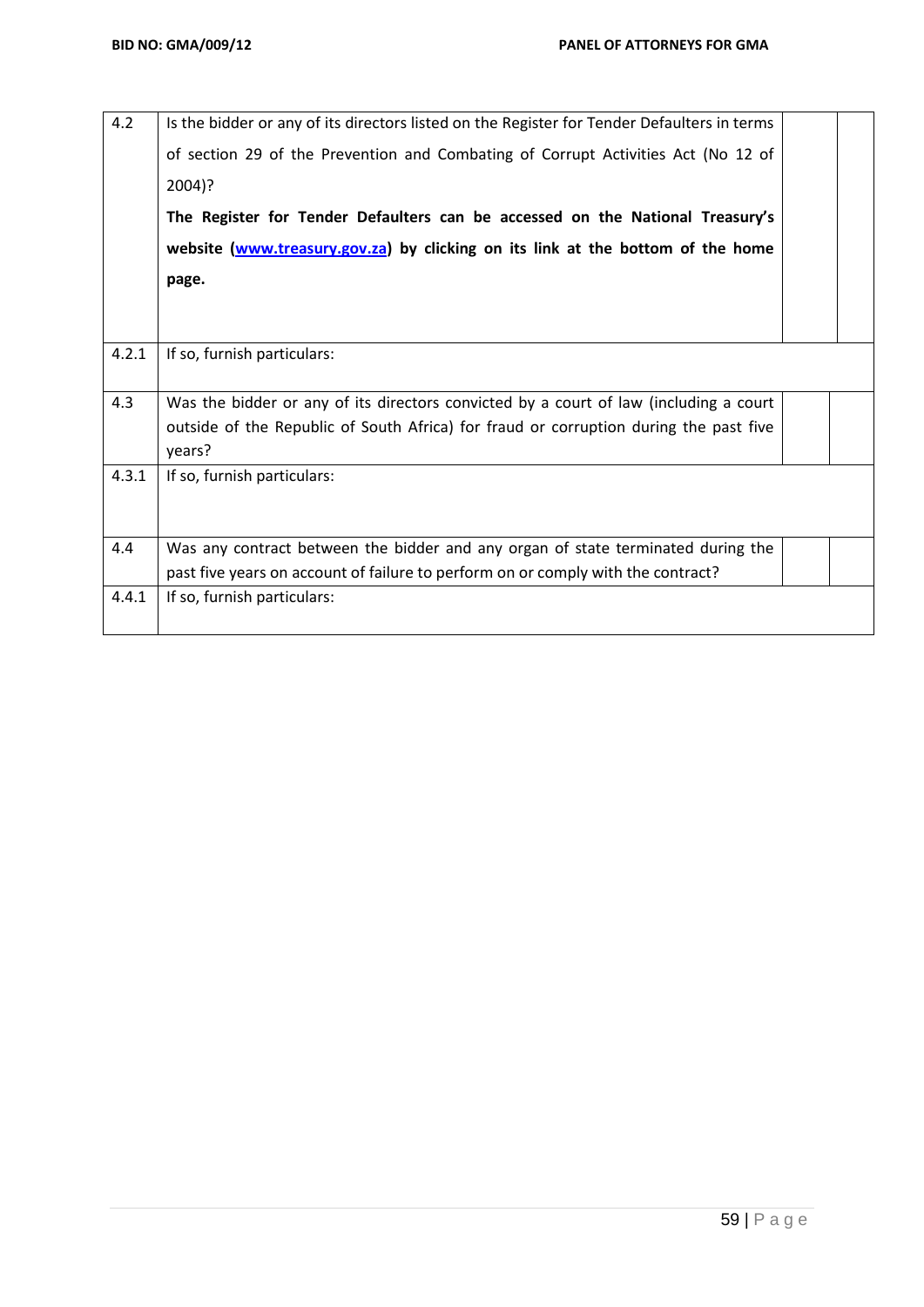# **CERTIFICATION**

|--|

**CERTIFY THAT THE INFORMATION FURNISHED ON THIS DECLARATION FORM IS TRUE AND CORRECT.**

 **I ACCEPT THAT, IN ADDITION TO CANCELLATION OF A CONTRACT, ACTION MAY BE TAKEN AGAINST ME SHOULD THIS DECLARATION PROVE TO BE FALSE.**

| <b>NAME OF THE BIDDER</b>   |  |
|-----------------------------|--|
| <b>POSITION</b>             |  |
| <b>AUTHORISED SIGNATORY</b> |  |
| <b>DATE</b>                 |  |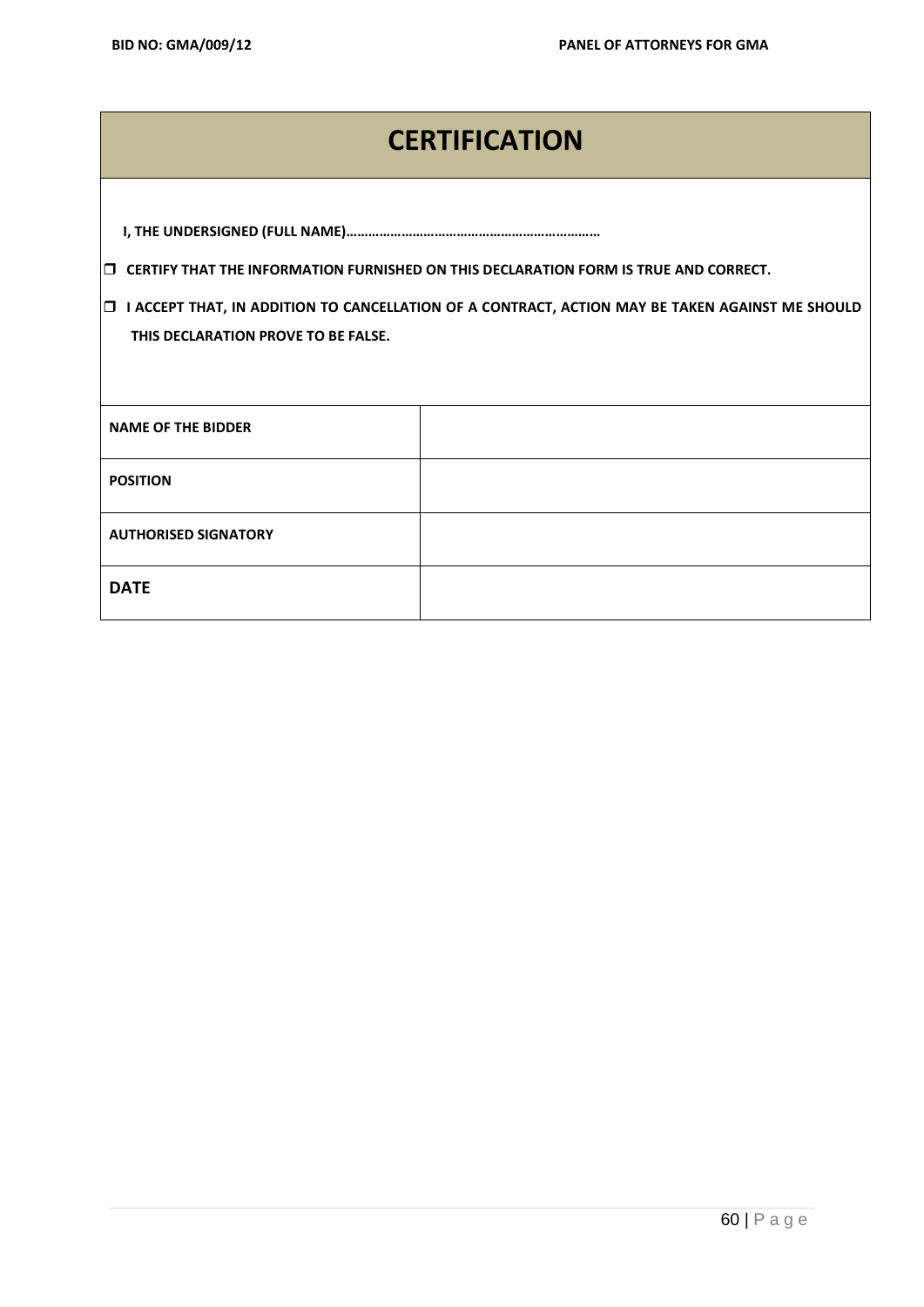#### **CERTIFICATE OF INDEPENDENT BID DETERMINATION**

- 1. This Standard Bidding Document must form part of all bids<sup>1</sup> invited.
- 2. Section 4 (1) (b) (iii) of the Competition Act No. 89 of 1998, as amended, prohibits an agreement between, or concerted practice by, firms, or a decision by an association of firms, if it is between parties in a horizontal relationship and if it involves collusive bidding (or bid rigging).² Collusive bidding is a *per se* prohibition meaning that it cannot be justified under any grounds.
- 3. Treasury Regulation 16A9 prescribes that accounting officers and accounting authorities must take all reasonable steps to prevent abuse of the supply chain management system and authorizes accounting officers and accounting authorities to:
	- a. disregard the bid of any bidder if that bidder or any of its directors have abused the institution's supply chain management system and or committed fraud or any other improper conduct in relation to such system.
	- b. cancel a contract awarded to a supplier of goods and services if the supplier committed any corrupt or fraudulent act during the bidding process or the execution of that contract.
- 4. This SBD serves as a certificate of declaration that would be used by institutions to ensure that, when bids are considered, reasonable steps are taken to prevent any form of bid-rigging.
- 5. In order to give effect to the above, the attached Certificate of Bid Determination (Annexure G) must be completed and submitted with the bid:

 $<sup>1</sup>$  Includes price quotations, advertised competitive bids, limited bids and proposals.</sup>

<sup>2</sup> Bid rigging (or collusive bidding) occurs when businesses, that would otherwise be expected to compete, secretly conspire to raise prices or lower the quality of goods and / or services for GMA which wish to acquire goods and / or services through a bidding process. Bid rigging is, therefore, an agreement between competitors not to compete.

<sup>3</sup> Joint venture or Consortium means an association of persons for the purpose of combining their expertise, property, capital, efforts, skill and knowledge in an activity for the execution of a contract.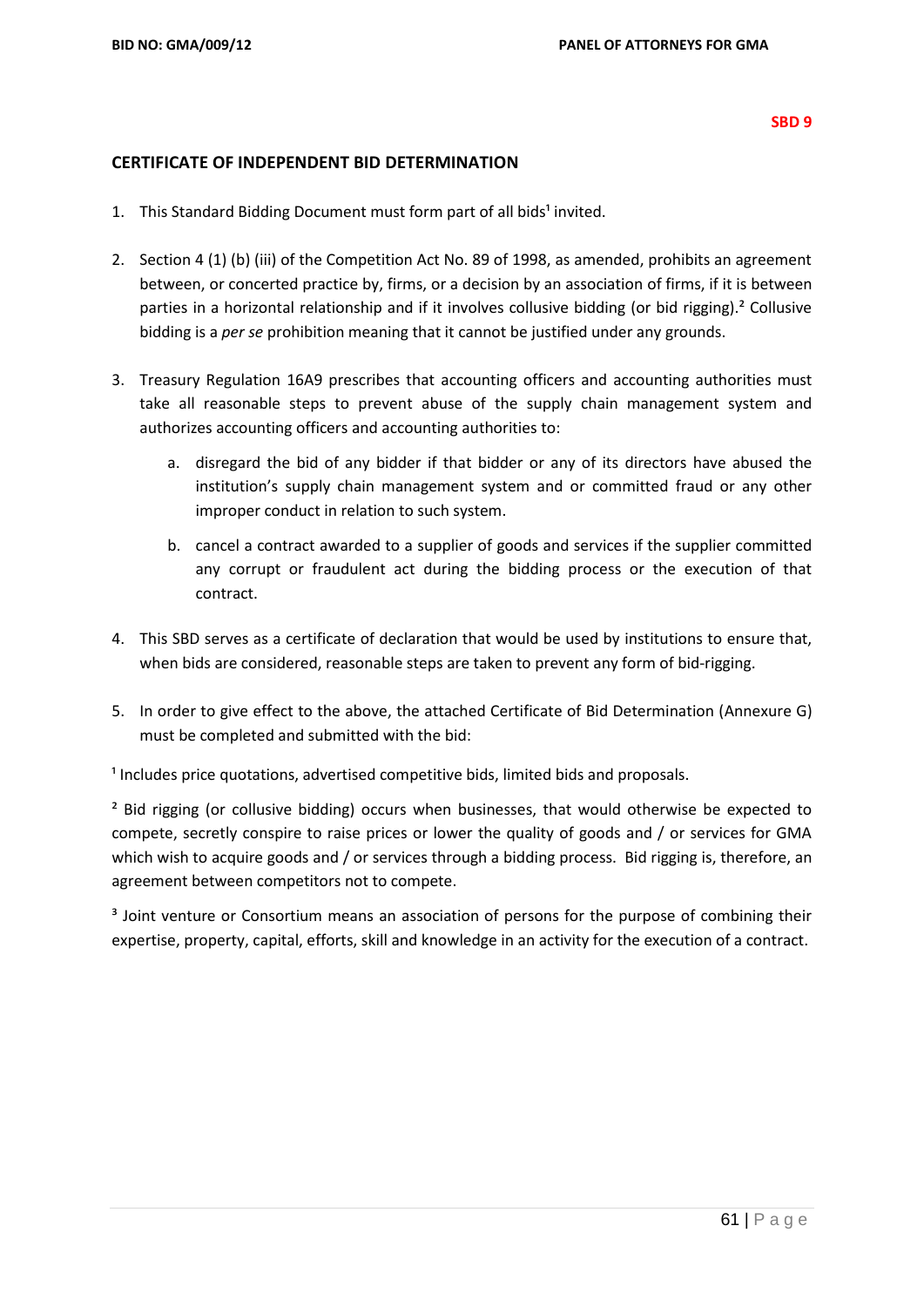I, the undersigned, in submitting the accompanying bid:

|                  |                                                    |    |                                                                                                  | (Bid Number and |
|------------------|----------------------------------------------------|----|--------------------------------------------------------------------------------------------------|-----------------|
| Description)     |                                                    |    |                                                                                                  |                 |
|                  | In response to the invitation for the bid made by: |    |                                                                                                  |                 |
|                  |                                                    |    | (Name                                                                                            | of              |
| Institution)     |                                                    |    |                                                                                                  |                 |
|                  |                                                    |    | do hereby make the following statements that I certify to be true and complete in every respect: |                 |
|                  | certify,                                           | on | behalf                                                                                           | of:             |
|                  |                                                    |    | that:                                                                                            |                 |
| (Name of Bidder) |                                                    |    |                                                                                                  |                 |

- 1. I have read and I understand the contents of this Certificate;
- 2. I understand that the accompanying bid will be disqualified if this Certificate is found not to be true and complete in every respect;
- 3. I am authorised by the bidder to sign this Certificate, and to submit the accompanying bid, on behalf of the bidder;
- 4. Each person whose signature appears on the accompanying bid has been authorised by the bidder to determine the terms of, and to sign the bid, on behalf of the bidder;
- 5. For the purposes of this Certificate and the accompanying bid, I understand that the word "competitor" shall include any individual or organisation, other than the bidder, whether or not affiliated with the bidder, who:
	- (a) has been requested to submit a bid in response to this bid invitation;
	- (b) could potentially submit a bid in response to this bid invitation, based on their qualifications, abilities or experience; and
	- (c) provides the same goods and services as the bidder and/or is in the same line of business as the bidder.
- 6. The bidder has arrived at the accompanying bid independently from, and without consultation, communication, agreement or arrangement with any competitor. However communication between partners in a joint venture or consortium<sup>3</sup> will not be construed as collusive bidding.
- 7. In particular, without limiting the generality of paragraphs 6 above, there has been no consultation, communication, agreement or arrangement with any competitor regarding:
	- (a) prices;
	- (b) geographical area where product or service will be rendered (market allocation);
	- (c) methods, factors or formulas used to calculate prices;
	- (d) the intention or decision to submit or not to submit, a bid;
	- (e) the submission of a bid which does not meet the specifications and conditions of the bid; or
	- (f) bidding with the intention not to win the bid.
- 8. In addition, there have been no consultations, communications, agreements or arrangements with any competitor regarding the quality, quantity, specifications and conditions or delivery particulars of the products or services to which this bid invitation relates.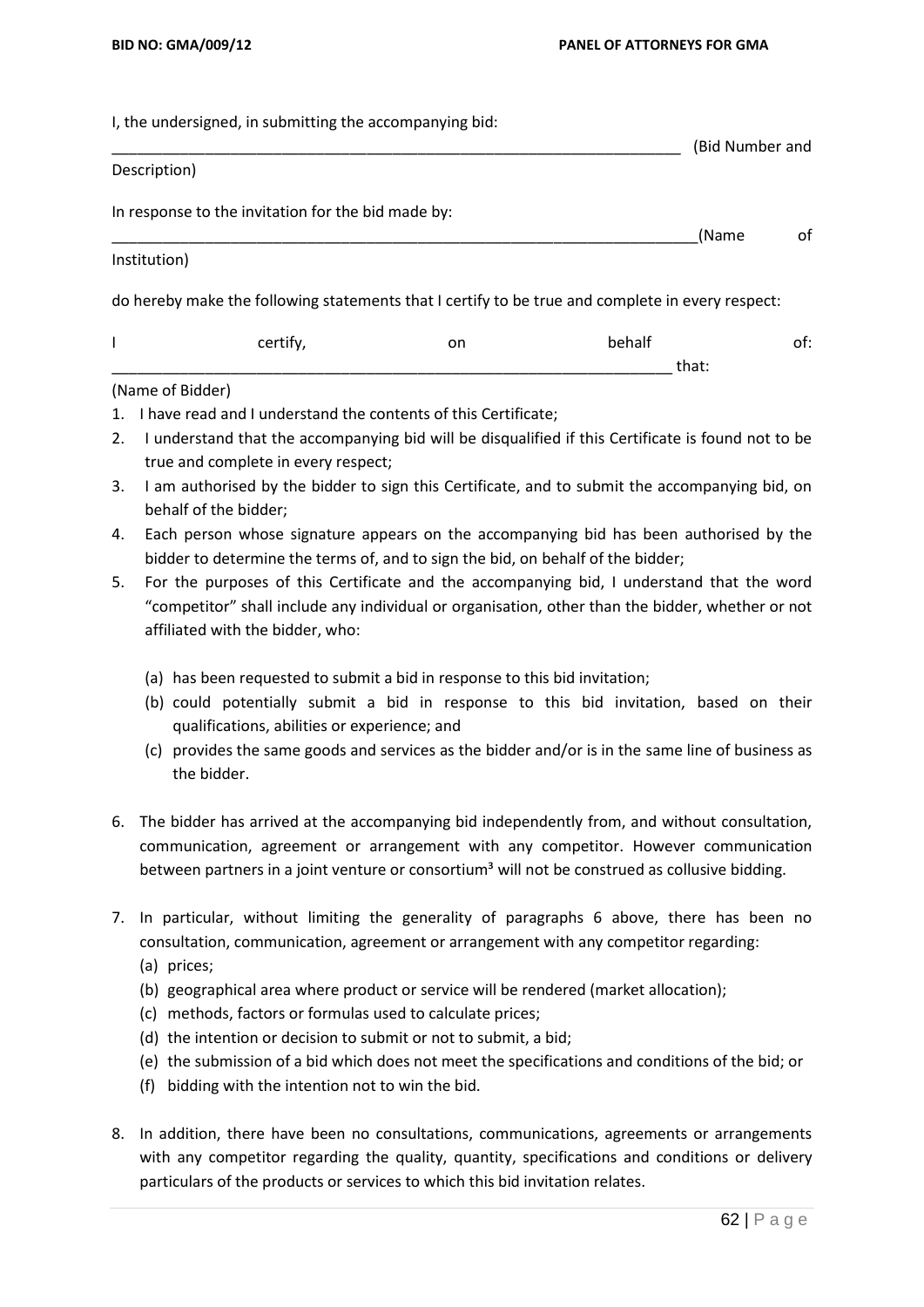- 9. The terms of the accompanying bid have not been, and will not be, disclosed by the bidder, directly or indirectly, to any competitor, prior to the date and time of the official bid opening or of the awarding of the contract.
- 10. I am aware that, in addition and without prejudice to any other remedy provided to combat any restrictive practices related to bids and contracts, bids that are suspicious will be reported to the Competition Commission for investigation and possible imposition of administrative penalties in terms of section 59 of the Competition Act No 89 of 1998 and or may be reported to the National Prosecuting Authority (NPA) for criminal investigation and or may be restricted from conducting business with the public sector for a period not exceeding ten (10) years in terms of the Prevention and Combating of Corrupt Activities Act No 12 of 2004 or any other applicable legislation.

| <b>NAME OF BIDDER</b>       |  |
|-----------------------------|--|
| <b>POSITION</b>             |  |
| <b>AUTHORISED SIGNATORY</b> |  |
| <b>DATE</b>                 |  |